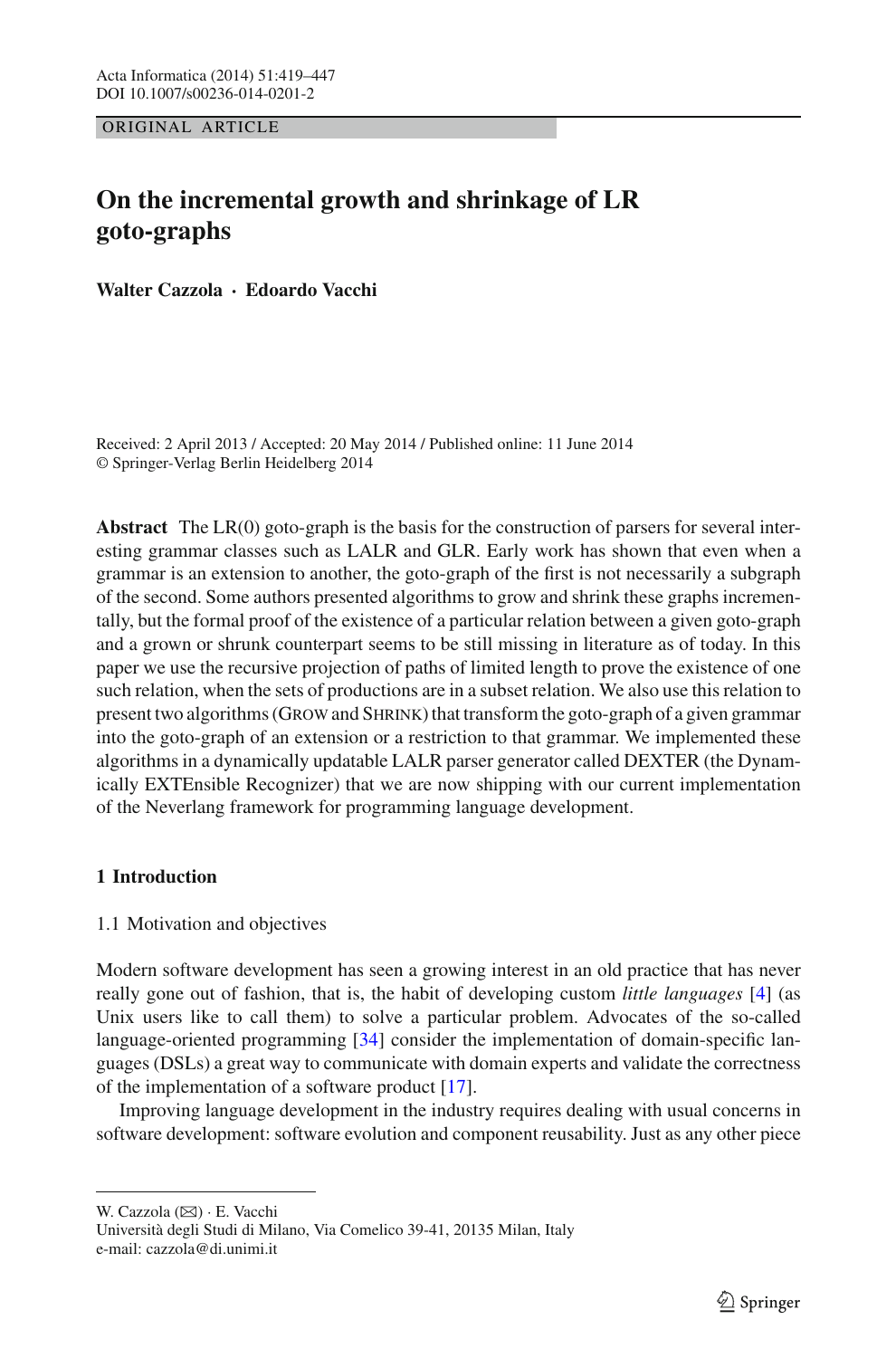of software, even a DSL implementation may be required to evolve during the years. In fact, studies pointed out  $[24,25]$  $[24,25]$  $[24,25]$  that up to 80% of a software system lifetime is spent on maintenance and evolution activities. With such a high rate, and considering the pace at which business requirements change over the time, it is hard to believe that a DSL implementation could escape from this simple logic. Therefore, it becomes important for a language implementation to be flexible enough to admit the introduction of new features, without a complete overturn of the structures that are already in place. Another important point is DSL component reusability: modern software development is component-based, but today languages are still developed as non-modular entities, using largely static toolchains, with lexers and parsers rebuilt from source each time the grammar changes. The theoretical results that we are presenting, being related to parsers, are all concerned with the syntactic evolution of a language specification, but we are working on a more general language framework that we briefly introduce in the next section.

#### 1.2 The Neverlang framework

The need for a parser for an evolving language is a consequence of our previous experience in the design and implementation of tools for adaptable software systems. In particular, Neverlang  $[9,10,33]$  $[9,10,33]$  $[9,10,33]$  is the framework that we developed to assist the design and implementation of programming languages using a compositional approach. The core idea is that an interpreter or a compiler for a language implementation may be generated by composing together language units, each of which encapsulates different, but related aspects of its syntax and semantics. Each module may be shared between different languages: for instance, C-like programming languages could share many of their grammar specifications, such as the syntax of loop constructs, conditionals and expressions.

Neverlang is a complete toolchain that covers all of the different aspects of the definition of a language, from the generation of its parser, to the implementation of its semantics. In the early stages of its development, the framework worked as a comprehensive code-generating toolchain. However, our final goal is to develop a language implementation system that not only is no more bound to full code re-generation for the smallest changes to the codebase, but that can also be updated *on-the-fly*, by plugging and unplugging features, possibly even at runtime [\[11](#page-27-3)[,12](#page-27-4)].

In order to achieve this kind of flexibility, every part of the toolchain should to be developed with this purpose in mind. The work that we are presenting here is the foundation for a parser generator library that we have integrated into the latest version of Neverlang. Our requirements were the following:

- supporting arbitrary new syntax to be plugged into an existing, executable parser;
- supporting arbitrary syntax restrictions by unplugging a module;
- being able to perform such changes on-the-fly, possibly at runtime;
- being able to perform such changes without needing the original input grammar to be available.

These requirements were met by studying a method to perform syntax extensions and restrictions to a language by *updating* its parser. The result was implemented in a library called DEXTER, the *Dynamically EXTEnsible Recognizer*. DEXTER generates LALR(1) parsers that can be updated on-the-fly. The Neverlang framework uses these features to load and unload syntactic modules dynamically, but DEXTER works also as a standalone library. The details of the implementation of DEXTER in Neverlang and further developments of the framework can be found in [\[11](#page-27-3)[,12\]](#page-27-4).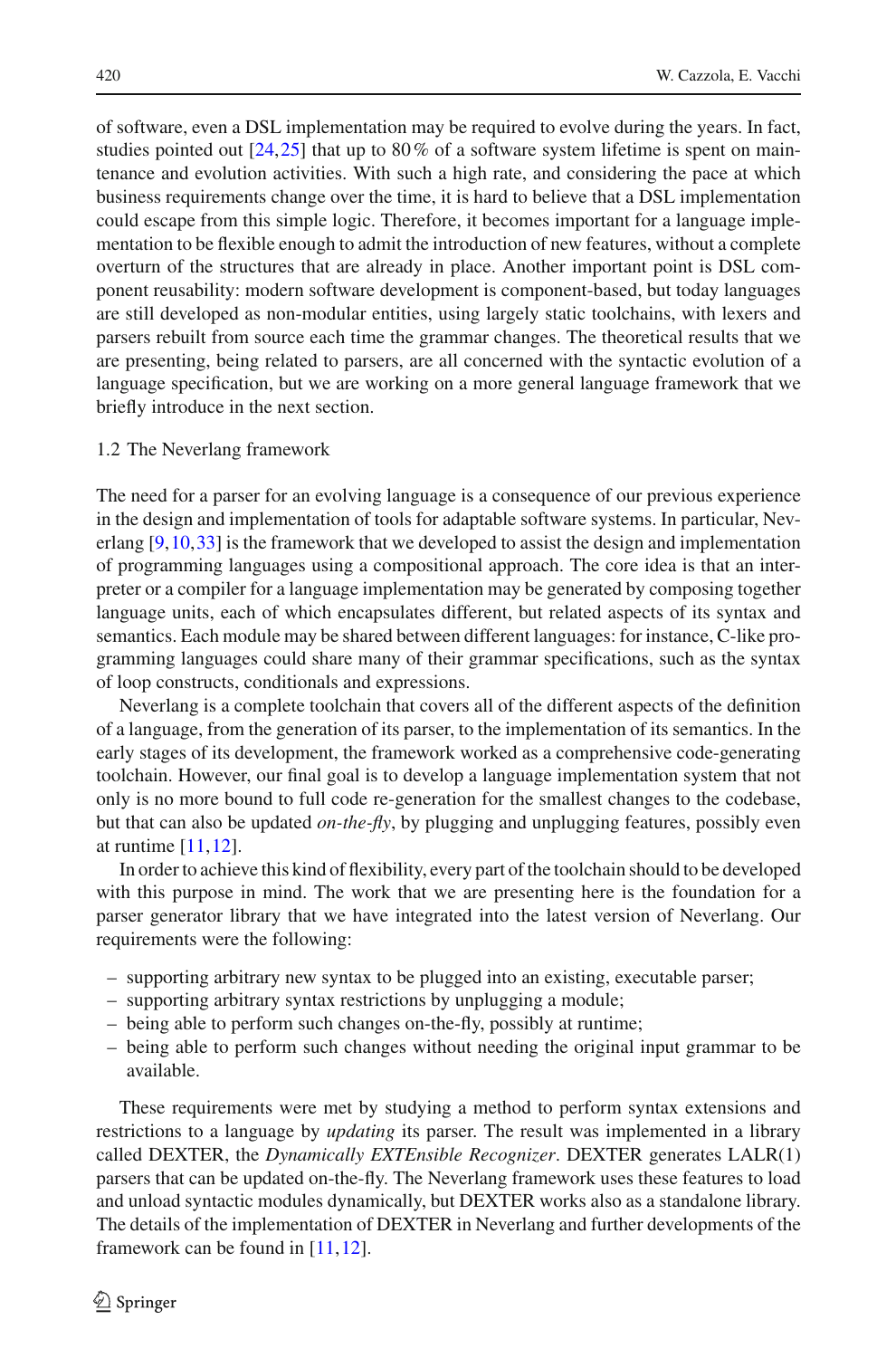#### 1.3 State of the art

Several authors have dealt with the problem of evolving the parser of a language from different perspectives. The problem of performing syntax extensions is known to be nontrivial. Traditionally, the problem of parsing a context-free language is a matter of choosing between the LL and the LR family [\[23\]](#page-28-5), but these techniques alone do not deal with the problem of evolution.

Modern programming languages such as Scala [\[26](#page-28-6)] contributed to a new wave of interest in *parser combinator* (e.g., [\[22\]](#page-28-7)) libraries. Parser combinators are higher order functions that can be composed together to form a parser for a complete language. The focus on composability and component reuse seem in fact a great answer to the requirement for a fast development cycle and continuous evolution. Moreover, because of the way parser combinators are composed, often the resulting program resembles the structure of an EBNF grammar, which makes this technique even more appealing to the casual language developer. [\[13\]](#page-27-5) used parser combinators in the implementation of its modular language framework. However, parser combinators, PEGs [\[16\]](#page-27-6), and in general any technique based on recursive descent (e.g., [\[29](#page-28-8)[,35\]](#page-28-9)) are known not to be trouble-free. For instance, a naïve implementation of an ambiguous context-free grammar requires exponential time and space. Most of these problems can be usually solved using more advanced techniques (e.g., in the first case, memoization), which are however generally less easy for a casual user to grasp. In the topdown family, an early work by [\[8\]](#page-27-7) uses LL(1) parsers to implement extensible grammars, which makes time linear, but restricts the class of recognized languages. The *rats!* is a packrat parser generator [\[18](#page-28-10)] that provides a rich grammar module system; it provides a form of templating to reuse partial input grammar specifications, but only if they are available in their original source form.

Other authors investigated alternative parsing algorithms, to allow more flexibility in grammar definitions. The metafront tool [\[6](#page-27-8)] uses a novel parsing algorithm called *specificity parsing*; the main problem with this algorithm is that the class of recognized languages is not fully characterized. On the other hand, Earley's parsing algorithm [\[15](#page-27-9)] is well-known, and it is able to handle any (possibly ambiguous) context-free grammar, although at the cost of a nonlinear computational complexity [\[19](#page-28-11)]. The dynamic nature of the algorithm makes possible to implement *reflective grammars* [\[31\]](#page-28-12), that is grammars that allow language extension at parse time, similar to those in  $[8]$  $[8]$ , but not limited to the LL $(1)$  class. The algorithm is also being employed in the SPARK toolkit for DSLs generation in Python [\[2](#page-27-10)], but the author reports concerns in term of speed. A proposed solution to this problem (e.g., [\[3](#page-27-11)]) involves a pre-computation phase similar to those for LL and LR parsers, but the cost is losing all of the dynamic properties that in fact would make evolution easier. The ANTLR [\[28\]](#page-28-13) parser generator is more similar to traditional tools such as YACC, but it implements a novel extension to LL(*k*) called *LL*(∗) which permits arbitrary lookahead, gently falling over backtracking only as a last resort; ambiguities are resolved using *predicated grammars* that resolve nondeterminism in ambiguous grammars using *guards*. ANTLR has been shown to be very competitive in terms of and ease of use, and in terms of performance it is close to GLR (Generalized-LR, [\[32\]](#page-28-14)) parsers, of the LR family; however, it does have limits: for instance, as opposed to LR parsers, LL(\*) cannot handle left-recursive grammars.

On the other hand, LR parsers are known to be an efficient family of bottom-up parsers that is guaranteed to run in linear time for any deterministic context-free language. The main arguments against this family are that LR parsers are not easy to write by hand, and that many notable subclasses of LR, such as LALR, in general are not closed under composition [\[30\]](#page-28-15). The first problem can be addressed using an LR parser generator, such as YACC, that takes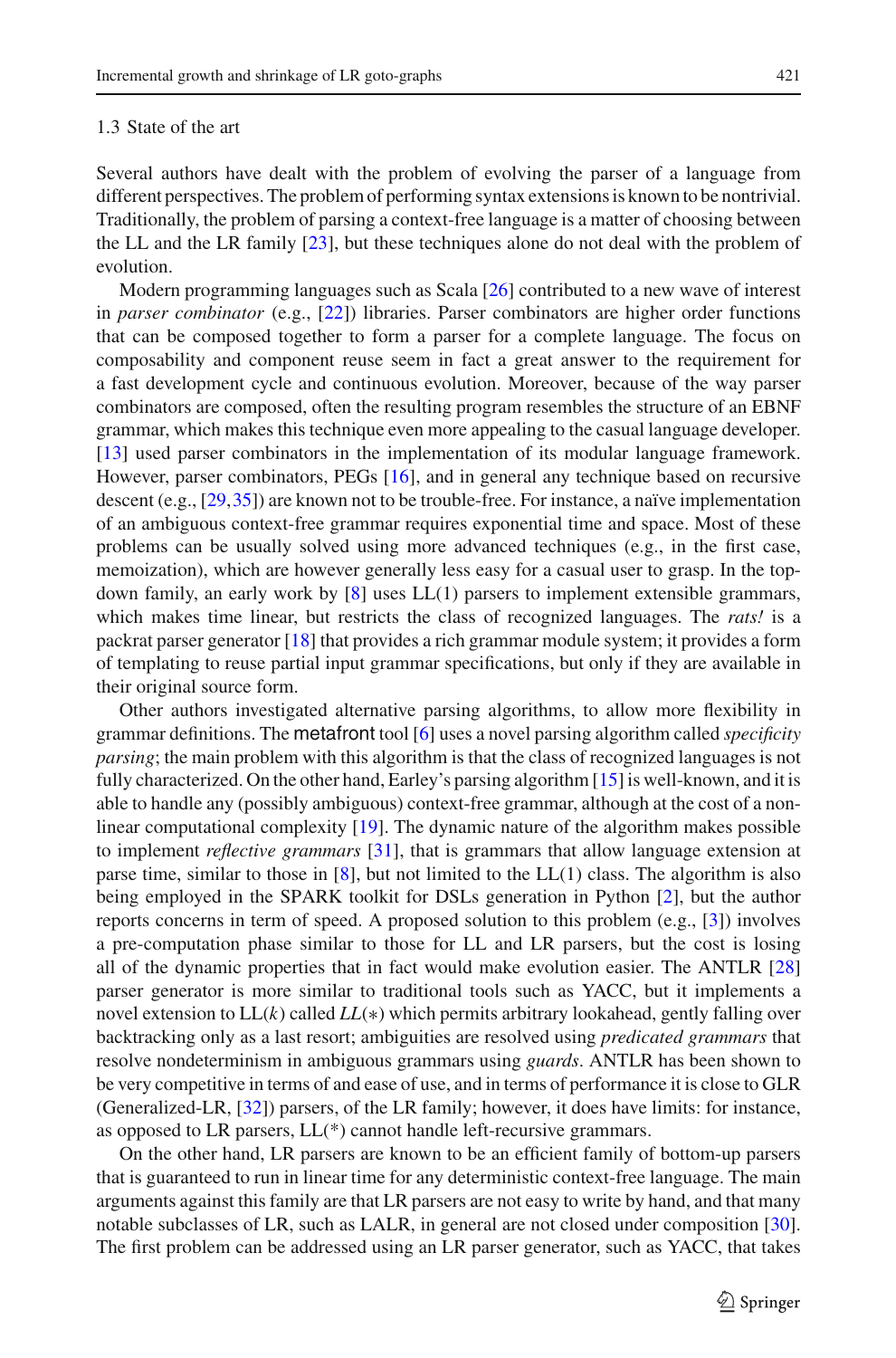(E)BNF grammars as their input. Moreover, there are parsers in the LR family that are known to be able to parse any context-free grammar, such as GLR. Scannerless Generalized LR parsers (GLR) [\[32](#page-28-14)] have been showed to be closed under composition, they are able to parse any context-free grammar, and are generally more efficient than Earley for programming languages that are close to LR [\[7\]](#page-27-12). However, for nondeterministic grammars, they may generate multiple different parse trees, and therefore execute different actions for the same input text. However, another notable class of the LR family, LALR(1), has been showed to be practical and efficient with respect both to parsing and to composition, by introducing *context-aware scanning* [\[36\]](#page-28-16). Both LALR and GLR parsers are based off the same formalism, that is, LR(0) goto-graphs. The conclusion is that studying a method to extend and restrict LR(0) goto-graph leads to a working foundation for reasoning about the other classes. [\[7\]](#page-27-12) describe an algorithm to compose together different grammar portions and obtain an LR(0) goto-graph. First, the input grammars are translated into  $\varepsilon$ -NFAs, then they are compose together, and then the result is converted into the LR(0) goto-graph. The algorithm has been implemented in MetaBorg and in the OCaML project dypgen [\[27](#page-28-17)]. This intermediate representation, however, can be avoided, by applying the updating procedure directly on the LR(0) goto-graph. Early literature on incremental extension of LR(0) goto-graphs [\[20](#page-28-18)[,21\]](#page-28-19) shows promising results. However, these works do not really account for an actual formal proof of their results, favoring a mostly empirical exposition of the software tools that the authors implemented. In this work, we decided to go for another route. We tried and filled the void by completing these works with a formal proof of the existence of a relation between extended and restricted LR(0) goto-graphs using the technique of reduction over path lengths.

# 1.4 Technical contribution

Compared to other works, updating the LR(0) goto-graph to reflect changes in the grammar does not only make possible for a language implementation to evolve over time from the syntactic standpoint, but, most importantly, it does so while still relying on a well-known and tested family of parsers. In particular:

- the input grammar is not required to be available as a source file, as opposed to any traditional parser generator such as YACC, Bison or ANTLR;
- parsers can be updated *on-the-fly*; in this regard, the technique might render the LRfamily a valid alternative to Earley's algorithm, when implemented in tools similar to Neverlang [\[3](#page-27-11)];
- the transformation is applied *directly* to the goto-graph, without intermediate steps (c.f.  $[7]$  $[7]$ ;)

Moreover, although early results in this field do exist  $[20,21]$  $[20,21]$  we believe that the value in our contribution is in the formal results that otherwise would not be found in other literature.

In this paper we consider the case of *growing* and *shrinking* a base grammar *G* with a set of productions *Q*, and describe the process of updating the LR(0) goto-graph. Technical contributions of this work:

- the formal proof of the existence of a particular relation between the goto-graph  $\Gamma_{\mathscr{G}}$  of a grammar *<sup>G</sup>* and the goto-graph Γ*<sup>G</sup>* of the modified grammar *<sup>G</sup>* (whether it has grown or shrunk), and the *description* of such relation; in particular, if Γ*<sup>G</sup>* has grown and *V* is its set of vertices, there exist a graph  $\hat{\Gamma}$  isomorphic to  $\Gamma_{\mathscr{G}}$  such that its vertices are a subset of  $\mathcal{P}(V')$ .
- the *algorithms*to transform (*update*) the graph of a given grammar into a graph equivalent to that of a corresponding growing or shrinking grammar.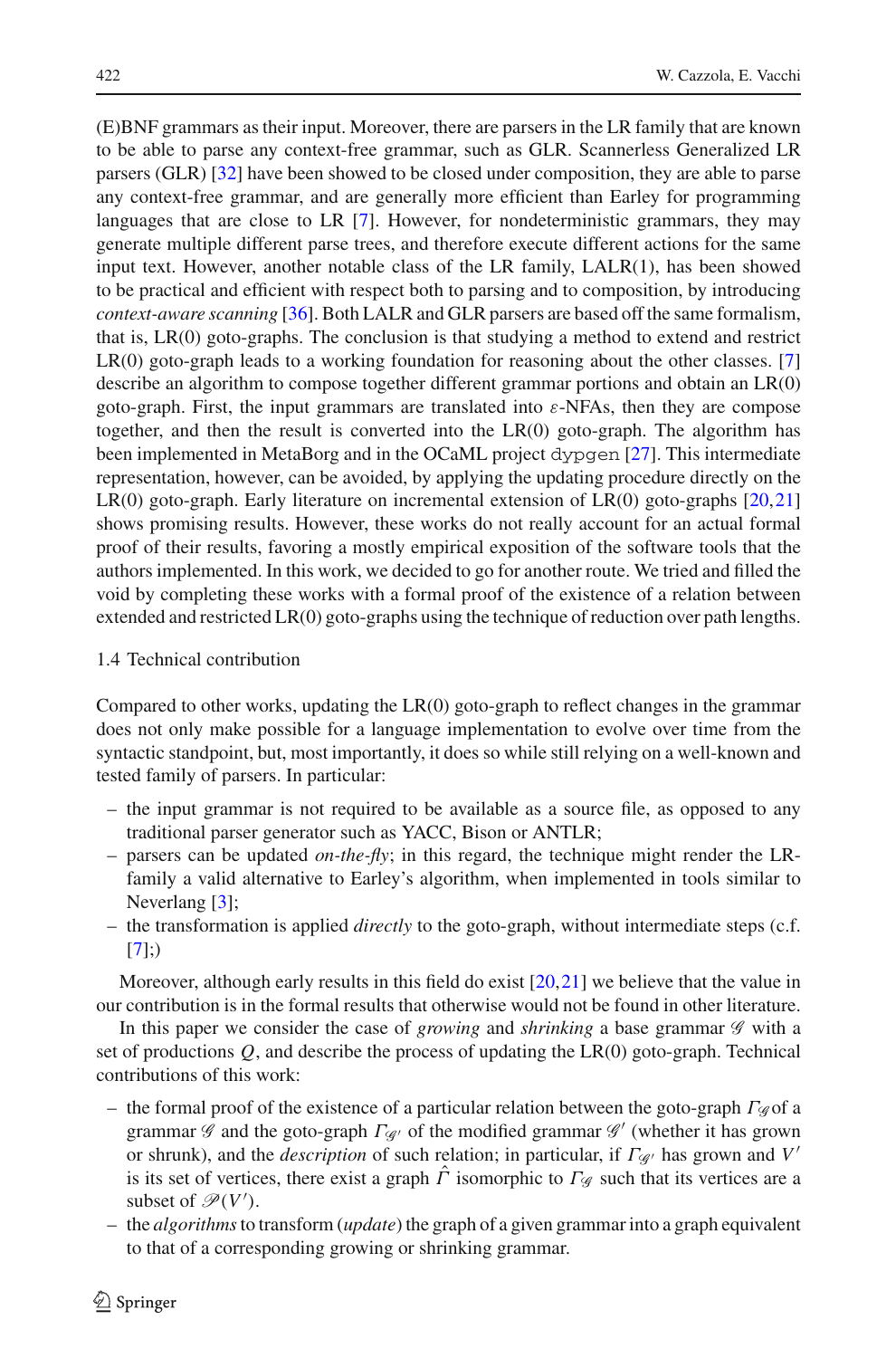The key idea is that, if we indicate the growing grammar with  $\mathscr{G}' = \mathscr{G} \oplus Q$ , where  $\oplus$ denotes the *growing* operation and *Q* is a set of rules, then the graph Γ*<sup>G</sup>* intuitively *should include* the graph Γ*<sup>G</sup>* . If this simple observation held true, then we could *augment* the graph Γ*<sup>G</sup>* of the initial grammar with new vertices and edges and transform it into a graph that is isomorphic to  $\Gamma_{\mathscr{G}}$ ; that is, for our intents and purposes, a graph that is completely equivalent to  $\Gamma_{\mathscr{G}}$  to drive the recognition of the language of  $\mathscr{G}'$ . Conversely, when  $\mathscr{G}' = \mathscr{G} \ominus Q$ , with denoting the *shrinking* operation, then graph Γ*<sup>G</sup>* is supposed to be included in Γ*<sup>G</sup>* , so Γ*<sup>G</sup>* could be transformed into an equivalent representation of Γ*<sup>G</sup>* by removing vertices and edges. Unfortunately, the reality is more complicated: adding a rule can cause vertices in the graph to be *split* [\[20](#page-28-18)[,21\]](#page-28-19). In other words, if  $\mathscr G$  is a grammar and  $\mathscr G'$  is a growing grammar, Γ*<sup>G</sup>* might *not* be a subgraph of Γ*<sup>G</sup>* ; similar considerations can be made for the shrinking case.

Thus, in this paper, we do not only explore how a graph grows and shrinks with respect to growing and shrinking grammars, but also how the *splitting phenomenon* should be dealt with. The theorems form the foundation for the algorithms presented in the latter part of this document, that we implemented in DEXTER to update on-the-fly a pre-generated parser. For what concerns LALR(1) lookahead sets, we decided to implement the computation in a nonincremental procedure that is called on-demand. In this case we employed the well-known algorithm found in [\[1](#page-27-13)].

#### 1.5 Paper outline

In Sect. [2](#page-4-0) we describe the theoretical foundations of our work, by briefly recalling common definitions about grammars; we then proceed to introduce the concepts of *growing* and *shrinking* grammar. Section [3](#page-9-0) contains all the formal proofs that justify the correctness of the procedures to update a parser that we then describe in Sect. [4.](#page-20-0) In Sect. [5](#page-26-0) we draw the conclusions and describe our plans for future works.

#### <span id="page-4-0"></span>**2 Terminology and theoretical background**

A context-free grammar *G* is a four-tuple  $\mathcal{G} = \langle \Sigma, N, S, P \rangle$ , where  $\Sigma$  is the set of terminal symbols, *N* is the set of non-terminal symbols, *S* is the start symbol (or *axiom*) and *P* is a set of production rules. The symbol  $\varepsilon$  represents the empty string. If *R* is a relation then  $R^*$ is the reflexive transitive closure of *R*. Moreover, when not otherwise specified:

 $S, S', A, B, C, \ldots \in N; \quad X \in (\Sigma \cup N \cup \varepsilon); \quad a, b, c, \ldots \in \Sigma; \quad \alpha, \beta, \gamma, \ldots \in (\Sigma \cup N)^*$ .

We represent the length of a word  $\alpha$  as  $|\alpha|$ . Obviously  $|\varepsilon| = 0$ . The relation  $\Rightarrow$  is defined so that  $\alpha A\gamma \Rightarrow \alpha \beta \gamma$  for all  $\alpha, \gamma \in (\Sigma \cup N)^*$  and  $A \to \beta \in P$ . The relation  $\Rightarrow^*$  is the transitive, reflexive closure of  $\Rightarrow$ . A nonterminal *A* is *useless* if there is no string  $\omega$  of terminals such that  $A \Rightarrow^* \omega$ . A nonterminal *Z* is *unreachable* if there is no derivation  $S \Rightarrow^* \alpha Z\beta$ , where *S* is the axiom.

*Growing and shrinking grammars.* We will now define two operations over grammars called *growth* and *shrinkage*. The result of these operations applied to an input grammar *G* and a production  $A \to \omega$  is a new (possibly identical) grammar  $\mathscr{G}'$ .

**Definition 1** (*Growth*) Let  $\mathcal{G} = \{\Sigma, N, S, P\}$  be a grammar and  $A \rightarrow \omega$  a production, and let us denote with  $\sigma(A \to \omega)$  the set of terminal symbols and with  $\nu(A \to \omega)$  the set of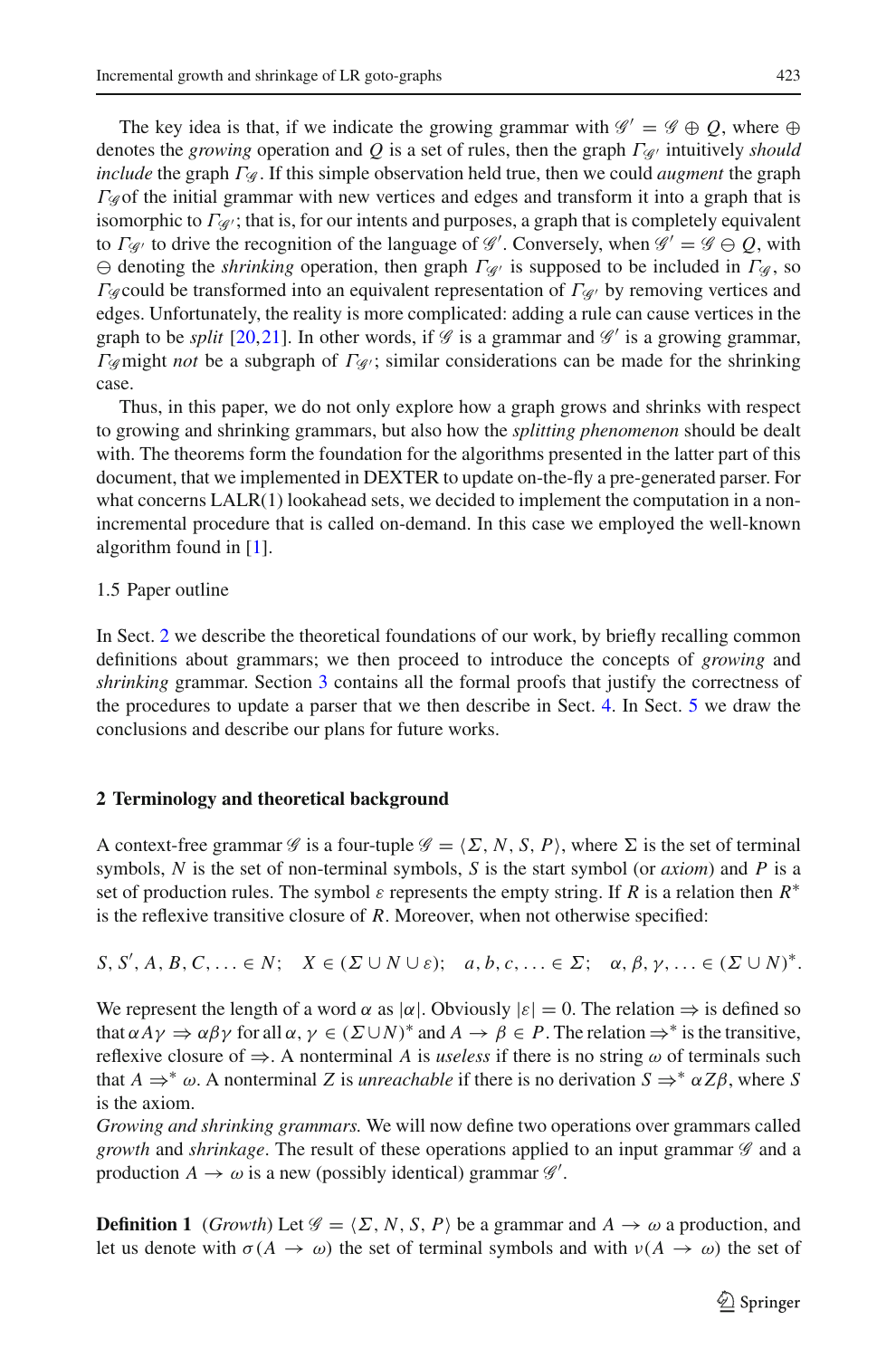non-terminal symbols of the new rule; then grammar

$$
\mathscr{G}' = \langle \Sigma \cup \sigma(A \to \omega), N \cup \nu(A \to \omega), S, P \cup \{A \to \omega\} \rangle.
$$

is the *growing* grammar for *G*, and we will denote it with  $\mathscr{G} \oplus \{A \to \omega\}$ .

**Definition 2** (*Shrinkage*) Let  $\mathcal{G} = \langle \Sigma, N, S, P \rangle$  be a grammar and  $A \rightarrow \omega$  a production; then

$$
\mathscr{G}' = \langle \Sigma, N, P \setminus \{A \to \omega\}, S \rangle.
$$

is the *shrinking* grammar for *G*, and we will denote it with  $G \oplus \{A \rightarrow \omega\}$ .

Finally, we make the following generalizations: let *Q* be a non-empty set of productions such that  $Q = \{A_1 \rightarrow \omega_1, A_1 \rightarrow \omega_2, \ldots, A_n \rightarrow \omega_n\}$  then we define

$$
\mathscr{G} \oplus Q \triangleq \mathscr{G} \oplus \{A_1 \to \omega_1\} \oplus \{A_1 \to \omega_2\} \oplus \cdots \oplus \{A_n \to \omega_n\}.
$$
 (1)

<span id="page-5-0"></span>If  $Q \subseteq P$  we can define  $\mathscr{G} \ominus Q$  similarly.

For completeness, we will also mention the *axiom change* operation. Let  $\mathscr G$  =  $\langle \Sigma, N, S, P \rangle$ , we define the axiom change operation

$$
\rho_{S_{\text{new}}}(\mathscr{G}) \triangleq \langle \Sigma, N, S_{\text{new}}, P \rangle.
$$

Obviously, if there is no rule  $S_{\text{new}} \to \omega \in P$ , for some  $\omega$ , then the grammar  $\rho_{S_{\text{new}}}(\mathscr{G})$ generates the empty language. This is an expected effect of the axiom change operation.

<span id="page-5-1"></span>2.1 The LR parsing technique

The LR technique (where LR stands for Left-to-Right) has been first described by [\[23\]](#page-28-5). It is a *bottom up* parsing technique, because the parse tree is built starting from the leaves, from left to right. The parsing process terminates successfully when all the parts of the input program have been *reduced* to the axiom of the grammar, which constitutes the root of the parse tree.

LR(*k*) parsers are usually modeled by a deterministic *pushdown automaton*, supplied with a set of states, that scans the input up to *k* characters ahead of the current one. A *pushdown automaton* is a finite automaton enriched with an auxiliary memory that is organized as a *pushdown stack* of states and symbols

$$
I_0X_1I_1X_2I_2\ldots X_nI_n
$$

with  $I_j$  being a state and  $X_k$  being a symbol (*j*, *k* integers). The *configuration* of the parser is determined by reading a terminal *a* from the input and peeking the last state *I* on the stack. The pair  $(a, I_n)$  determines how to change the configuration; the possible actions are two: *shift* or *reduce*.

- A *shift action* removes the terminal *a* from the input and *shifts* a new state on the stack.
- A *reduce action* of a production  $A \rightarrow X_1 \dots X_k$  pops 2k elements from the stack, resulting in state *In*<sup>−</sup>*<sup>k</sup>* being on top of the stack; next, the reduce action pushes A and a new current state on the stack.

The parsing procedure succeeds when only the *starting symbol* (usually denoted with *S* ) is left on the stack. The set of states  $I_k$  is determined by applying an iterative procedure. In particular, the construction procedure for the *canonical LR(0) set of states* is the basis for the application of many notable classes of parsing algorithms, such as LALR and GLR. Because the main matter of this article requires a good understanding of the principles behind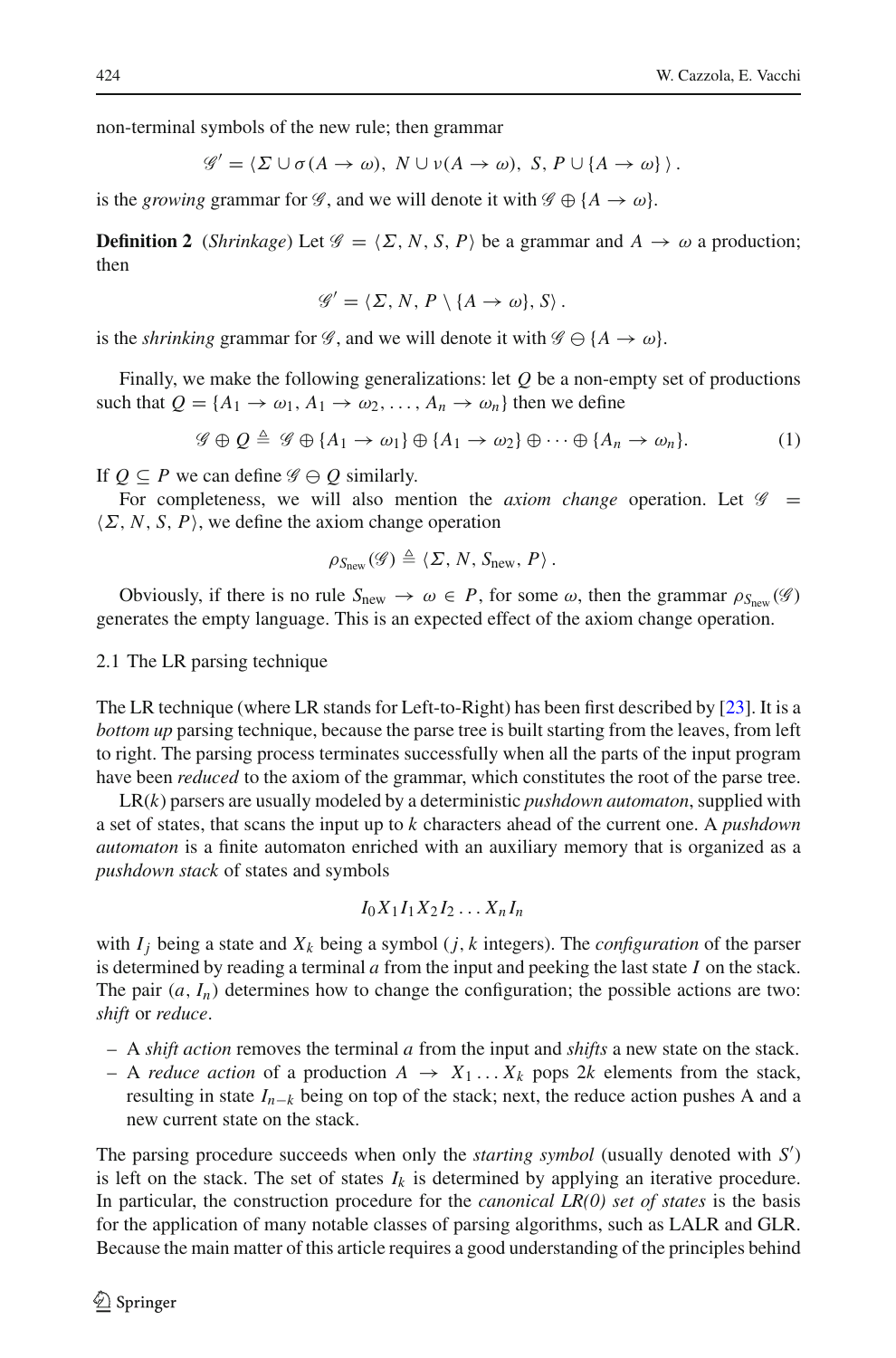

<span id="page-6-1"></span>**Fig. 1** The goto-graph Γ*<sup>G</sup>* of the grammar *G* in Example [1.](#page-6-0) *Black items* are kernel (labels of the vertices), *grayed items* are nonkernel (shown here for completeness)

the construction of these sets, this section is devoted to briefly introduce the reader to the LR technique, that, although well-known, it is no more standard in many computer science curricula. In particular, we will show how to generate the LR(0) *goto-graph* [\[1\]](#page-27-13), which is the traditional representation of the  $LR(0)$  set of states. At the end, we will also show how the goto-graph is used in an LR parser to recognize an input string. We will make use of the following example throughout all of rest of the section.

<span id="page-6-0"></span>*Example 1* Let  $\mathcal{G}_0 = \langle \Sigma, N, P, S \rangle$  be grammar, where the production set is

$$
P = \{S \to aA, \quad A \to b, \quad A \to c\}
$$
 (2)

The grammar generates the language {*ab*, *ac*}. The *goto-graph* of this grammar is represented in Fig. [1.](#page-6-1)

*Generation of the canonical LR(0) set of states.* The *augmented* grammar of a given grammar  $\mathscr{G}_0 = \langle \Sigma, N, S, P \rangle$  is the tuple

$$
\mathscr{G} = \langle \Sigma \cup \{\$\}, N \cup \{S'\}, S', P \cup \{S' \rightarrow S\$\} \rangle
$$

with  $\oint \notin \Sigma$ . We will call  $S' \to S\hat{S}$ , where  $S' \notin N$ , the starting production. For instance, with respect to Example [1,](#page-6-0) the production set for the augmented grammar  $\mathscr G$  would be:

$$
P = \{S' \to S\$, \quad S \to aA, \quad A \to b, \quad A \to c\} \tag{3}
$$

An *LR(0) item* (*item* for short) is a dotted production rule, e.g.,  $A \rightarrow \alpha \cdot X\beta$ . A generic item will be denoted by  $\xi$ ,  $\xi'$ ,  $\xi''$ , etc. In the following, we may say that symbol *X* is "dotted in ξ" if it is preceded by  $\cdot$  in the item ξ. We say the dot " $\cdot$ " to be leftmost in ξ if ξ =  $A \to \cdot \omega$ (for some A,  $\omega$ ) and we say the dot to be *rightmost* if  $\xi = A \rightarrow \omega$ . A rule with a rightmost ":" is said to be a *reduction candidate* or more simply a *candidate*. The item  $S' \rightarrow S\$  will be called "initial item". For convenience we also define the following expressions:

$$
\mathsf{next}(A \to \alpha \cdot X\beta) \triangleq A \to \alpha X \cdot \beta \quad \text{and} \quad \mathsf{prev}(A \to \alpha X \cdot \beta) \triangleq A \to \alpha \cdot X\beta
$$

with next( $\xi$ ) =  $\xi$  when  $\xi$  is candidate, and prev( $\xi$ ) =  $\xi$  when the dot in  $\xi$  is leftmost. Now, let  $\mathcal{G} = \langle \Sigma, N, S, P \rangle$  be a grammar and let *I* be a set of items. The *closure* of *I* (with respect to  $\mathscr G$ ) is defined as the smallest set CLOSURE $\mathscr G$  (*I*) such that:

\n- 1. 
$$
I \subseteq \text{CLOSURE}_{\mathcal{G}}(I)
$$
\n- 2.  $B \to \alpha \cdot A\beta \in \text{CLOSURE}_{\mathcal{G}}(I), A \to \gamma \in \mathcal{G} \implies A \to \gamma \in \text{CLOSURE}_{\mathcal{G}}(I)$
\n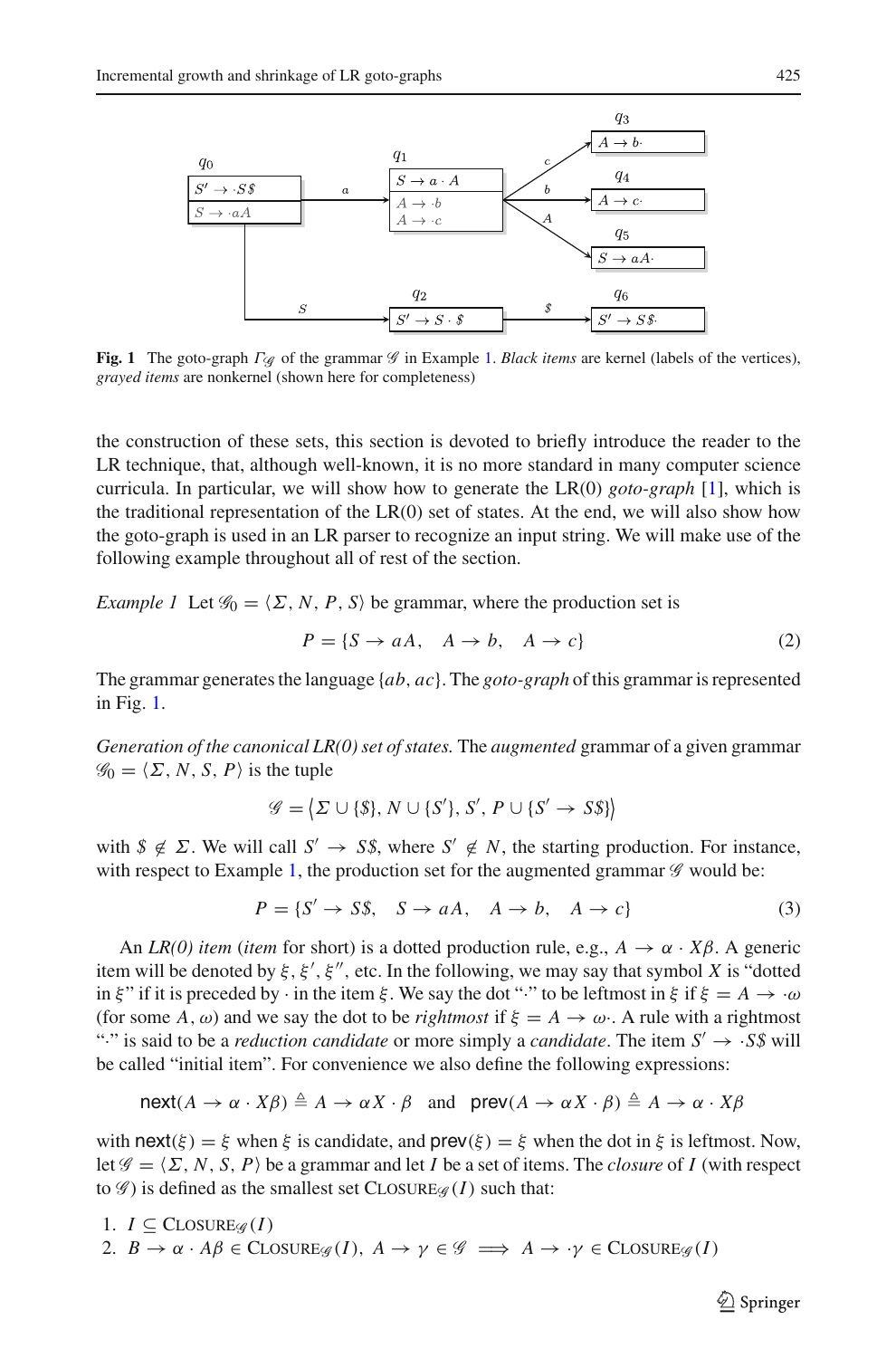In other words, for all productions  $B \to \alpha \cdot A\beta \in I$ , then CLOSURE<sub>*G*</sub> (*I*) is the set obtained by first enriching *I* with all the items  $A \to \gamma$  (provided  $A \to \gamma \in \mathscr{G}$ ), and then enriching iteratively the obtained set until no more items can be added.

For instance, let us consider the augmented grammar of  $\mathscr G$  in Example [1,](#page-6-0) and let  $I =$  ${S' \rightarrow S\$ ; since nonterminal *S* is dotted, then the set CLOSURE<sub>*G*</sub> (*I*) is defined to include also every item of the form  $S \to \gamma$  such that  $S \to \omega$  is a production of  $\mathscr{G}$ . In this case, there is only one such production, that is  $S \rightarrow aA$ . Since the set does not contain any other item with a dotted nonterminal, then  $C\text{LOSURE}_{\mathcal{G}}(I)$  is the set  $I_0$ :

$$
I_0 = \{S' \to \cdot S\$, S \to \cdot aA\}.
$$
\n<sup>(4)</sup>

<span id="page-7-0"></span>A *kernel item* is either the initial item  $S' \rightarrow S\$  of an augmented grammar or an item whose dot is non-leftmost. Any other item is called *nonkernel*. For each set of items *I* we denote with  $K(I)$  the subset of *I* that contains all of its kernel items. Notice that it is always CLOSURE $g(K(I)) = I$ , thus, for each pair of sets *I*, *J* it is  $K(I) = K(J)$  if and only if  $I = J$ .

The particular collection of sets of  $LR(0)$  items of a given grammar that is be used to drive the pushdown automaton of an LR parser is called the *canonical* LR(0) collection; we will indicate this collection with the symbol  $\mathcal{I}$ . The set  $\mathcal{I}$  is the result of the iterative application of the CLOSURE function. We will call a set of items *I state* when  $I \in \mathcal{I}$ . The algorithm to generated the LR(0) set of states  $\mathcal I$  from an augmented grammar is described in [\[1\]](#page-27-13); we represented the algorithm here as the procedure ITEMS( $\mathscr G$ ) (Algorithm [1\)](#page-8-0), with  $\mathscr G$  being an augmented grammar. The procedure uses the GOTO function, defined as follows: let  $\mathcal I$  be the set of LR(0) states for grammar *G*, and let  $I \in \mathscr{I}$  and  $X \in (\Sigma \cup N \cup \{\varepsilon\})$  then

$$
\text{GOTO}_{\mathscr{G}}(I, X) \triangleq \text{CLOSURE}_{\mathscr{G}}(\{A \to \alpha X \cdot \beta \mid A \to \alpha \cdot X\beta \in I\}).\tag{5}
$$

Because of the way ITEMS( $\mathscr{G}$ ) is defined, we call the closure of set  $I = \{S' \rightarrow S\}$  the *initial state* of the canonical LR(0) collection of states, and we usually indicate it with  $I_0$ .

Back to Example [1,](#page-6-0)  $\Im$  is initialized as  $\Im$  =: { $I_0$ } [\(4\)](#page-7-0). Then the procedure repeats until no new sets are added to  $\mathscr{I}$ . During the first run, the only set in  $\mathscr{I}$  is  $I_0$  [\(4\)](#page-7-0); then the innermost loop will iterate over every symbol *X* of the grammar and compute Goto<sub>G</sub> ( $I_0$ , *X*), but the only non-empty sets will be

$$
I_1 = \text{GOTO}_{\mathcal{G}}(I_0, a) = \{S \to a \cdot A, A \to \cdot b, A \to \cdot c\},
$$
  

$$
I_2 = \text{GOTO}_{\mathcal{G}}(I_0, S) = \{S' \to S \cdot \$}.
$$

Every other set for this run will be empty. The outer **for**-loop will then compute GOTO $\mathscr{G}(X, I_1)$ for every symbol *X* of the grammar; the non-empty sets will be

$$
I_3 = \text{GOTO}_{\mathcal{G}}(I_1, b) = \{A \to b\cdot\},
$$
  

$$
I_4 = \text{GOTO}_{\mathcal{G}}(I_1, c) = \{A \to c\cdot\}.
$$

The procedure continues until no new sets are added to  $\mathcal{I}$ .

*The Goto-Graph.* It is quite common to represent the canonical LR(0) set of states  $\mathcal{I}$  as a graph. Informally, the set of vertices of this graph corresponds to  $\mathscr{I}$ , and the set of edges is the set of pairs  $(I, J)$ , with  $I, J \in \mathcal{I}$  and such that Goro $\alpha \in (I, X) = J$  for some symbol X. In the next sections we will use the following definition.

<span id="page-7-1"></span>**Definition 3** (*Goto-Graph*) Let  $\mathcal{I}$  be the LR(0) set of states for a grammar  $\mathcal{G}$ , then the gotograph is a tuple  $\Gamma_{\mathcal{G}} = \langle V, E \rangle$  where *V* is the set of vertices and *E* is the set of edges. Each vertex *q* corresponds to one and only one state  $I \in \mathcal{I}$ . For each  $q \in V$ , we denote with  $\ell \mathscr{G}(q)$  the kernel  $K(I)$  of the corresponding state. Then *E* is the subset of  $V \times V$  such that for all pairs  $(p, q) \in E$ :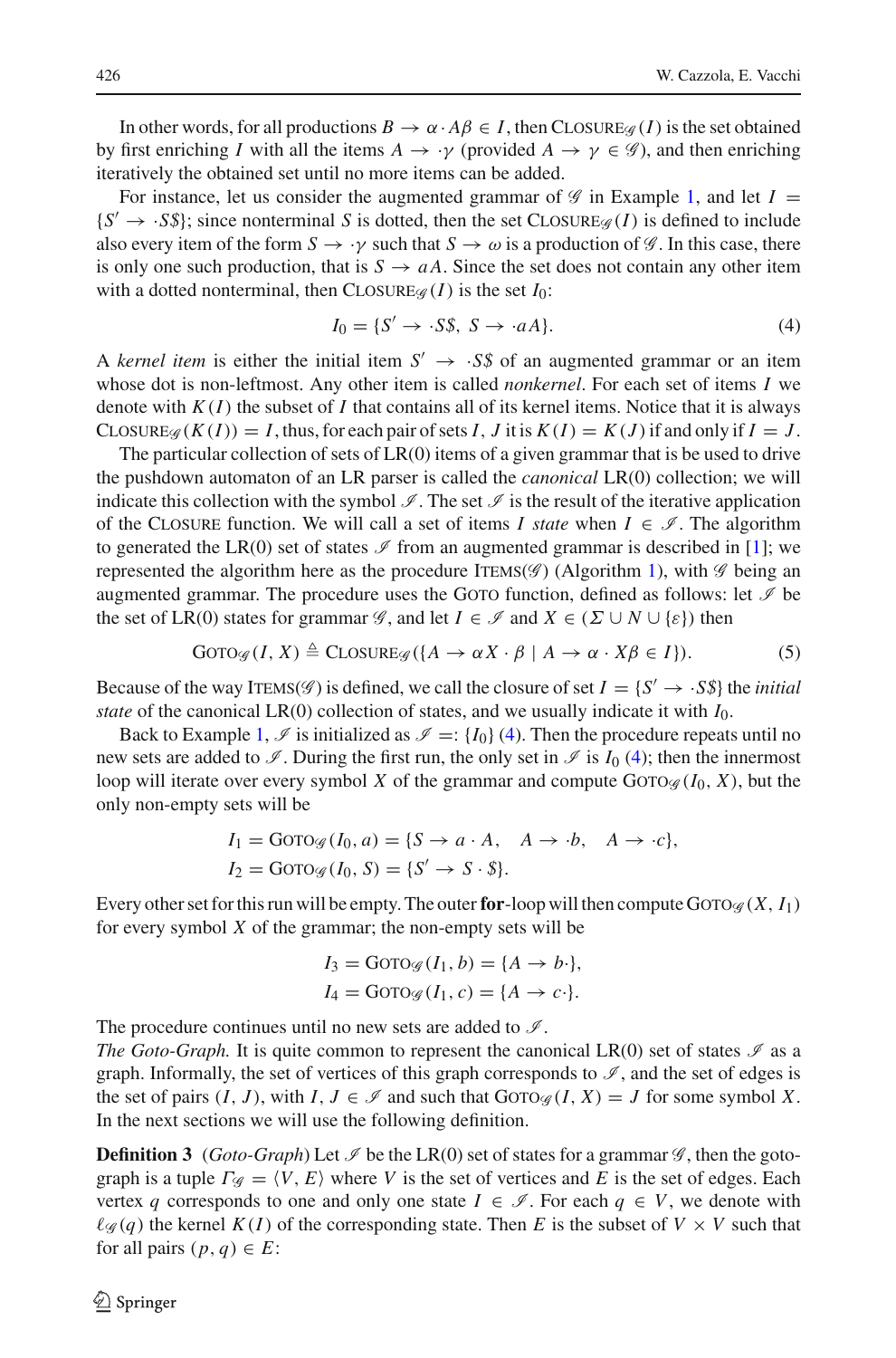- 1.  $\ell_{\mathscr{G}}(p) = K(I), \ \ell_{\mathscr{G}}(q) = K(J) \text{ and } I, J \in \mathscr{I}$
- 2. GOTO $\mathscr{G}(I, X) = J$  with the symbol  $X \in (\Sigma \cup N \cup \{\varepsilon\}).$

Algorithm 1:  $\text{IFIMS}(\mathscr{G} = \{\Sigma \cup \{\$\}, N \cup \{S'\}, S', P \cup \{S' \rightarrow S\$ \})$ 

<span id="page-8-0"></span> $1 \mathcal{I} := \{C \text{LOSURE}_{\mathcal{G}} (\{S' \rightarrow S \})\}$ **<sup>2</sup> repeat 3 for**  $I \in \mathcal{I}$  **do**<br>**4 for**  $X \in \Sigma$ **for**  $X \in \Sigma \cup N \cup \{\varepsilon\}$  **do 5 if**  $G$   $\text{GOTO}_{\mathscr{G}}(I, X)$  *is not empty and not in*  $\mathscr{I}$  **then**<br>**6 i**  $\downarrow$  **add**  $\text{GOTO}_{\mathscr{G}}(I, X)$  to  $\mathscr{I}$ add GOTO $\mathcal{G}(I, X)$  to  $\mathcal I$ **<sup>7</sup> until** *no new sets of items are added to I on a round* **<sup>8</sup> return** *I*

We will also write  $\ell_{\mathscr{A}}(p, q)$  to refer to the label of the edge  $(p, q)$ ; if this label is X then  $\ell_{\mathscr{G}}(p,q) = X$ ; if  $(p,q) \notin E$  then we might write  $\ell_{\mathscr{G}}(p,q) = \bot$ . For simplicity, we may also write  $\delta(p, X) = q$  when  $Gov(g(I, X)) = J$  and  $\delta(p, X) = \bot$  when  $Gov(g(I, X)) = \emptyset$ . To denote the edge  $(p, q)$  with label *X* we will also use the notation  $p \stackrel{X}{\rightarrow} q$ . A sequence  $\ell_{\mathscr{G}}(p,q) = X$ ,  $\ell_{\mathscr{G}}(q,r) = Y$  could be also written  $p \stackrel{X}{\rightarrow} q \stackrel{Y}{\rightarrow} r$ .

As you may have noticed, because  $I = \text{CLOSURE}_{\mathcal{G}}(K(I))$ , each vertex  $q \in V$  can be labeled with the kernel  $K(I)$  of some state *I*. It follows from the definition of  $LR(0)$  states that  $\ell_{\mathscr{G}}(q) = \ell_{\mathscr{G}}(p)$  if and only if  $q \equiv p$ . Finally, since the LR(0) collection of states admits a notion of *initial state*, we can also define a notion of *starting vertex* for the goto-graph.

<span id="page-8-1"></span>**Definition 4** (*Starting Vertex*) Let be  $\Gamma_{\mathscr{G}} = \langle V, E \rangle$  the goto-graph for  $\mathscr{G}$  and let be  $q_0 \in V$ the vertex such that the starting production  $S' \to S\$ mathcal{S} \in \ell\_{\mathscr{G}}(q\_0); then  $q_0$  is the *starting vertex* of the goto-graph.

In the following we will always denote the starting vertex of a goto-graph with  $q_0$ . In Fig. [1](#page-6-1) we represented the goto-graph Γ*<sup>G</sup>* for the augmented grammar *G* of the grammar in Example [1.](#page-6-0) For convenience, in the picture we also show the nonkernel items of the states (in light gray).

*Parsing using LR(0) goto-graphs.* For completeness, we will now show how to parse a string for the grammar shown in Example [1](#page-6-0) and the goto-graph in Fig. [1.](#page-6-1) Because of the definition, here and in the following we can assume that for all  $I_k \in \mathcal{I}$  there is one vertex  $q_k \in V$  (with *V* being the vertex set of  $\Gamma$ <sub>*G*</sub>). In particular, in this example,  $k = 0, 1, \ldots, 6$ .

Consider now the string *ab*. The initial configuration has *I*<sup>0</sup> (the initial state) on the stack. Because the first symbol in the input string is *a*, and because there is a *transition* in the graph between *q*<sup>0</sup> and *q*1, it means that it is possible to *shift I*1. Thus, the configuration of the stack becomes  $I_0 a I_1$ . The next symbol in the input is *b*; since there is a transition  $q_1 \stackrel{b}{\rightarrow} q_3$ , it is possible to shift  $I_3$  onto the stack, thereby changing the configuration to  $I_0$  *a*  $I_1$  *b*  $I_3$ . In this case,  $A \rightarrow b$  is a *reduction candidate*. Therefore, it is possible for the parser to *reduce*  $by A \rightarrow b$ , which translates to popping from the stack every symbol in the left-hand part of the rule and then pushing the head of the production; in this case, state  $I_3$  and symbol *b* are removed from the stack and *A* is shifted, leading to configuration  $I_0 a I_1 A$ . The process continues until no more shift-reduce actions can be applied. The parser *accepts* the input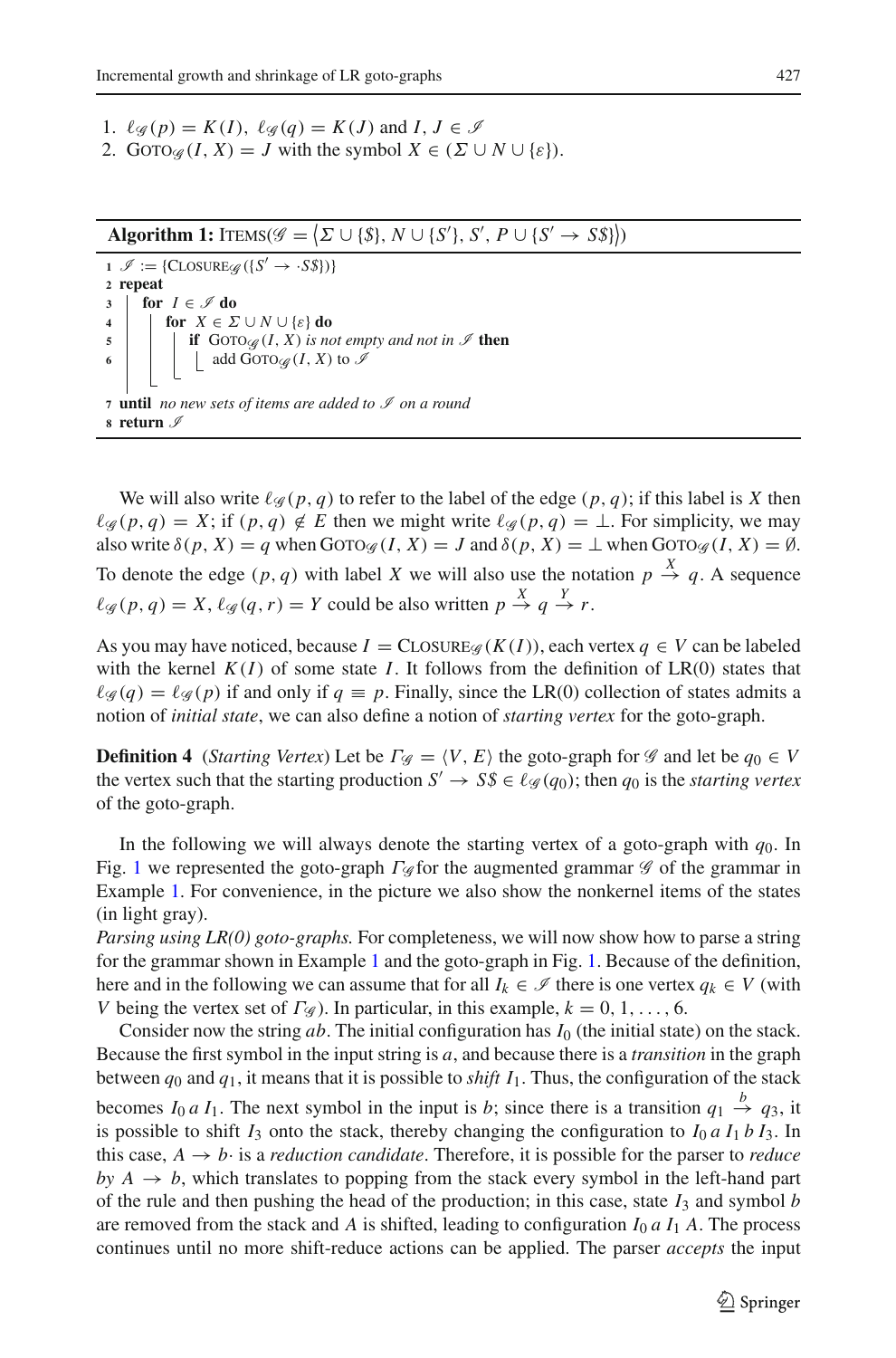string, if only  $S'$  (the starting symbol) is left on the stack. In this case,  $ab$  will be accepted (in fact, it is a word of the language generated by grammar *G* ).

## <span id="page-9-0"></span>**3 Relations between goto-graphs**

In this section we will find a relation between the graph of a given grammar *G* and the graph of a corresponding growing grammar  $\mathscr{G}' = \mathscr{G} \oplus Q$ . This relation will help us to define a procedure to *augment* the graph of *G* in such a way that the result is equivalent to the graph of the growing grammar  $\mathscr{G}'$ . Finally, we will also describe the opposite procedure, to obtain the graph of a shrinking grammar  $\mathscr{G} \ominus Q$ , starting from a given  $\mathscr{G}$ . Before we carry on with the details, it is useful to introduce a notion of *path*.

<span id="page-9-2"></span>**Definition 5** (*Path*) Let  $\Gamma_{\mathscr{G}} = \langle V, E \rangle$ ; we call *path* a string  $\alpha = X_0 X_1 \dots X_k$  of symbols of  $(\Sigma \cup N \cup {\epsilon})$  such that:

$$
q_0 \stackrel{X_0}{\rightarrow} q_1 \stackrel{X_1}{\rightarrow} q_2 \stackrel{X_2}{\rightarrow} \cdots \stackrel{X_{k-2}}{\rightarrow} q_{k-1} \stackrel{X_{k-1}}{\rightarrow} q_k
$$

where  $q_0$  is the starting vertex by convention, and  $q_1, q_2, \ldots, q_k$  is any sequence of vertices of *V* for which the condition holds. We can say that path  $\alpha$  *reaches*  $q_k$  or that  $q_k$  *is reachable through* α.

The length of a path is generally the length of the word  $\alpha$ , unless the last symbol  $X_{k-1} = \varepsilon$ ; in that case (and only in that case) the length of the path is  $|\alpha|+1$ . In fact, because of the way LR(0) states are constructed, if there is one  $\varepsilon$  on a path, it is always the last symbol of the path: if  $p \stackrel{\varepsilon}{\to} q$ , it is not possible that there is some  $\bar{X}$  such that  $p \stackrel{\varepsilon}{\to} q \stackrel{\bar{X}}{\to} r$ , as it is generally assumed that rules containing  $\varepsilon$  are always of the form  $Z \to \varepsilon$ , with *Z* being a nonterminal. Thus,  $\ell(q) = \{Z \to \infty\}$ , which implies that there cannot be any  $\bar{X}$  such that  $q \stackrel{\bar{X}}{\to} r$ : in fact, the case  $p \stackrel{\varepsilon}{\rightarrow} q \stackrel{\bar{X}}{\rightarrow} r$  would only be possible if the grammar contained a rule of the form  $Z \to \omega \varepsilon \bar{X} \omega'$  with  $\omega, \omega' \in \Sigma \cup N$ ; but then the rule would be written as  $Z \to \omega \bar{X} \omega'$ .

The degenerate 0-length path is admissible only in those graphs  $\Gamma$ <sub>*G*</sub> where  $V \equiv \{q_0\}$ . For instance, this is the case for a grammar with one sole production of the form  $S \to A$ , that is a grammar where *A* is a useless nonterminal. It is easy to see that in these cases the language generated by *G* is empty: this is not to be confused with those grammars *G* whose generated language is the sole word  $\varepsilon$ : in this case there will be at least one path  $q_0 \stackrel{\varepsilon}{\rightarrow} q_1$ , for some *q*<sup>1</sup> ∈ *V*.

For the sake of simplicity, in the following we will assume grammars not to include productions of the form  $Z \to \varepsilon$ , therefore, for all paths  $\alpha$  the length of a path will be the length of the word  $|\alpha|$ .

## <span id="page-9-3"></span>3.1 Relations between goto-graphs: growing grammars

We shall now consider a grammar  $\mathcal{G} = \langle \Sigma, N, P, S \rangle$  and its growing grammar  $\mathcal{G}' = \mathcal{G} \oplus Q$ . For the sake of simplicity, we will suppose that the production set  $Q$  is always a singleton;<sup>[1](#page-9-1)</sup> the results can be easily generalized to the case when the cardinality *m* of *Q* (denoted by |*Q*|) is greater than 1 by considering the *m* singleton sets (one set for each rule of *Q*) and the chain seen in [\(1\)](#page-5-0).

<span id="page-9-1"></span><sup>&</sup>lt;sup>1</sup> We disregard the case when  $Q$  is empty since it is explicitly excluded by our definition of growing grammar (see Sect. [2\)](#page-4-0).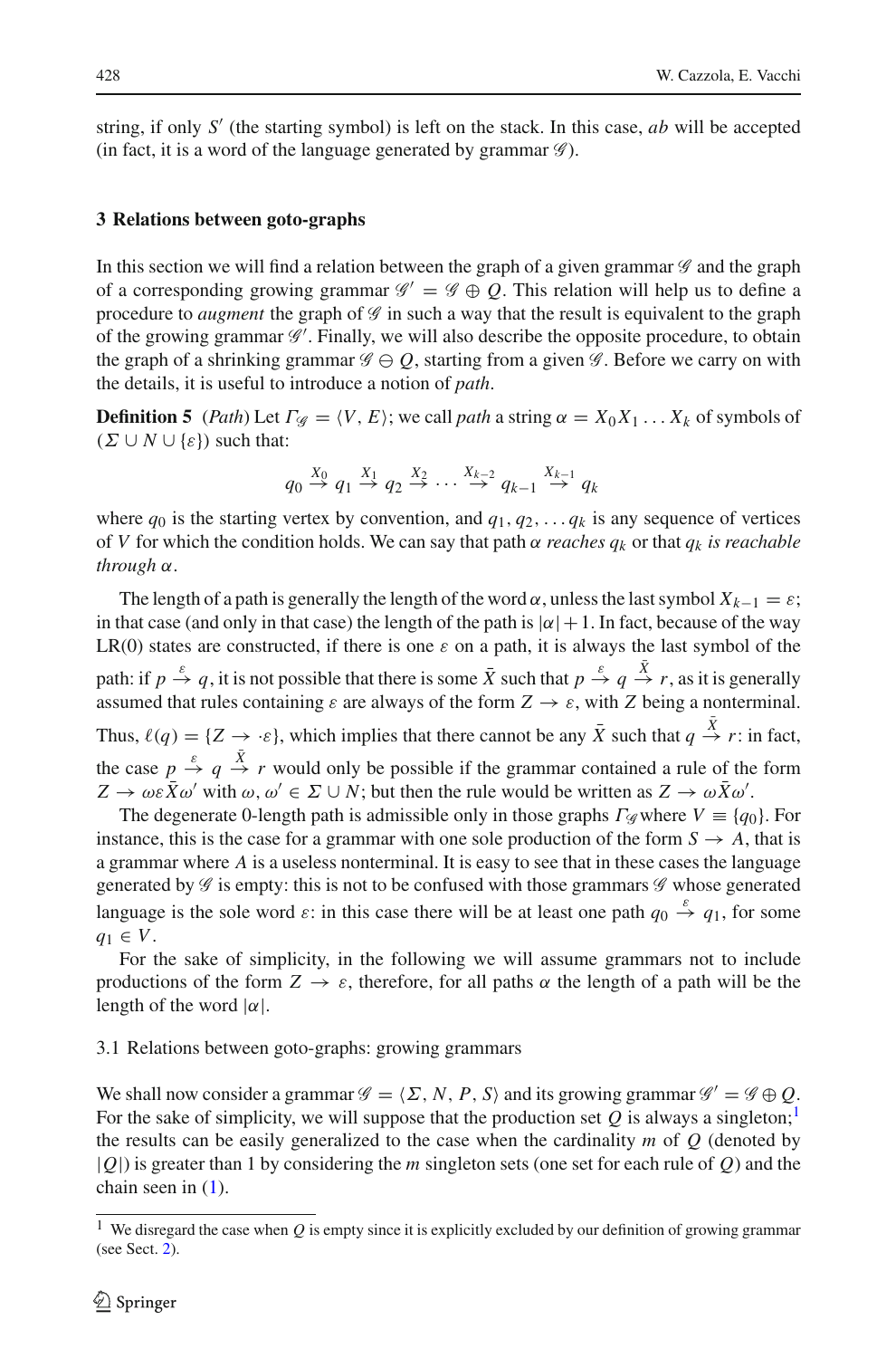

**Fig. 2** Representation of a portion of Γ*<sup>G</sup>* for the grammar *G* in Example [2](#page-10-0)

<span id="page-10-1"></span>

<span id="page-10-2"></span>**Fig. 3** Representation of a portion of <sup>Γ</sup>*<sup>G</sup>* for the grammar *<sup>G</sup>* in Example [2](#page-10-0)

*The Graph of G' as an Augmented Γ*  $G$ *.* Earlier work (e.g. [\[21\]](#page-28-19)) has proven by counterexamples that given the goto-graph  $\Gamma_{\mathscr{G}}$  for  $\mathscr{G}$  and a growing grammar  $\mathscr{G}' = \mathscr{G} \oplus Q$  it is not always true that  $\Gamma_{\mathscr{G}}$  is a subgraph of  $\Gamma_{\mathscr{G}}$ .

<span id="page-10-0"></span>In fact, due to what has been called a *splitting phenomenon* [\[21\]](#page-28-19), one vertex in Γ*<sup>G</sup>* might correspond to more than one vertex in  $\Gamma_{\mathcal{G}}$ . Consider the next example.

*Example 2 (Splitting)* The following is the grammar *G* presented in [\[21\]](#page-28-19).

$$
S \to C \mid D \mid fDf, \ C \to aAb, \ D \to aec, \ B \to ec \tag{6}
$$

We are showing the relevant vertices and edges of this goto-graph in Fig. [2.](#page-10-1) Please notice that *B* is an unreachable nonterminal and *A* is useless. If we consider  $\mathscr{G}' = \mathscr{G} \oplus Q$ , with  $Q = \{A \rightarrow B\}$ , here *B* becomes reachable and *A* is no longer useless. In the new graph Γ<sub>*G*</sub> (Fig. [3\)](#page-10-2) that we can obtain by applying ITEMS(*G*<sup>'</sup>) (Algorithm [1\)](#page-8-0), we could informally say that some vertices have *split*. In particular, while it is easy to find a bijection between  $q_0, q_1, q_2, q_3$  and  $p_0, p_1, p_2, p_3$ , respectively, it is harder to decide whether  $q_4$  is related to  $p'_4$  or  $p''_4$ . In fact, in a certain sense we could even say that  $q_4$  is related to *both*  $p'_4$  and  $p''_4$ .

The conclusion is that the relation between  $\Gamma_{\mathscr{G}}$  and  $\Gamma_{\mathscr{G}}$  is nontrivial, and that, in general, we cannot say that, for any set of productions *Q* and for any grammar *G* , Γ*<sup>G</sup>* is just a subgraph of  $\Gamma_{\mathscr{G}\oplus\mathcal{Q}}$ . Thus, it is not possible to find a simple mapping  $\varphi: V \to V'$ , but, more precisely, because of the splitting phenomenon that we just observed it might be possible to find some

$$
\varphi: V \to \mathcal{P}(V') \tag{7}
$$

In general, if  $q \in V$  we will expect  $\varphi(q)$  to be a singleton. In other words we usually expect *q* to correspond to one and only one vertex *p* of Γ*<sup>G</sup>* . For instance, in our example,  $q_0$  corresponds to  $p_0$  and  $q_1$  corresponds to  $p_1$ , therefore we could pose  $\varphi(q_0) \triangleq \{p_0\}$  and  $\varphi(q_1) \triangleq \{p_1\}$ . Then, by visually comparing Figs. [2](#page-10-1) and [3,](#page-10-2) it is tempting to conjecture that there might be a way to map  $q_4$  onto the set of  $\{p'_4, p''_4\}$ , and similarly map  $q_5$  onto  $\{p'_5, p''_5\}$ . If this were possible, then, these would be the cases when a vertex *has split*. In Sect. [3.1.1](#page-11-0) we will find the mapping  $\varphi$  and give a formal definition of *split vertex*.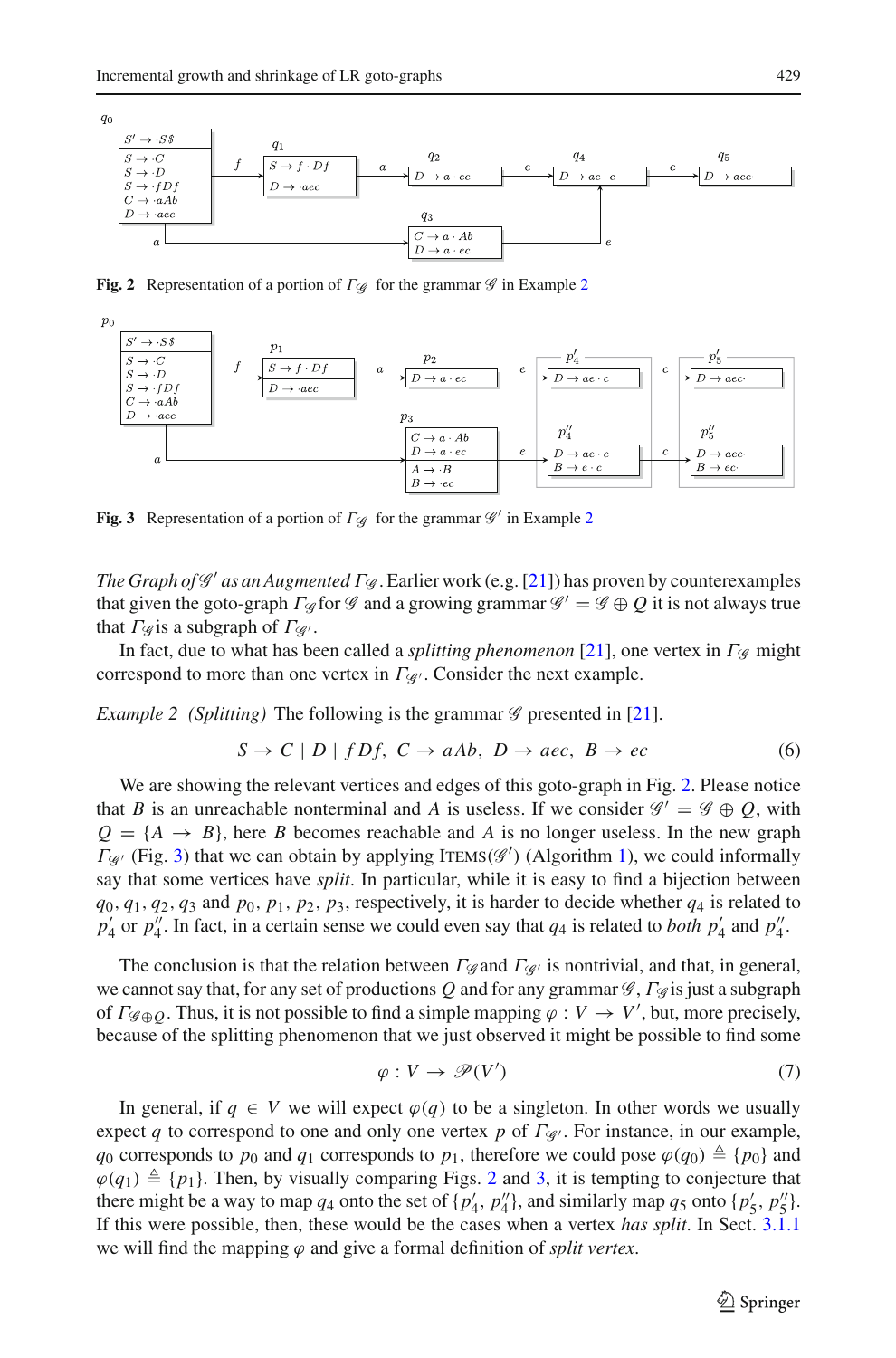

<span id="page-11-1"></span>**Fig. 4** The portion of graph  $\hat{\Gamma}$  that relates the portion of  $\Gamma_{\mathscr{A}}$  in Fig. [3](#page-10-2) to the portion of  $\Gamma_{\mathscr{G}}$  in Fig. [2](#page-10-1)

Our final goal is to find some graph  $\hat{\Gamma}$  isomorphic to  $\Gamma_{\mathscr{G}}$ , so that, given  $\Gamma_{\mathscr{G}}$  and the set Q of new productions, it is possible to define Γ<sub>*G*</sub> in terms of  $\hat{\Gamma}$ , a set of new vertices and a set of new edges. Now, let be  $\hat{\Gamma} = (\hat{V}, \hat{E})$ : we can define the sets  $\hat{V}$  and  $\hat{E}$  in terms of the mapping  $\varphi$ ; because for each  $q \in V$  the image  $\varphi(q)$  is a *set* of vertices of V, then the set of vertices for  $\hat{\Gamma}$  can be defined as a *collection of sets* of vertices in V; the set of edges  $\hat{E}$  would be then a set of pairs of elements of  $\hat{V}$ . Thus, it would be natural to pose  $\hat{V} \subseteq \mathcal{P}(V)$  and  $\hat{E} \subseteq \hat{V} \times \hat{V}$ ; in particular, we want  $\hat{V} = \varphi(V)$  and therefore  $\hat{E} \subseteq \varphi(V) \times \varphi(V)$ ; that is,  $\hat{E}$  would contain edges between images of *V* through  $\varphi$ . For instance, let us impose  $\varphi(p_4) \triangleq \{p'_4, p''_4\}$  and  $\varphi(p_5) \triangleq \{p'_5, p''_5\}$  and let them be vertices in  $\hat{\Gamma}$  (Fig. [4\)](#page-11-1). In  $\Gamma_{\mathscr{G}}$  we have  $p'_4$  $\stackrel{c}{\rightarrow}$  *p*'<sub>5</sub> and *p* 4  $\stackrel{c}{\rightarrow}$  *p*''. Therefore we would like  $\hat{\Gamma}$  to contain edge  $\varphi(p_4) \stackrel{c}{\rightarrow} \varphi(p_5)$ , because this edge is easy to trace back to edge  $p_4 \stackrel{c}{\rightarrow} p_5$  in  $\Gamma_{\mathscr{G}}$ ; moreover, edge ( $\varphi(p_4)$ ,  $\varphi(p_5)$ ) should be in  $\hat{\Gamma}$ because we know that *p* 4  $\stackrel{c}{\rightarrow}$  *p*'<sub>5</sub> and *p*''<sub>4</sub>  $\stackrel{c}{\rightarrow}$  *p*<sup>"</sup><sub>5</sub> in *Γ*<sub>'*G*</sub>'. This could be expressed by a function

$$
\psi: E \to \mathscr{P}(E') \tag{8}
$$

that maps edges in *E* onto collection of edges in *E* , in such a way that edges between vertices like  $p_4$  and  $p_5$  are mapped into the set of edges between  $p'_4$ ,  $p'_5$  and  $p''_4$ ,  $p''_5$ ; in other words, we want that  $\psi(\varphi(p_4), \varphi(p_5)) = \{(p'_4, p'_5), (p''_4, p''_5)\}$ . In Sect. [3.1.2](#page-14-0) we will find this mapping  $\psi$  and we will describe the construction for  $\hat{\Gamma}$ .

Finally, in Sect. [3.1.3,](#page-16-0) we will describe a construction to obtain  $\Gamma_{\mathscr{G}}$  (modulo one isomorphism) by augmenting  $\Gamma$ <sub>*G*</sub>. In particular we will find a set  $\overline{V} \subseteq V$  and a set  $\overline{E} \subseteq E$  such that for some sets  $\Delta \bar{V}$  and  $\Delta \bar{E}$ , the graph *G*:

$$
G = \langle \bar{V} \cup \Delta \bar{V}, \bar{E} \cup \Delta \bar{E} \rangle
$$

is isomorphic to  $\Gamma_{\mathscr{G}}$ .

#### <span id="page-11-0"></span>*3.1.1 Construction of*  $\varphi$  *and*  $\Delta V$

The mapping  $\varphi$  can be constructed inductively. Our strategy will be the following:

- we will define a family of functions  $\varphi_n$ : each of these functions will map any vertex on a *r*-length path ( $r \le n$ ) in  $\Gamma_{\mathscr{G}}$  to a collection of vertices of  $\Gamma_{\mathscr{G}}$ ;
- we will define  $\varphi$  in terms of this family of functions

First, let us define a family of sets  $V_n \subseteq V$ . Each  $V_n$  contains each vertex of V that is reachable in Γ*<sup>G</sup>* through every path with length at most *n* (see Definition [5\)](#page-9-2). For instance, in Fig. [2,](#page-10-1)  $V_0 = \{q_0\}$ ,  $V_1 = \{q_1, q_3\}$ ,  $V_2 = \{q_2, q_4\}$ , etc. If the graph is *acyclic*, then there exists a longest finite path of length *k* in Γ*<sup>G</sup>* , and we can write: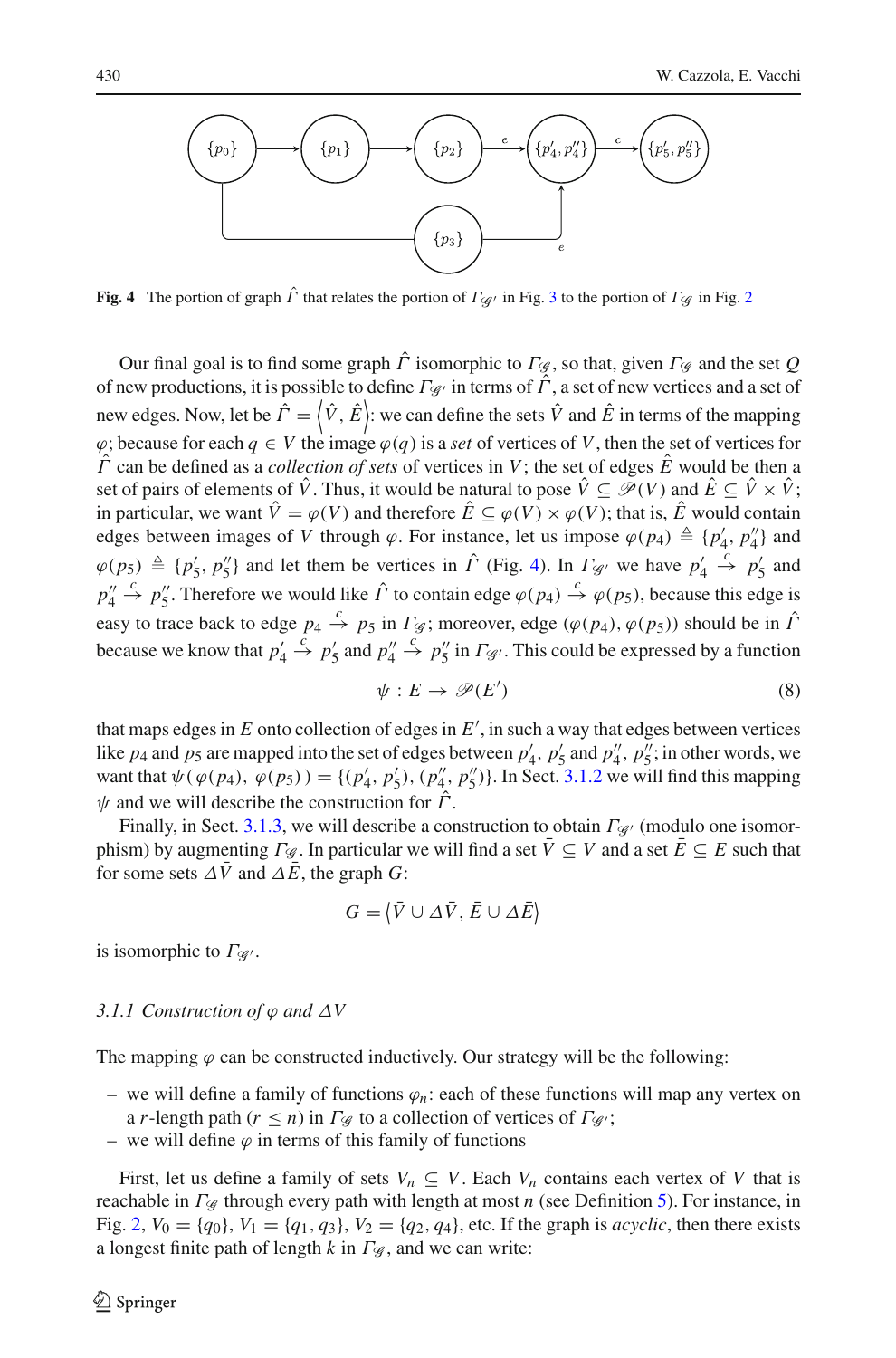<span id="page-12-0"></span>
$$
V = \bigcup_{n=0}^{k} V_n
$$
 (9)

where  $V_0 \triangleq \{q_0\}$  (by the definition of paths). However, if  $\Gamma_{\mathscr{G}}$  is *cyclic*, then there are infinite possible paths; therefore [\(9\)](#page-12-0) becomes:

$$
V = \lim_{k \to \infty} \bigcup_{n=0}^{k} V_n
$$
 (10)

We can now define the family of applications:

$$
\varphi_n : \bigcup_{r=0}^n V_r \to \mathscr{P}(V')
$$

Each of these functions maps any vertex *q* on any *r*-length path, with  $r \leq n$  to a collection of vertices of  $\Gamma_{\mathscr{G}}$ . Let us now suppose that  $q, q', q_0 \in V$  and  $p, p', p_0 \in V'$ , where  $q_0$  is the starting vertex for  $\Gamma_{\mathscr{G}}$ , and  $p_0$  is the starting vertex for  $\Gamma_{\mathscr{G}} = \langle V', E' \rangle$ . We can then proceed to construct  $\varphi$  inductively as follows:

$$
\varphi_0(q_0) \triangleq \{p_0\}
$$
  
\n
$$
\varphi_n(q) \triangleq \{p \mid \exists p' \in V', q' \in V : p' \in \varphi_{n-1}(q'), p' \stackrel{X}{\to} p, q' \stackrel{X}{\to} q, \text{ for some symbol } X\}
$$
\n(11)

<span id="page-12-2"></span>In other words, we impose  $q_0$  to map to the singleton set  $\{p_0\}$ ; in fact, since  $q_0$ , is the starting vertex, it can never split. Then, the image of  $q \in V$  on a *r*-length path  $(r \le n)$  is defined in terms of  $\varphi_{n-1}$  as the collection of all those vertices *p* such that:

- $-$  there is an edge  $p' \stackrel{X}{\rightarrow} p$  in  $\Gamma_{\mathscr{G}}$
- $-p'$  was in the image of a vertex  $q'$  on a path not longer than  $n-1$
- $-$  there is an edge  $q' \stackrel{X}{\rightarrow} q$  in  $\Gamma_{\mathscr{G}}$

For instance, with reference to Fig. [2,](#page-10-1)  $\varphi_1(q_1) = \{p_1\}$  because  $q_1$  can be reached from  $q_0$ through an *r*-length path, where  $r \le 1$ , that is, the 1-length path f, and  $p_1$  can be reached through the same 1-length path *f* from  $p_0$  (with  $p_1$  in Fig. [2\)](#page-10-1). Also,  $\varphi_3(q_4) = \{p'_4, p''_4\}$ (*p* <sup>4</sup>, *<sup>p</sup>* <sup>4</sup> in Fig. [2\)](#page-10-1); in fact, *q*<sup>4</sup> can be reached from *q*<sup>0</sup> through *two r*-length paths from *q*0, with  $r \leq 3$ , and said paths are *ae* and *fae*;  $p'_4$  and  $p''_4$  can be reached through those same paths, respectively.

Now, let us consider  $\varphi_k$  for some  $k > 0$ . By definition, it is:

$$
\varphi_k : \bigcup_{r=0}^k V_r \to \mathscr{P}(V').
$$

If the graph is *acyclic*, then there exist some finite  $\bar{k}$  such that  $V = V_0 \cup V_1 \cup \cdots \cup V_{\bar{k}}$ ; thus, we can write:

<span id="page-12-1"></span>
$$
\varphi_{\bar{k}}: V \to \mathscr{P}(V') \tag{12}
$$

and pose

<span id="page-12-3"></span>
$$
\varphi \triangleq \varphi_{\bar{k}} \tag{13}
$$

When the graph is *cyclic*, paths are infinite in number, but set *V* is still finite; so, there will still be a finite  $\bar{k}$  such that [\(13\)](#page-12-1) holds. Consequently, even in this case  $\varphi \triangleq \varphi_{\bar{k}}$ .

 $\circled{2}$  Springer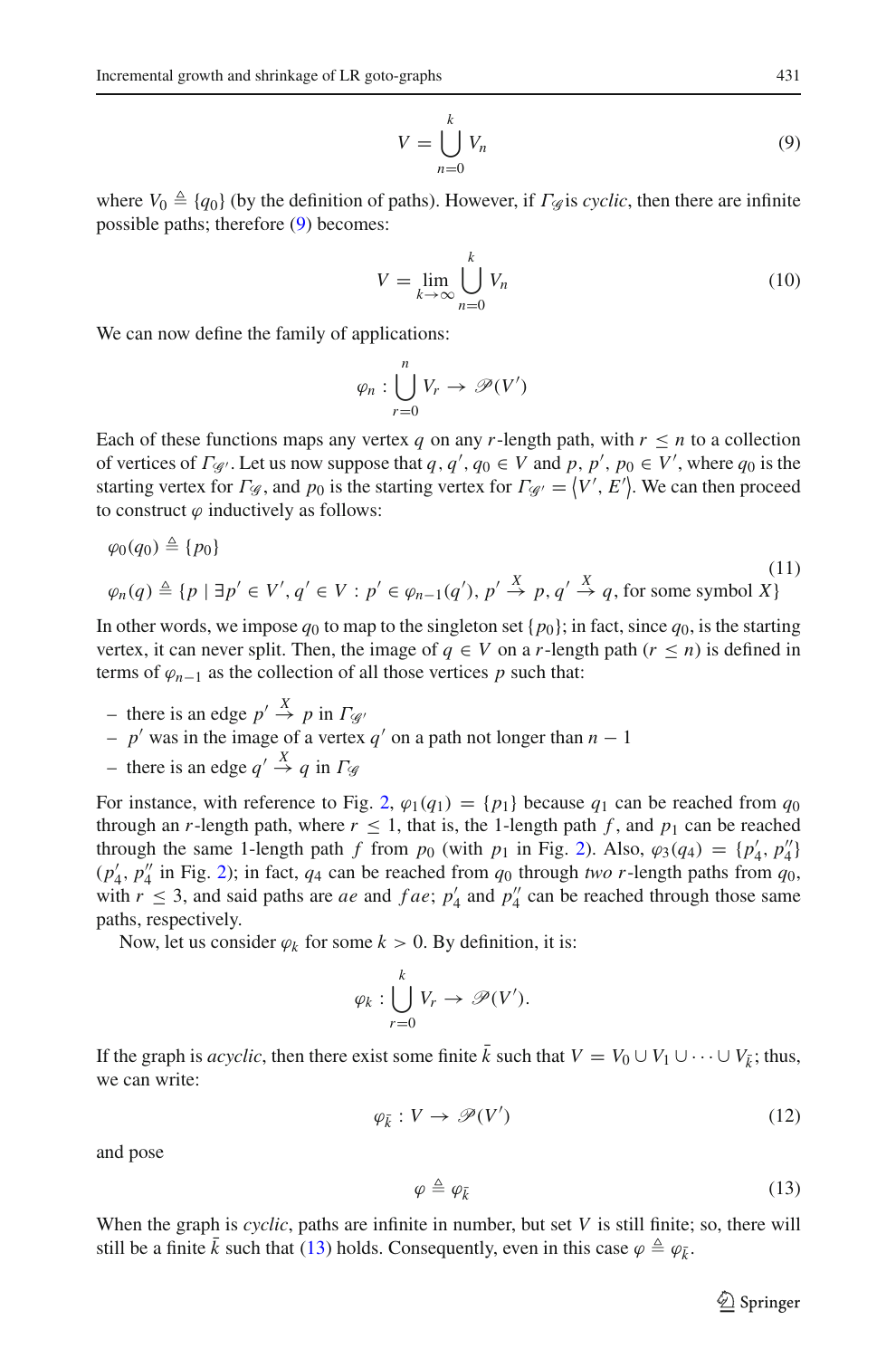*Example 3* Consider a generic grammar *G* and its goto-graph Γ<sub>*G*</sub>, of which Fig. [2](#page-10-1) is a partial representation. Now consider a growing grammar *G'* and its goto-graph  $\Gamma$ <sub>*G'*</sub>, for which the splitting phenomenon described by [\[21](#page-28-19)] takes place. Suppose that the resulting Γ<sub>*G*</sub> is por-trayed in Fig. [3.](#page-10-2) We want to find a correspondence between the set  $V = \{q_0, q_1, q_2, q_3, q_4, q_5\}$ of vertices of  $\Gamma$  *G* and the set  $V' = \{p_0, p_1, p_2, p_3, p'_4, p''_4, p'_5, p''_5\}$  of vertices of  $\Gamma$  *G'*. If we consider the construction in this section, the mapping  $\varphi$  is defined as follows:  $\varphi(q_i) = \{p_i\}$ for *i* = 1, 2, 3; moreover  $\varphi(q_4) = \{p'_4, p''_4\}$  and  $\varphi(q_5) = \{p'_5, p''_5\}.$ 

We shall now prove that the definition of  $\varphi$  is *well-posed*. This would hold true only if we could guarantee that no vertex of Γ*<sup>G</sup>* is ever mapped onto an empty set. Otherwise, there would some vertices of  $\Gamma_{\mathcal{G}}$  that could not be put in relation with any vertex of  $\Gamma_{\mathcal{G}}$ . This can only occur when there is a path in Γ*<sup>G</sup>* that *is not* also in Γ*<sup>G</sup>* . We shall now prove (Theorem [1\)](#page-13-0) that this can never happen. We will see that  $\varphi$  is well-posed as a simple consequence (Corollary [1\)](#page-13-1).

# <span id="page-13-0"></span>**Theorem 1** *Let be*  $\mathscr{G}' = \mathscr{G} \oplus Q$ ; *then every path in*  $\Gamma_{\mathscr{G}}$ *is also in*  $\Gamma_{\mathscr{G}}$ *.*

*Proof* The theorem can be proven by induction over the length *n* of a path. The 0-length path (Definition [5\)](#page-9-2) is the one where the starting vertex coincides with the last vertex. By definition, it is  $q_0 \in V$  and  $p_0 \in V'$ .

Now, by contradiction, suppose for  $n = 1$  that there is one path *X* in  $\Gamma_{\mathscr{G}}$  that is not also in *Γ*<sub>*G*</sub>. Then for some  $q, q_0 \stackrel{X}{\rightarrow} q$  but there is no *p* such that  $p_0 \stackrel{X}{\rightarrow} p$ . But then  $\delta(p_0, X) = \bot$ , which would mean that some rule  $A \to X\alpha$  is in  $\mathscr G$  but not in  $\mathscr G'$ : but this is impossible, because  $\mathscr{G}' = \mathscr{G} \oplus Q$ .

Now consider any *n*-length path, with  $n > 1$ . By the inductive hypothesis path  $\alpha$  $X_1X_2...X_{n-1}$  is both in  $\Gamma$  *G* and  $\Gamma$  *G* and

$$
p_0 \stackrel{X_1}{\rightarrow} p_1 \stackrel{X_2}{\rightarrow} \cdots \stackrel{X_{n-1}}{\rightarrow} p_{n-1} \stackrel{X_n}{\rightarrow} p.
$$

Then again, by contradiction, let us suppose that there is no *p* such that  $p_{n-1} \stackrel{X_n}{\rightarrow} p$ . But then there is an edge  $q_{n-1} \stackrel{X_n}{\rightarrow} q$  in  $\Gamma_{\mathscr{G}}$  that is not in  $\Gamma_{\mathscr{G}}$ , which can only happen if some rule  $Z \to \omega_1 X_n \omega_2$  is in  $\Gamma_{\mathscr{G}}$ , but not in  $\Gamma_{\mathscr{G}}$ , which is a contradiction since  $\mathscr{G}' = \mathscr{G} \oplus Q$ .

<span id="page-13-1"></span>**Corollary 1** *The image of any vertex of* Γ*<sup>G</sup> is non-empty.*

*Proof* Because of the inductive definition of  $\varphi$ , the corollary is in turn proven by induction. We posed  $\varphi_0(q_0) = \{p_0\}$  by definition [\(11\)](#page-12-2); then obviously  $\varphi(q_0)$  is non-empty.

Now, for  $n > 0$ , consider a  $(n - 1)$ -length path, and let q be the last vertex of this path. By the inductive hypothesis there is at least one  $p \in V'$  such that  $p \in \varphi(q)$ . Now suppose that  $q \stackrel{X}{\rightarrow} q'$ . If  $\varphi(q')$  were empty, then there would be no  $p' \in V'$  such that  $p' \in \varphi(q')$ . But this would contradict Theorem [1,](#page-13-0) and therefore  $\varphi(q')$  must be non-empty, too.

<span id="page-13-2"></span>The concept of *split vertex* that we introduced in Sect. [3.1](#page-9-3) will be now described more formally with the following definition.

**Definition 6** (*Split vertices*) If  $q \in V$  and  $|\varphi(q)| > 1$  we say that *q has split* (in  $\Gamma_{\mathscr{G}}$ ) or that *q* is a *split vertex*.

<span id="page-13-3"></span>The set of the *split vertices* (Definition [6\)](#page-13-2) will be:

$$
V_S \triangleq \{ q \in V \mid |\varphi(q)| > 1 \}
$$
 (14)

 $\mathcal{L}$  Springer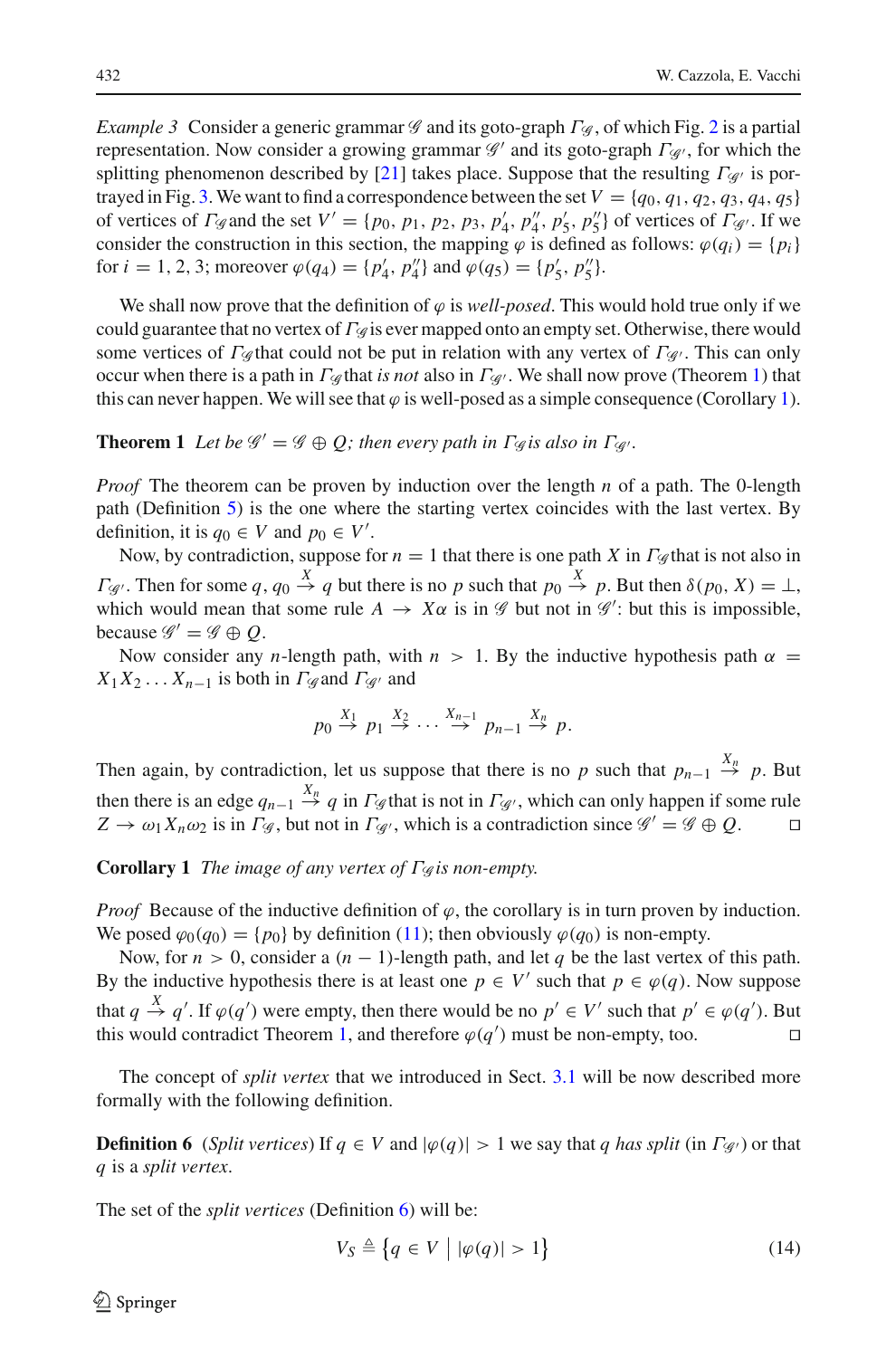We can also define the set

$$
V'_{S} \triangleq \{ p \in V' \mid \exists q_{s} \in V_{s} : p \in \varphi(q_{s}) \} = \bigcup_{q_{s} \in V_{S}} \varphi(q_{s}). \tag{15}
$$

The collection  $\Delta V$  of vertices is the collection of all those vertices of  $\Gamma_{\mathscr{G}}$  that are not an image of any vertex in Γ<sub>*G*</sub>. In symbols:

$$
\Delta V \triangleq \{ p \in V' \mid \forall q \in V : p \notin \varphi(q) \} = V' \setminus \bigcup_{q \in V} \varphi(q) \tag{16}
$$

Since our initial objective was to define a graph  $\hat{\Gamma} = \langle \hat{V}, \hat{E} \rangle$  that relates  $\Gamma_{\mathscr{G}}$  to  $\Gamma_{\mathscr{G}}$ , we can now pose the set of vertices  $\hat{V} \triangleq \varphi(V)$ . The relation  $\varphi(V) \subseteq \mathscr{P}(V)$  holds as expected at the beginning.

#### <span id="page-14-0"></span>*3.1.2 Construction of* ψ *and* Δ*E*

In this section we will define the set of edges *E*ˆ for Γˆ.

- We will define the function  $\psi$  to relate each edge in  $\Gamma_{\mathscr{G}}$  to a (possibly non-singleton) collection of edges of  $\Gamma_{\mathscr{A}}$ ;
- we will define a set  $\hat{E}$  ⊂  $\hat{V}$  ×  $\hat{V}$  using  $\psi$ ;
- we will finally prove this definition to be well-posed.

Let us define  $\psi : E \to \mathcal{P}(E')$  by:

$$
\psi(e = (q, q')) \triangleq \{(p, p') \in E' \mid p \in \varphi(q), p' \in \varphi(q')\}
$$
\n(17)

<span id="page-14-1"></span>In other words, the image of  $(q, q') \in E$  is the collection of all those edges in  $E'$  between a vertex in the image of  $q$  and a vertex in the image of  $q'$ ; that is, that particular subset of  $\varphi(q) \times \varphi(q')$  that is contained in E'. Please notice that because of Theorem [1,](#page-13-0) it is always  $\psi(e) \neq \emptyset$ , when  $e \in E$ .

*Example 4* With respect to Example [3,](#page-12-3)  $\varphi(q_4) = \{p'_4, p''_4\}$ . In *Γ* $\varphi$  there is one edge (*q*<sub>4</sub>, *q*<sub>5</sub>), while in  $\Gamma_{\mathscr{G}}$  there are two edges  $(p'_4, p'_5)$  and  $(p''_4, p''_5)$ . The mapping  $\psi$  defines a relation between them all. In fact you can easily verify:

$$
\psi((q_4, q_5)) = \{(p'_4, p'_5), (p''_4, p''_5)\}.
$$

We would like now  $\hat{E}$  to be such that when  $(q, q') \in E$  also  $(\varphi(q), \varphi(q')) \in \hat{E}$ . For instance, we would like  $(\varphi(q_4), \varphi(q_5)) \in \hat{E}$ .

Let us pose  $\hat{E}$  as follows:

$$
\hat{E} \triangleq \{ (\varphi(q), \varphi(q')) \mid \exists p \in \varphi(q), \exists p' \in \varphi(q'), (p, p') \in \psi((q, q')) \}
$$
(18)

<span id="page-14-2"></span>That is, for each edge  $(\varphi(q), \varphi(q')) \in \hat{E}$  there is at least one edge between an element  $p \in \varphi(q)$  and an element  $p' \in \varphi(q')$ , and that edge  $(p, p') \in \psi((q, q'))$ .

Now we have potentially all the elements to define  $\hat{\Gamma} = \langle \hat{V}, \hat{E} \rangle$ . However, we still need to guarantee that every path in  $\Gamma_{\mathscr{G}}$  is also in  $\hat{\Gamma}$  (Theorem [3\)](#page-15-0). In order to prove this, we need to give define properly the labels of the edges in  $\hat{E}$ . In particular, we want:

$$
\ell(\varphi(q), \varphi(q')) = X \text{ when } q \stackrel{X}{\to} q', \text{ and } p \stackrel{X}{\to} p', \forall (p, p') \in \psi((q, q')).
$$

 $\circled{2}$  Springer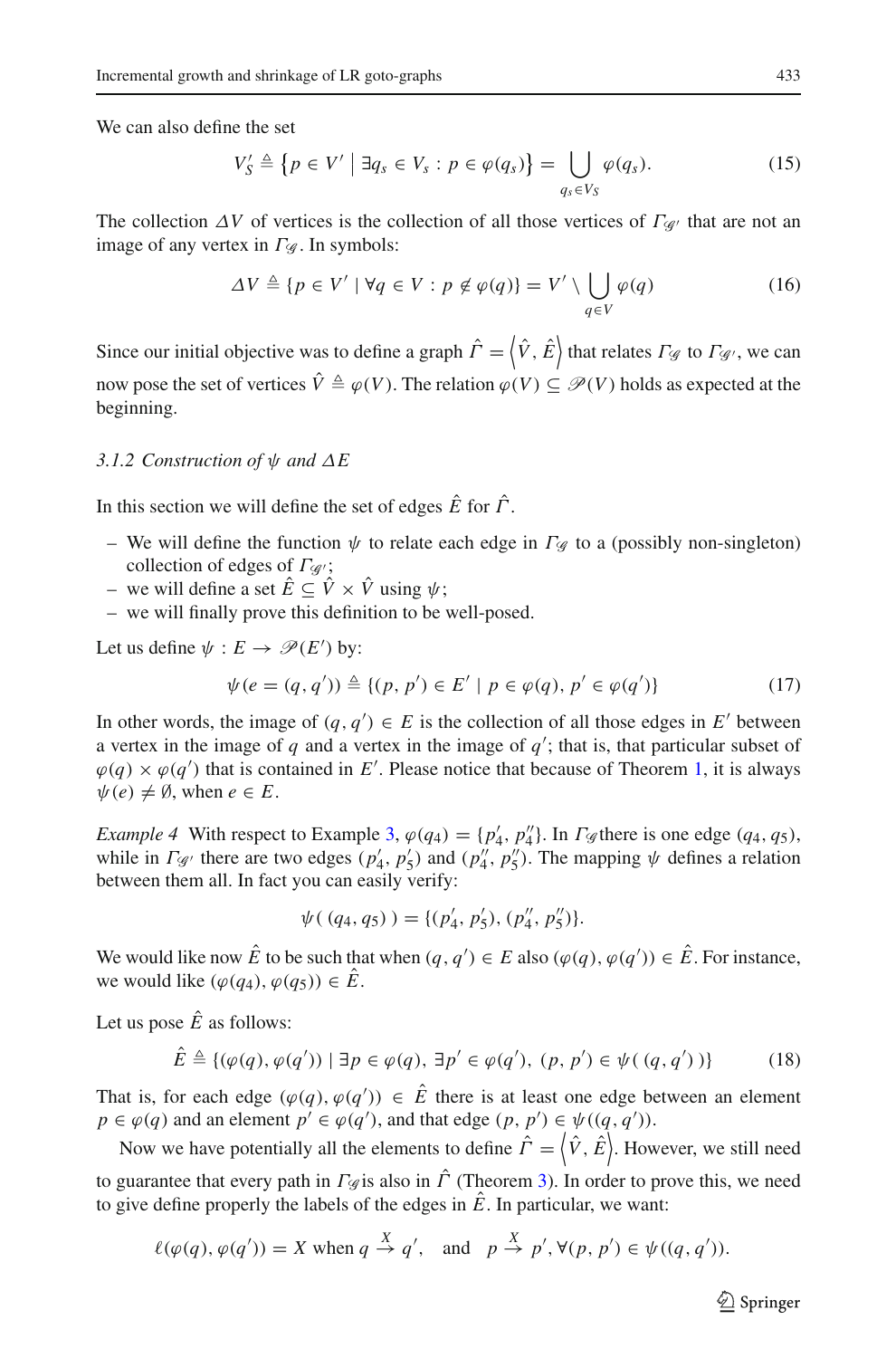<span id="page-15-1"></span>

**(a)**  $\{(p, p'_1), (p, p'_2)\}\$  **(b)**  $\{(p_1, p'_1), (p_2, p'_2)\}\$  $p_1$  $\overline{p}$  $p<sub>2</sub>$  $p_2'$  $p_2'$ 

However, given our definition of  $\psi$ , we might be concerned that in some situations the choice of that label *X* is not unique. In particular, if  $(q, q')$  is an edge, then the choice for  $\ell(\varphi(q), \varphi(q'))$  might not be unique (Fig. [5\)](#page-15-1):

- $-$  when  $\psi((q, q'))$  ≥ {(*p*, *p*<sup>1</sup><sub>1</sub>), (*p*, *p*<sup>2</sup><sub>2</sub>)}; in fact it should be  $\ell_{\mathscr{G}}(p, p'_1) \neq \ell_{\mathscr{G}}(p, p'_2)$ . Otherwise the choice between  $p \stackrel{X}{\rightarrow} p'_1$  and  $p \stackrel{X}{\rightarrow} p'_2$  would be nondeterministic.
- $-\text{ when } \psi((q, q')) \supseteq \{(p_1, p'_1), (p_2, p'_2)\}; \text{ in fact, it } might \text{ be } \ell_{\mathscr{G}}(p_1, p'_1) \neq \ell_{\mathscr{G}}(p_2, p'_2).$

Let us see that neither of these can ever occur by proving the following theorem.

**Theorem 2** If  $q \stackrel{X}{\rightarrow} q'$  is in  $\Gamma_{\mathscr{G}}$ , then, for all  $p' \in \varphi(q')$ , it is always  $p \stackrel{X}{\rightarrow} p'$ , for any edge  $(p, p')$  *of*  $\Gamma_{\mathscr{G}'},$  with  $p \in \varphi(q)$ 

*Proof* Let us call *e* the generic edge  $(q, q') \in E$ . Consider the set  $\psi(e)$  and the collection

<span id="page-15-2"></span>
$$
\ell(\psi(e)) = \{ X \mid p \stackrel{X}{\to} p', (p, p') \in \psi(e) \}.
$$

If any edge to a vertex  $p' \in \varphi(q')$  had always the same label *X*, then  $\ell(\psi(e))$  would be the singleton set {*X*}. Now, consider a vertex *q'* of  $\Gamma$ *g*; then, for some  $X \in (\Sigma \cup N \cup \{\varepsilon\})$ , and because of the definition of the goto-graph (Definition [3\)](#page-7-1):

$$
\forall q \text{ s.t. } (q, q') \in E: \ell_{\mathscr{G}}(q, q') = X. \quad (*)
$$

That is, any edge to *q'* of  $\Gamma_{\mathscr{G}}$  has the same label *X*. But then  $\ell(\psi(e)) = \{X\}$ , because of the definition of  $\varphi$ .

In the proof,  $(\star)$  follows from the definition of goto-graph. In fact, in the goto-graph we have that  $q \stackrel{X}{\rightarrow} q'$  (which can also be written as  $\delta(q, X) = q'$ ) if and only if there are two states  $I, J \in \mathcal{I}$  such that  $GOTO\mathcal{G}(I, X) = J$  (Sect. [2.1\)](#page-5-1). Because GOTO is defined in terms of CLOSURE, if there is some state  $K \in \mathscr{I}$  such that  $GOTO \in (K, Y) = J$  then it must be *Y*  $\equiv$  *X*. Therefore, if there is some some other edge  $(r, q')$ , for some  $r \in V$ , then it is always  $\delta(r, X) = q$ , that is,  $\ell_{\mathscr{G}}(r, q) = X$ ; but then  $(\star)$  holds. For a concrete example of this, consider vertices  $q_2$ ,  $q_3$ ,  $q_4$  in Fig. [2;](#page-10-1) the label of the edges between this nodes is always *e*.

From Theorem [2,](#page-15-2) it follows that we can always assign some single label *X* to  $\ell(\varphi(q), \varphi(q'))$ , so we can now legitimately write:

$$
\varphi(q) \stackrel{X}{\to} \varphi(q').
$$

<span id="page-15-0"></span>We can finally prove that the definition of  $\hat{E}$  is well-posed.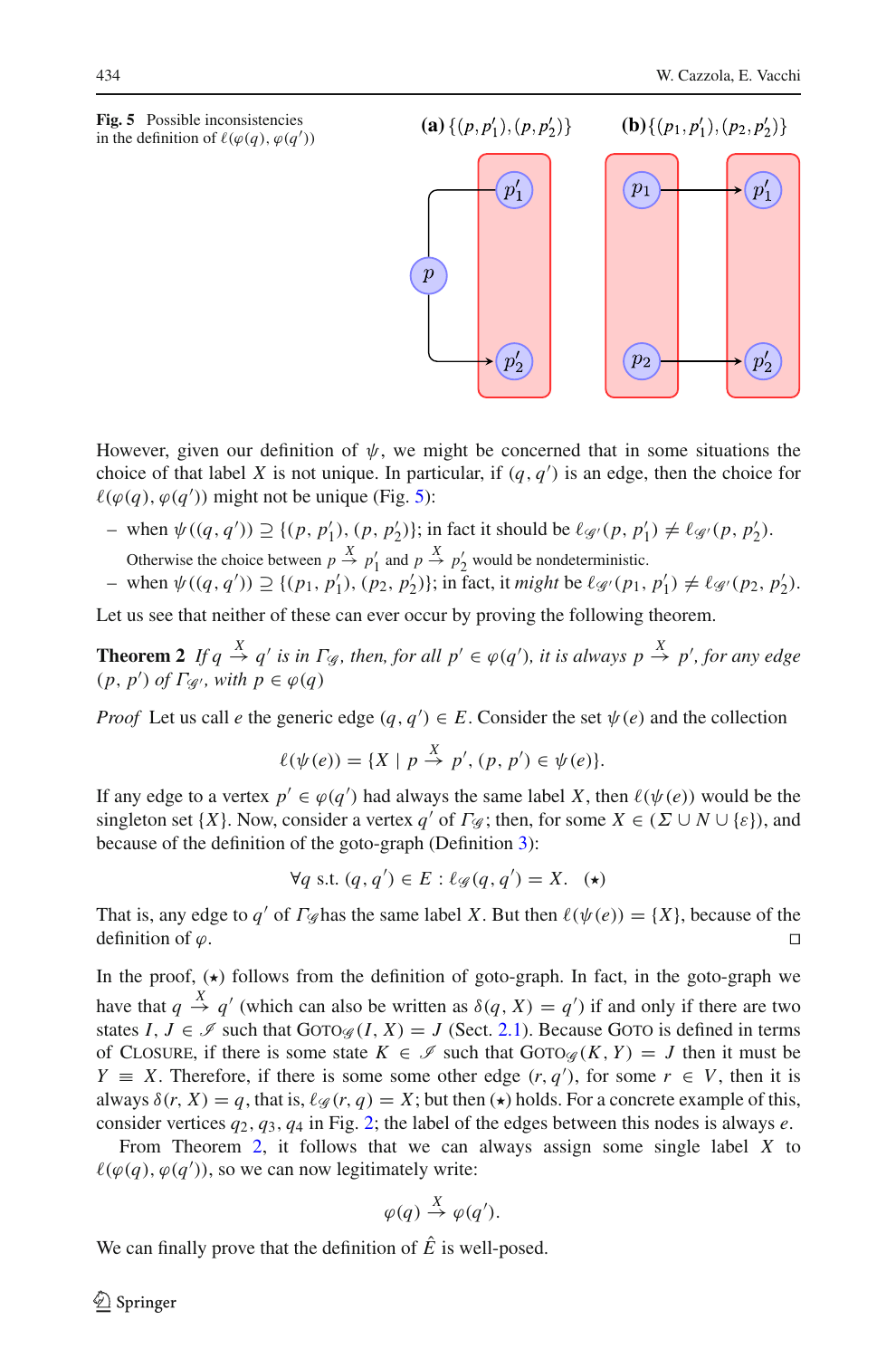# **Theorem 3** *A path is in*  $\hat{\Gamma}$  *if and only if it is in*  $\Gamma$ <sub>*i*</sub>.

*Proof* Every path is in  $\hat{\Gamma}$  is also in  $\Gamma$ <sub>*G*</sub> by construction. Let us then prove that when a path is in  $\Gamma_{\mathscr{G}}$  it is also in  $\hat{\Gamma}$ , by induction on the length of the paths. For the 0-length path, the property is trivially true. Now, consider a path of length  $n > 0$  in  $\Gamma_{\mathscr{G}}$  and  $\hat{\Gamma}$ , such that *q* and  $\varphi(q)$  is the last vertex on these paths, respectively; then for each  $q \stackrel{X}{\rightarrow} q'$  there must also be  $\varphi(q) \stackrel{X}{\to} \varphi(q')$ : in fact, let us suppose by contradiction that there is one edge  $q \stackrel{X}{\to} q'$  but there is no edge  $\varphi(q) \stackrel{X}{\to} \varphi(q')$ . Then, because of [\(17\)](#page-14-1) and [\(18\)](#page-14-2),  $\psi((q, q')) = \emptyset$ ; in other words,  $\forall p \in \varphi(q)$  and  $\forall p' \in \varphi(q')$  it is  $(p, p') \notin E'$ . But then there would be paths in  $\Gamma_{\mathscr{G}}$  that are not also in  $\Gamma_{\mathscr{G}}$ , which would contradict Theorem [1.](#page-13-0)

<span id="page-16-1"></span>We can now define *split edges* and describe another notable set of edges, similarly to what we did previously for vertex sets.

**Definition 7** (*Split edges*) If  $e \in E$  and  $|\psi(e)| > 1$  we say that *e has split* (in  $\Gamma_{\mathcal{A}}$ ) or that *e* is a *split edge*.

<span id="page-16-2"></span>The *split edges* (Definition [7\)](#page-16-1) will be the set:

$$
E_S \triangleq \{ e \in E \mid |\psi(e)| > 1 \}
$$
\n(19)

Finally, the collection  $\Delta E$  of new edges is the set of all those edges in  $E'$  that are not the image of edges in *E*:

$$
\Delta E \triangleq \{e' \in E' \mid \forall e \in E : e \notin \psi(e')\} = E' \setminus \bigcup_{e \in E} \psi(e)
$$
 (20)

#### <span id="page-16-0"></span>*3.1.3 Construction of* Γ*<sup>G</sup> from* Γ*<sup>G</sup>*

<span id="page-16-4"></span>We will now describe how to obtain a graph  $G = \langle V_G, E_G \rangle$  that is isomorphic to  $\Gamma_{\mathscr{G}}$ , starting from the given  $\Gamma_{\mathscr{G}}$ .

**Theorem 4** *Let*  $\Gamma_{\mathscr{G}} = \langle V, E \rangle$  *and*  $\Gamma_{\mathscr{G}} = \langle V', E' \rangle$ , with  $\mathscr{G}' = \mathscr{G} \oplus Q$ , for some Q. Then, *there is a graph*

$$
G = \langle V_G = (V \setminus V_S) \cup \Delta \bar{V}, E_G = (E \setminus E_S) \cup \Delta \bar{E} \rangle
$$

 $\forall x$   $\forall y$   $\in$   $V'$ ,  $\Delta \bar{E} \subseteq E'$ , and there is an isomorphism  $\varphi_G : V_G \to V'$  such that

$$
(r, r') \in E_G \iff (\varphi_G(r), \varphi_G(r')) \in E' \tag{21}
$$

<span id="page-16-3"></span>*Proof* We first pose  $\bar{V} \triangleq V \setminus V_S$  and  $\bar{E} \triangleq E \setminus E_S$ . We also introduce the mapping  $\bar{\varphi}: \bar{V} \to V'$ as a restricted version of  $\varphi$  [\(13\)](#page-12-1):

$$
\bar{\varphi}(q) = p \iff \varphi(q) = \{p\}
$$

Please notice that when  $V_S$ ,  $E_S$  [see [\(14\)](#page-13-3) and [\(19\)](#page-16-2)] are empty, then  $\bar{V} \equiv V$  and  $\bar{E} \equiv E$ . Now, let us call  $\Delta \bar{V} \triangleq V'_S \cup \Delta V$ . Similarly, when  $V'_S$  is empty  $\Delta \bar{V} \equiv \Delta V$ . We can then write:

$$
V_G \triangleq (V \setminus V_S) \cup (V'_S \cup \Delta V) = \bar{V} \cup \Delta \bar{V}
$$
 (22)

Now, we want to express similarly  $E_G$ , that is:

$$
E_G \triangleq \bar{E} \cup \varDelta \bar{E}
$$

 $\circled{2}$  Springer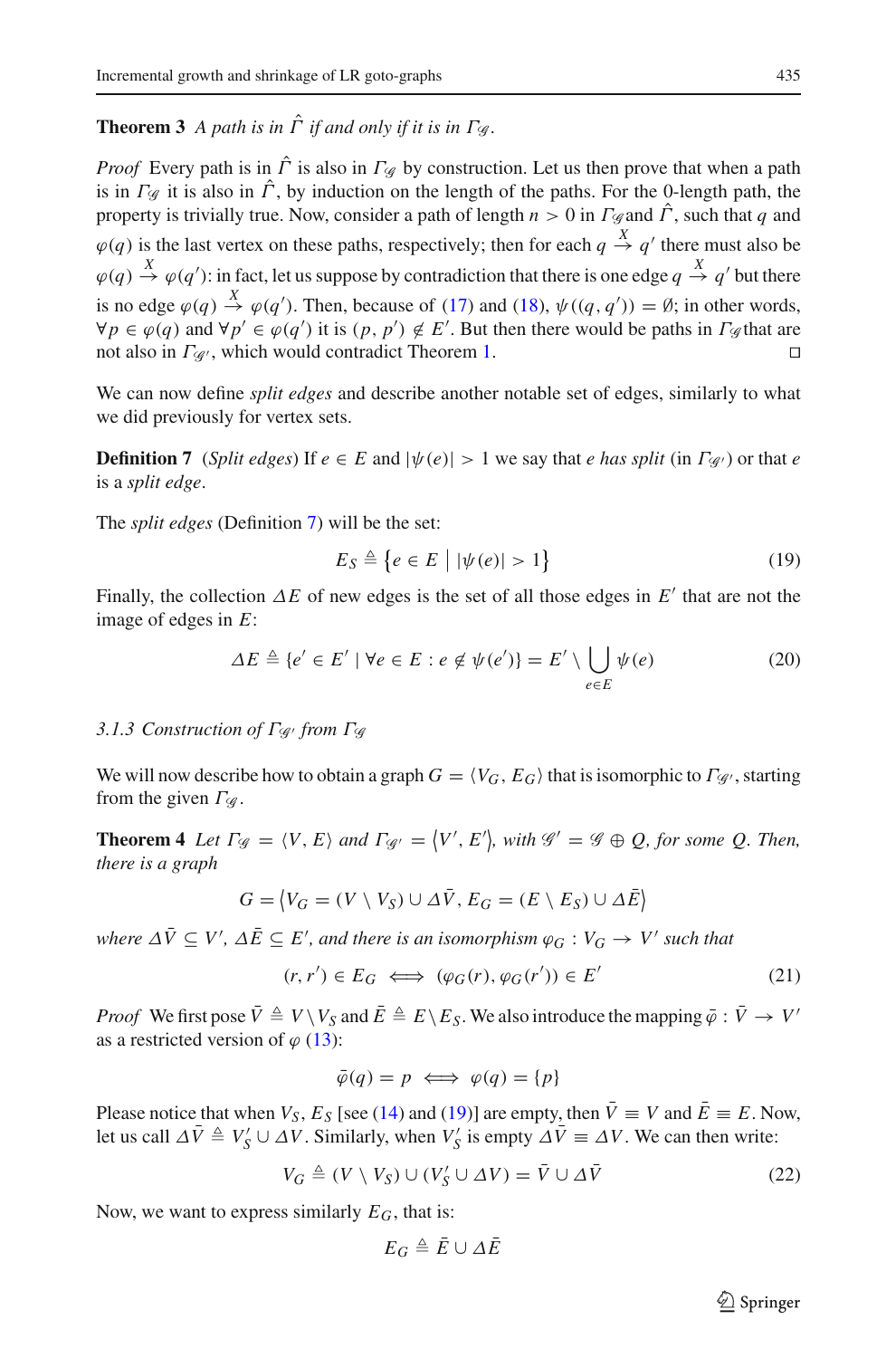$\overline{E}$  has been defined as the set of all those edges of  $\Gamma_{\mathscr{G}}$  that are not split. Now, let us describe  $\Delta \bar{E}$ . The description of this set is not as simple as the one for  $\Delta \bar{V}$ , since it is supposed to be a collection of pairs that relate vertices of  $\bar{V}$  with new vertices in  $\Delta \bar{V}$ , in a way that makes *G* isomorphic to  $\Gamma_{\mathscr{G}}$ . Let us define  $\Delta \bar{E}$  as follows:

$$
\Delta \bar{E} \triangleq E_{\text{old}} \cup E_{\text{bdg}} \cup E_{\text{new}} \tag{23}
$$

- *E*old is the set of all those edges that were *not* in Γ*<sup>G</sup>* but are between vertices that were *already* in  $\Gamma$ *G* (modulo  $\varphi$ );
- *E*bdg is the set of the *bridging* edges; that is, all those edges between vertices of  $Γ$ <sub>*g*</sub>(modulo  $\varphi$ ) and *new* vertices of  $Γ$ <sub>*g*<sup>*i*</sup> (including split vertices), and vice versa;</sub>
- $E_{\text{new}}$  is the set of the edges between vertices that are completely new to  $\Gamma_{\mathscr{G}}$  (including split vertices $)^2$

In symbols:

$$
E_{\text{old}} \triangleq \{ (q, q') \notin E \mid q, q' \in \bar{V}, (\bar{\varphi}(q), \bar{\varphi}(q')) \in \Delta E \}
$$
  
\n
$$
E_{\text{bdg}} \triangleq \{ (q, p) \mid q \in \bar{V}, p \in \Delta \bar{V}, (\bar{\varphi}(q), p) \in E' \}
$$
  
\n
$$
\cup \{ (p, q) \mid p \in \Delta \bar{V}, q \in \bar{V}, (p, \bar{\varphi}(q)) \in E' \}
$$
  
\n
$$
E_{\text{new}} \triangleq \{ (p, p') \mid p, p' \in \Delta \bar{V}, (p, p') \in E' \} \subseteq E'
$$

We then pose the following isomorphism  $\varphi_G : V_G \to V'$ :

$$
\varphi_G(r) \triangleq \begin{cases} \bar{\varphi}(r), & r \in \bar{V} \\ r, & \text{otherwise} \end{cases}
$$

- $-$  If  $(r, r') \in \overline{E}$  then  $(\varphi_G(r), \varphi_G(r')) \equiv (\overline{\varphi}(r), \overline{\varphi}(r')) \in E';$
- $-I$  If  $(r, r') \in E_{\text{old}}$  then  $(\varphi_G(r), \varphi_G(r')) \equiv (\bar{\varphi}(r), \bar{\varphi}(r')) \in \Delta E;$
- − If  $(r, r') \in E_{\text{bdg}}$  then either:

$$
(\varphi_G(r), \varphi_G(r')) \equiv (\bar{\varphi}(r), r') \in \Delta E \text{ or } (\varphi_G(r), \varphi_G(r')) \equiv (r, \bar{\varphi}(r')) \in \Delta E;
$$

 $-$  If (*r*,*r'*) ∈ *E*<sub>new</sub> then ( $\varphi$ <sup>*G*</sup>(*r*),  $\varphi$ <sup>*G*</sup>(*r'*)) ≡ (*r*,*r'*) ∈ Δ*E*;

Then, by construction, the  $(21)$  holds.

The previous theorem describes the structure of a graph that isomorphic to  $\Gamma_{\mathscr{G}} = \langle V', E' \rangle$ starting from elements of  $\Gamma_{\mathscr{G}} = \langle V, E \rangle$ . We called this graph  $G = \langle V_G, E_G \rangle$ , but, from now on, we will assume the following:

<span id="page-17-2"></span>*Remark 1* Because of Theorem [4,](#page-16-4) without loss of generality, we can always assume that it is always  $\bar{V} = V \cap V'$ ,  $\bar{E} = E \cap E'$ . That is, from now on, we will always assume that  $V' \equiv V_G$ ,  $E' \equiv E_G$ . In light of this, we can also assume:

$$
\Gamma g = G \tag{24}
$$

Until now, we put aside any consideration about the labels of the vertices on purpose. We will now see how labels change between a goto-graph Γ*<sup>G</sup>* and the graph of its growing grammar Γ*<sup>G</sup>* . [\[20](#page-28-18)] made similar observations in their early work on lazy construction of LR parsers. We can now restate these observations in light of the previous proofs. Intuitively, with the growth of the graph, labels grow as well. We will proceed by cases, first considering vertices that do not split, and then the case of split vertices.

$$
\Box
$$

<span id="page-17-1"></span><span id="page-17-0"></span><sup>&</sup>lt;sup>2</sup> Therefore  $V'_{S} \subseteq (E_{\text{bdg}} \cup E_{\text{new}})$ .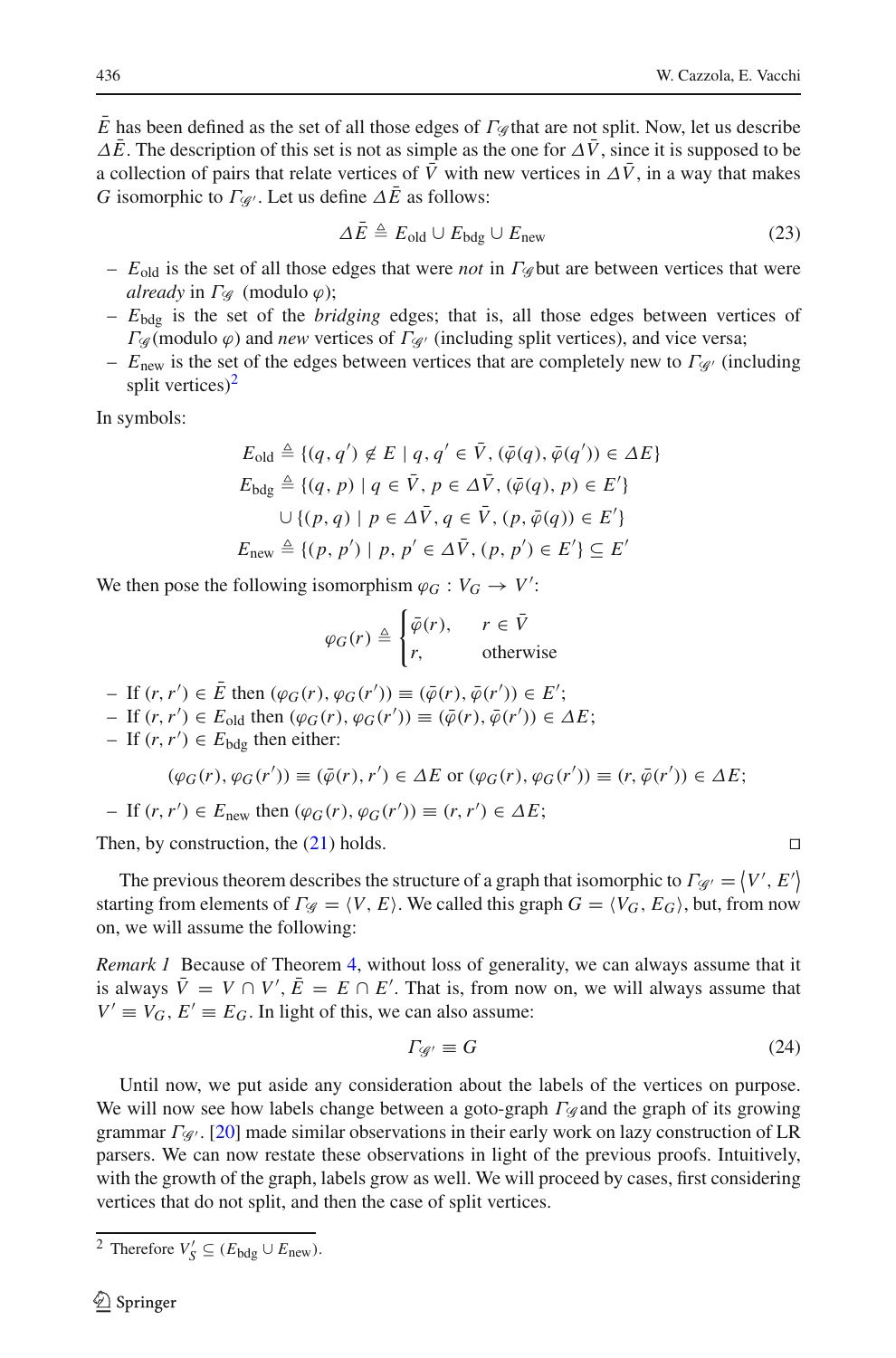**Theorem 5** *(Labels in*  $\bar{V}$ *) Let*  $\mathscr{G} = \langle \Sigma, N, S, P \rangle$  and  $\mathscr{G}' = \langle \Sigma', N', S, P' \rangle$  two grammars *such that*  $\mathscr{G}' = \mathscr{G} \oplus Q$  where  $Q = \{A \rightarrow \omega\}$ ; let  $\Gamma_{\mathscr{G}} = \langle V, E \rangle$  be the subgraph of  $\Gamma_{\mathscr{G}'} =$  $\langle V', E' \rangle$ , with  $\bar{V} = V \cap V', \bar{E} = E \cap E'$ ; then, for all  $q \in \bar{V}$ , it is always  $\ell_{\mathscr{G}}(q) \subseteq \ell_{\mathscr{G}'}(q)$ .

*Proof* Let us again proceed by induction on the length of a path. On the zero-length path, we consider the starting vertex  $q_0$  (Definition [4\)](#page-8-1): because of the definition of  $\ell$  as the kernel of an LR(0) set of items, it is easy to see that  $\ell_{\mathscr{G}}(q_0) \equiv \ell_{\mathscr{G}}(q_0)$ , as it will only contain the initial item *S'*  $\rightarrow$  *·S\$*. Therefore, it is also true that  $\ell_{\mathscr{G}}(q_0) \subseteq \ell_{\mathscr{G}}(q_0)$ .

Now, for all  $q' \in \overline{V}$  on a  $(n-1)$ -length path, with  $n > 0$ , let us assume that the inductive hypothesis holds, and consider *q* such that  $(q', q) \in \overline{E}$ . Now, because of the ways goto-graphs are constructed (Definition [3\)](#page-7-1):

$$
\forall \xi \in \ell_{\mathcal{G}}(q) : \text{prev}(\xi) \in \text{CLOSURE}_{\mathcal{G}}(\ell_{\mathcal{G}}(q'))
$$
  

$$
\forall \xi' \in \ell_{\mathcal{G}'}(q) : \text{prev}(\xi') \in \text{CLOSURE}_{\mathcal{G}'}(\ell_{\mathcal{G}'}(q')),
$$

but, for the inductive hypothesis  $\ell_{\mathscr{G}}(q') \subseteq \ell_{\mathscr{G}}(q')$ : then it is also  $\ell_{\mathscr{G}}(q) \subseteq \ell_{\mathscr{G}}(q)$ .

The theorem above formally proves a simple intuitive observation: if the grammar has grown, then the label of a vertex can only grow; in particular it will grow if the closure changes. Split vertices are a special case, that we treat separately in this remark.

<span id="page-18-0"></span>*Remark 2 (Labels of the Split Vertices)* If  $q \in V_S$ , for each  $p \in \varphi(q)$ ,  $\ell_{\mathcal{G}}(p)$  is at least the same as  $\ell_{\mathscr{G}}(q)$ ; in particular:

$$
\ell_{\mathscr{G}}(q) \subseteq \bigcap_{p \in \varphi(q)} \ell_{\mathscr{G}'}(p) \text{ and } \ell_{\mathscr{G}}(q) \subset \bigcup_{p \in \varphi(q)} \ell_{\mathscr{G}'}(p). \quad (*)
$$

*Proof* Let us first consider all those non-split vertices that lead to the split vertex *q* for some symbol *X*; that is, all those  $q_i$  such that  $q_i \stackrel{X}{\rightarrow} q$  for  $i = 0, 1, \ldots, n$ , for some *n*. Then, because of the definition of GOTO and CLOSURE (Sect. [2.1\)](#page-5-1):

$$
K(\text{GOTO}_{\mathscr{G}}(\ell_{\mathscr{G}}(q_i), X)) = \ell_{\mathscr{G}}(q), \text{ for all } i = 0, 1, \ldots, n
$$

But, then this also means that there is a set of items L that is common to all labels  $\ell_{\mathscr{G}}(q_i)$ , or, in symbols:

$$
L \subseteq \bigcap_{i=0,1,\dots,n} \ell_{\mathscr{G}}(q_i)
$$

and this set *L* is such that  $K(GOTO<sub>G</sub>(L, X)) = \ell_{\mathcal{G}}(q)$ . Because every  $q_i$  is non-split, we already know that  $\ell_{\mathscr{G}}(q_i) \subseteq \ell_{\mathscr{G}}(q_i)$ , then it is also:

$$
L \subseteq \bigcap_{i=0,1,\ldots,n} \ell_{\mathscr{G}'}(q_i).
$$

But then, by definition of  $\varphi(q)$ , for each  $p \in \varphi(q)$  there is at least one  $q_i$  such that  $q_i \stackrel{X}{\to} p$ , and it is  $\ell_{\mathscr{G}}(p) \supseteq K(\text{Goto}_{\mathscr{G}}(L, X))$ . This proves the first inequality in ( $\star$ ) for the case when every  $q_i$  is non-split. It is easy to see that the second inequality holds as well: in fact, if the relation did not hold true, then the labels of each  $p \in \varphi(q)$  would all coincide, but then, by definition of goto-graph  $\varphi(q) \equiv \{p\}$  which would mean  $q \notin V_S$ .

Now, let us consider some edge  $p \stackrel{X}{\rightarrow} p'$ , where  $p \in \varphi(q)$  and  $p' \in \varphi(q')$  such that  $q \stackrel{X}{\rightarrow} q'$ , where  $q, q'$  are both split vertices. By induction, for all  $p \in \varphi(q)$  there is a set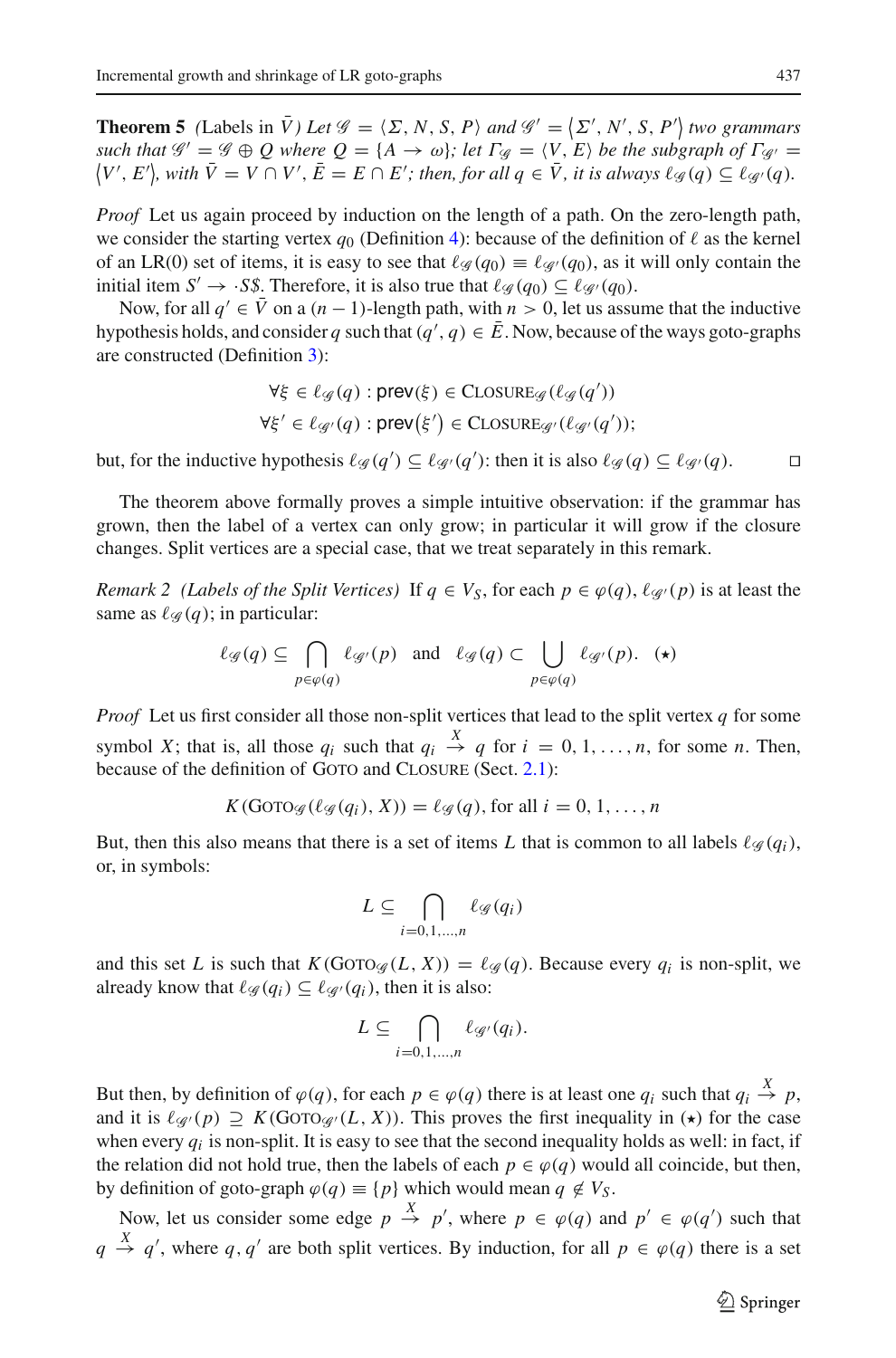*L* such that  $L \subseteq \ell_{\mathscr{G}}(p)$  and such that  $L \subseteq \ell_{\mathscr{G}}(q)$ : then, for all  $p' \in \varphi(q')$  there is a set *L*' such that  $L' \subseteq \ell_{\mathscr{G}}(p')$  and such that  $L' \subseteq \ell_{\mathscr{G}}(q')$ , and this set is  $L' = \text{Gor}o_{\mathscr{G}}(L, X)$ . This proves the left-hand inequality in  $(\star)$ ; the right-hand inequality, again, holds as well,

<span id="page-19-1"></span>We can finally enunciate the following theorem.

**Theorem 6** (Relation between labels) Let be  $q \in V$ , then  $\forall p \in \varphi(q)$  it is  $\ell \varphi(q) \subseteq \ell \varphi(p)$ .

otherwise  $q'$  would not be a split vertex.

The proof follows from Theorem [5](#page-17-1) and Remark [2.](#page-18-0)

3.2 Relations between goto-graphs: shrinking grammars

In the previous section we showed how to grow the goto-graph Γ*<sup>G</sup>* of a given grammar *G* by some rule  $A \rightarrow \omega$  and then obtain the extended graph  $\Gamma \circ \varphi$ . In this section we will prove that the graph of a shrinking grammar can be obtained from the graph of the initial grammar in a similar way. The theorem that follows will prove that the operation of growth can be inverted. The graph of a shrinking grammar can be obtained from the initial grammar by removing vertices and edges. Even in this case, split vertices require a special treatment. In the case of the growth operation, we were removing the set  $V_S$  and added in the set  $V'_S$ , that contained all the edges  $\varphi(q)$  such that  $q \in V_S$ . In this case, we will *remove* all those vertices  $p \in V'_{S}$  that are split in  $\Gamma_{S}$  and then we will add all the vertices in  $V_{S}$ . These operations can always be done, because any grammar  $\mathscr{G}'$  can be seen as the growing grammar of some  $\mathscr{G} = \mathscr{G}' \ominus Q$ , for some Q. In light of Theorem [4](#page-16-4) and Remark [1,](#page-17-2) we can then enunciate the theorem as follows.

<span id="page-19-2"></span><span id="page-19-0"></span>**Theorem 7** Let  $\Gamma_{\mathscr{G}'} = \langle V', E' \rangle$ , then there are  $\Delta \bar{V}$ ,  $V_S$ ,  $\Delta \bar{E}$ ,  $E_S$  such that

$$
\Gamma_{\mathscr{G}} = \langle V' \setminus \Delta \bar{V} \cup V_S, \ E' \setminus \Delta \bar{E} \cup E_S \rangle. \tag{25}
$$

*Proof* Let be  $\Gamma_{\mathscr{G}} = \langle V', E' \rangle$ . Because of Theorem [4,](#page-16-4) we know that there are  $\overline{V} \subset V$  and  $\overline{E} \subset E$  such that

$$
\langle (V \setminus V_S) \cup \Delta \bar{V}, \ (E \setminus E_S) \cup \Delta \bar{E} \rangle = \Gamma_{\mathscr{G} \oplus Q} = \Gamma_{\mathscr{G}' \ominus Q \oplus Q} = \Gamma_{\mathscr{G}'}
$$

for some sets  $\Delta \bar{V}$ ,  $\Delta \bar{E}$ . The construction of these sets has been described in the correspondent proof. It is obviously  $V' = (V \setminus V_S) \cup \Delta \overline{V}$ ,  $E' = (E \setminus E_S) \cup \Delta \overline{E}$ . We can then derive the following expressions:

$$
V = V' \setminus \Delta \bar{V} \cup V_S, \ E = E' \setminus \Delta \bar{E} \cup E_S
$$

The  $(25)$  follows.

For the sake of completeness, we enunciate the following corollary, about the the vertex labels: in this case they shrink.

**Corollary 2** *If q is a vertex of*  $\Gamma_{\mathscr{G}\ominus O}$ *, then*  $\ell_{\mathscr{G}}(q) \supseteq \ell_{\mathscr{G}\ominus O}(q)$ *.* 

We omit the proof of the corollary since it trivially follows from Theorems [6](#page-19-1) and [7.](#page-19-2)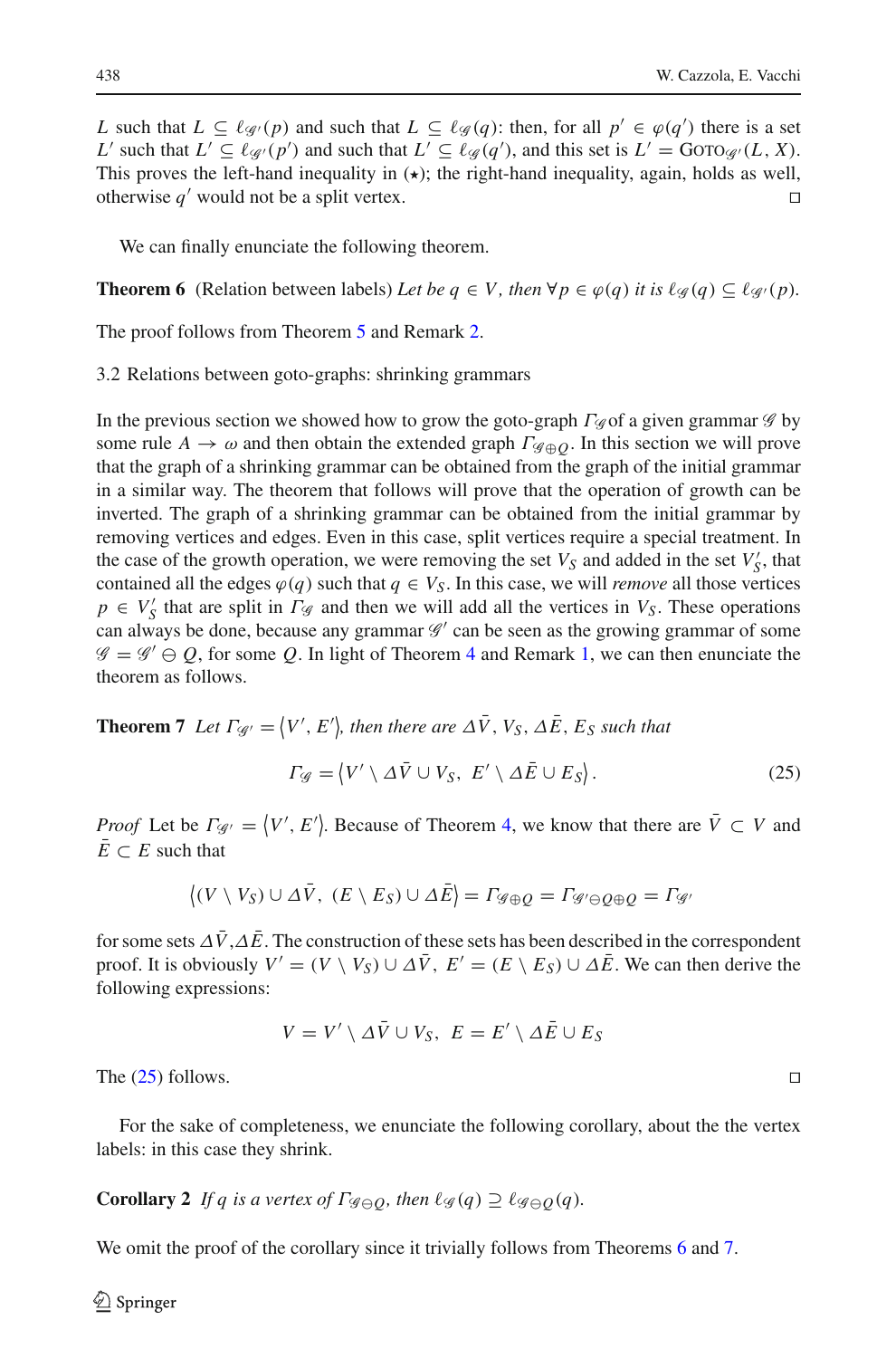We have now sufficient elements to design two procedures to *grow* and *shrink* any graph  $Γ$ <sub>*g*</sub> of LR(0) states by some rule *A* → ω. We will call these procedures SHRINK( $Γ$ <sub>*g*</sub>, *A* → ω) and GROW( $\Gamma$ <sub>*G*</sub>,  $A \rightarrow \omega$ ), respectively. The first procedure transform  $\Gamma$ <sub>*G*</sub> into an isomorph of  $\Gamma_{\mathscr{G}\oplus{\{A\}\rightarrow\omega\}}$ , while the second transforms the graph into an isomorph of  $\Gamma_{\mathscr{G}\ominus{\{A\}\rightarrow\omega\}}$ . We will describe these procedures in Sect. [4.](#page-20-0)

#### 3.3 Axiom change

In Sect. [2](#page-4-0) we briefly mentioned the *axiom change* operation. Although the formal proof will be omitted, because it would be a simple consequence of those that precede, we will sum up the idea here.

Given a grammar  $\mathcal{G} = \langle \Sigma, N, P, S \rangle$ ,  $\Gamma_{\mathcal{G}}$  is constructed using the *augmented* grammar  $\mathscr{G}' = \{ \Sigma \cup \{\$\}, N \cup \{S'\}, S', P \cup \{S' \rightarrow S\}\},\$ it is therefore possible to transform  $\Gamma \mathscr{G}$  into  $\Gamma_{\rho_{\text{c}}(S_{\text{new}})}$  by executing the GROW and SHRINK procedures in sequence (the order does not matter) on the input graph  $\Gamma$ <sub>*G*</sub>. In particular, to obtain the graph  $\Gamma$ <sub>*ρ<sub>ca</sub>* (*S*<sub>new</sub>) from  $\Gamma$ *g*, given a</sub> new axiom  $S_{\text{new}}$ , it is sufficient to execute the procedure  $\text{GROW}(F_{\mathscr{G}}, S' \rightarrow S_{\text{new}}\mathscr{F})$  obtaining a new graph  $\Gamma_{\mathcal{G}}$  and then SHRINK( $\Gamma_{\mathcal{G}}$ ,  $S' \rightarrow S\$ ).

#### <span id="page-20-0"></span>**4 Algorithms**

In Sect. [3](#page-9-0) we showed several theoretical results applying to the  $LR(0)$  graph of a given grammar. First, we implied that it is enough to keep track of the kernel items for each state (the "labels" of the graph), since it is always  $I = \text{CLOSURE}_{\mathcal{G}}(K(I))$ . But, most of all, we showed that, given the graph  $\Gamma$ <sub>*G*</sub>, it is possible to obtain  $\Gamma$ <sub>*G* $oplus$ *O*</sub> by

- adding the missing vertices;
- possibly substitute some vertices with the corresponding split vertices;
- adding the new edges along with their labels;
- updating old labels with the new kernel items.

Likewise, Γ*<sup>G</sup> <sup>Q</sup>* is obtained from Γ*<sup>G</sup>* by

- removing the vertices that are not in the graph of the shrinking grammar;
- substitute split vertices with the corresponding non-split vertices;
- removing any edge that is not in  $\Gamma_{\mathscr{G}\ominus O}$ ;
- updating old labels by removing any missing kernel item.

The axiom change operation can be seen as a combination of the two.

In the following we will present the algorithms to actually produce such results. It is also worth noticing that these algorithms do not require the input grammar to be completely available in order to be performed. In fact, they only depend on the original graph representation  $\Gamma_{\mathscr{G}}$  and the particular rule  $A \to \omega$  that is being added or removed. This means that an updatable parser generator such as DEXTER does not require the complete input grammar to be available in source form to perform the updates.

Even though it is possible to use the same algorithms to update *any* parser based on the LR(0) graph of states (such as SLR or GLR), our choice for DEXTER was to generate updatable  $LALR(1)$  parsers. Therefore, in the last part of this section, we also mention briefly how we compute the LALR lookahead sets. In this case, we opted for a more traditional approach: the lookahead sets are computed in a non-incremental way, using the well-known algorithm due to [\[1\]](#page-27-13). Since the computation would be expensive to perform at each growth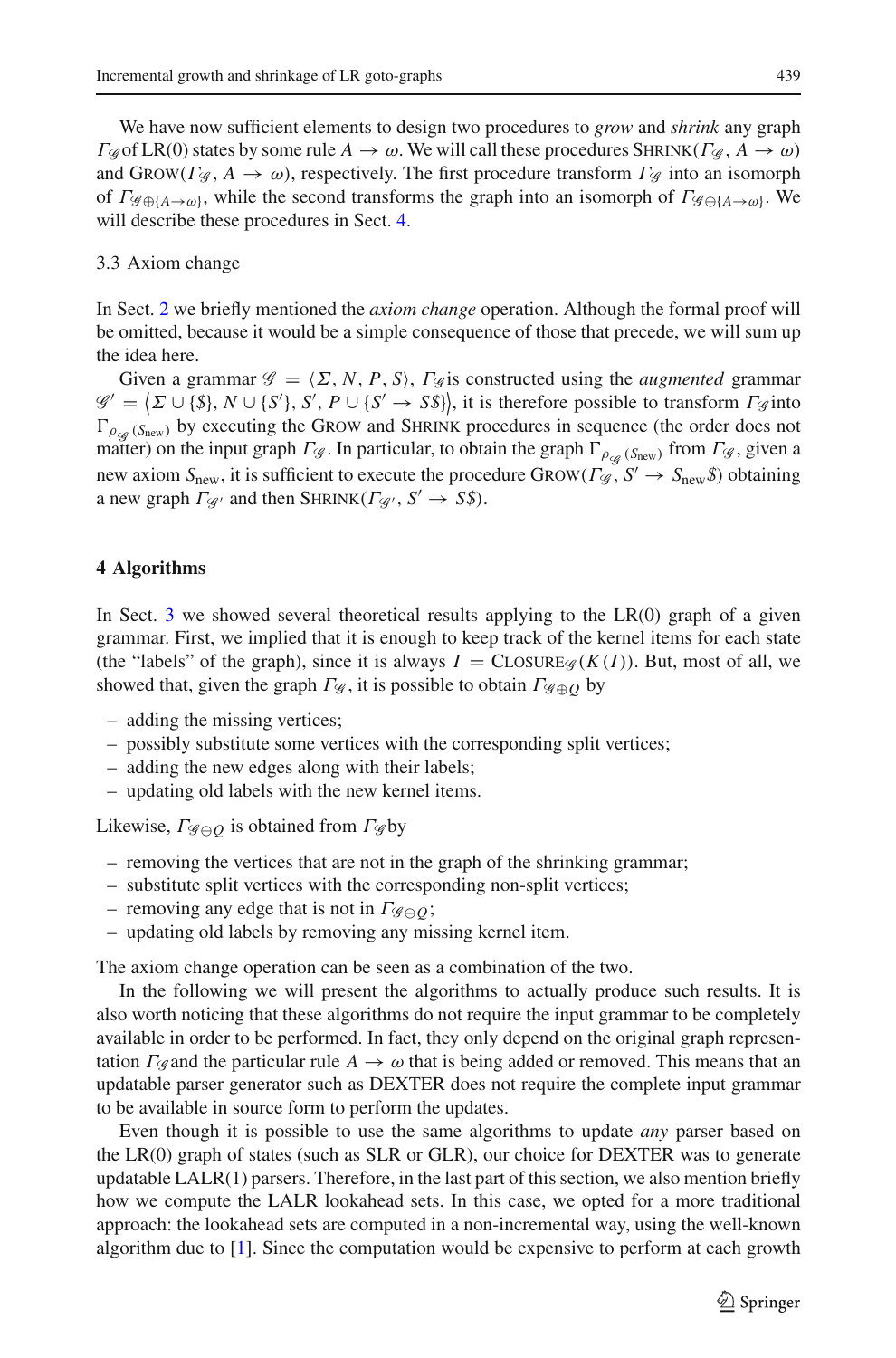or shrinkage, it is executed on demand, by calling an ad-hoc API every once in a while; for instance, when a full batch of GROW and SHRINK operations has been completed.

We will outline the proofs of correctness of these algorithms by showing that, given an input graph  $\Gamma_{\mathscr{G}}$  and a set  $Q = \{A \rightarrow X_1X_2...X_n\}$ , then  $\Gamma_{\mathscr{G} \oplus Q} = \text{GRow}(\Gamma_{\mathscr{G}}, Q)$ . Likewise, we will show that  $\text{SHRINK}(\Gamma \mathcal{G}, Q) = \Gamma \mathcal{G} \ominus Q$ 

#### 4.1 The Grow procedure

In the previous sections we saw that we can obtain a graph that is isomorph to  $\Gamma_{\mathscr{G}'} = \langle V', E' \rangle$ , where  $\mathscr{G}' = \mathscr{G} \oplus Q$  for a given  $\mathscr{G}$  and some singleton set of productions Q, by augmenting the graph  $\Gamma$ <sub>*G*</sub>. In particular, if  $\Gamma$ <sub>*G*</sub> =  $\langle V, E \rangle$ , in Theorem [4,](#page-16-4) by way of Remark [1,](#page-17-2) we saw that there are  $V_S$ ,  $E_S$ , and  $\Delta \bar{V}$ ,  $\Delta \bar{E}$  such that:

$$
\langle V \setminus V_S \cup \Delta \bar{V}, E \setminus E_S \cup \Delta \bar{E} \rangle \equiv \Gamma_{\mathscr{G}'}.
$$

Let us suppose that  $Q = \{A \rightarrow X_1 X_2 \dots X_n\}$ . Then for some vertex *r* it is:

$$
B\to \alpha\cdot A\beta\in \ell_{\mathscr G'}(r),
$$

and therefore:

$$
A \to \cdot X_1 X_2 \dots X_n \in \text{CLOSURE}_{\mathscr{G}}(\ell_{\mathscr{G}}(r)).
$$

This implies that there must exist some  $r'$  such that

$$
A \to X_1 \cdot X_2 \cdot \cdot \cdot X_n \in \ell_{\mathscr{G}'}(r').
$$

and it *must* be  $r \stackrel{X_1}{\rightarrow} r'$ , or, otherwise stated,  $\delta(r, X_1) = r'$ . We formalize this requirement with the relation *implies*. We write that  $r \rightarrow r'$ , and read it as  $\ll r$  *implies*  $r' \gg$ , if  $r, r' \in V'$ and

$$
\xi \in \ell_{\mathscr{G}'}(r') \implies \mathsf{prev}(\xi) \in \mathsf{CLOSURE}_{\mathscr{G}'}(\ell_{\mathscr{G}'}(r))
$$

The relation expresses the fact that when  $r \stackrel{X_1}{\rightarrow} r'$ , for all items  $\xi$  in  $\ell_{\mathscr{G}}(r')$ , prev( $\xi$ ) is in the closure of  $\ell_{\mathscr{G}}(r)$ . In fact, by definition, trivially  $r \rightarrow r'$ ; therefore this relation shall hold for any other edge that is added to this graph. Split vertices (Definition [6\)](#page-13-2) would then be all those vertices such that, for some edge  $(\hat{r}, r')$  in  $\Gamma_{\mathscr{G}}$ , the relation  $\hat{r} \leadsto r'$  does not hold in  $\Gamma_{\mathscr{G}}$ anymore. For instance, suppose to update the graph in Fig. [3](#page-10-2) as described in Example [2.](#page-10-0) In this case, a new item  $B \rightarrow \text{·}ec$  is added to the label of  $q_3$ , which in turn causes the labels for *q*<sub>4</sub> and *q*<sub>5</sub> to be updated as well. However, graph  $\Gamma$ <sub>*G*</sub> (see Fig. [6\)](#page-21-0) contains an edge  $q_2 \stackrel{e}{\rightarrow} q_4$ that is wrong in  $\Gamma_{\mathscr{G}}$  because  $q_2 \nleftrightarrow q_4$ . The Grow procedure is described by Algorithm [2.](#page-22-0)



<span id="page-21-0"></span>**Fig. 6** Dashed, an edge that leads to a split vertex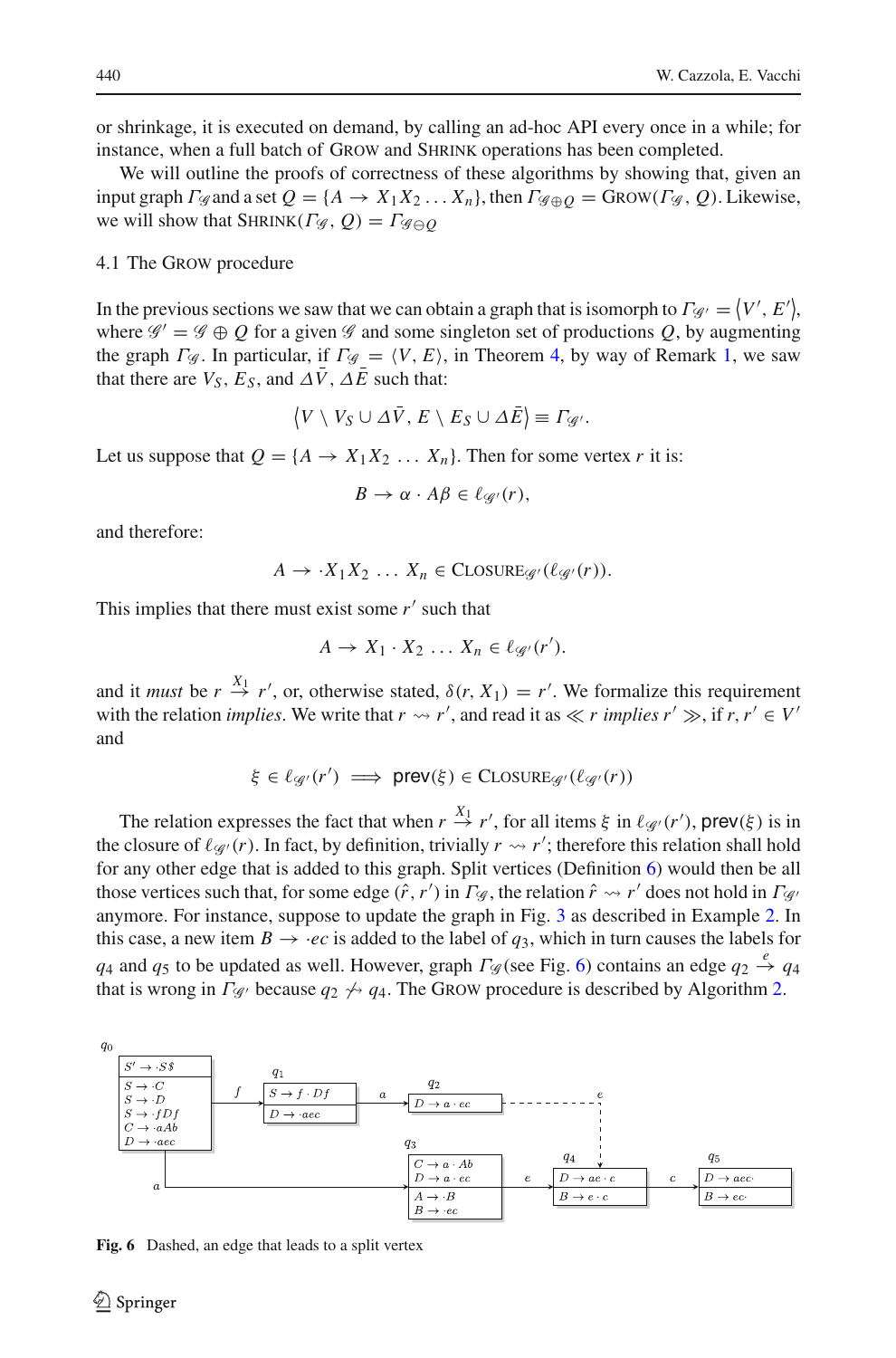**Algorithm 2:** GROW( $\Gamma_{\mathscr{G}}$ ,  $A \rightarrow X_1 X_2 \cdots X_n$ )

<span id="page-22-0"></span>**1**  $V' := V$   $R := \{r \in V' \mid B \rightarrow \beta_1 \cdot A\beta_2 \in \text{CLOSURE}_{\mathcal{G}'}(\ell(r))\}$  **while** ∃*r* ∈ *R unprocessed* **do foreach** *r* ∈ *R* **do**  $L \subseteq \text{CLOSURE}_{\mathcal{G}}(\ell(r))$  s.t. every item is non-candidate (Sect. 2.1)<br>**6 forwach** *X* dotted in an item  $\xi \in L$  **do foreach** *X* dotted in an item  $\xi \in L$  **do**   $\begin{array}{|c|c|c|c|c|} \hline \end{array}$  Find or create  $r': r \rightsquigarrow r'$   $\delta(r, X) := r'$   $\left| \begin{array}{c} | \\ | \\ | \end{array} \right|$   $\left| \begin{array}{c} \ell(r') := \ell(r') \cup \{\text{next}(\xi)\} \text{ (where } \ell(r') = \emptyset \text{ if } r' \text{ is a freshly created vertex)} \end{array} \right|$  **if**  $\exists \hat{r} \in V : \hat{r} \stackrel{X}{\rightarrow} r'$  *but*  $\hat{r} \nleftrightarrow r'$  **then**  $R_S = \text{SPLIT}(r')$ **11**  $\begin{bmatrix} \cdot & \cdot \\ \cdot & \cdot \end{bmatrix}$   $\begin{bmatrix} R := R \cup \{r'\} \cup R_S \end{bmatrix}$ 

# **Algorithm 3:**  $SPLIT(r')$

<span id="page-22-1"></span>  $R_S = \emptyset$  **foreach**  $\hat{r}: \hat{r} \stackrel{X}{\rightarrow} r'$  *but*  $\hat{r} \nleftrightarrow r'$  **do**  Create  $r_S$  s.t.  $\hat{r} \rightsquigarrow r_S$ ;  $\delta(\hat{r}, X) := r_S$  **foreach**  $Y : \delta(r', Y) \neq \perp$  **do**  $\delta(r_S, Y) := \delta(r', Y)$ **5**  $R_S := R_S \cup \{r_S\}$  **<b>return**  $R_S$ 

You should see that the set  $R$  in the procedure is defined in such a way that, the first time the procedure loops, *L* always contains also  $A \rightarrow \overline{X_1 X_2 \ldots X_n}$ . The procedure is designed so that it will eventually add all of the vertices in  $\Delta V$  and the edges in  $\Delta E$  (they are expressed through the updating of the transition function  $\delta$ ). It performs a visit of all the parts of the graph that can be reached starting from the vertices *r* of *R*. We will now outline a proof of correctness of this algorithm.

# *4.1.1*  $\text{GROW}(F_{\mathscr{G}}, Q)$  *computes*  $F_{\mathscr{G}} = F_{\mathscr{G} \oplus Q}$ .

For what concerns  $\overline{V}$  and  $\overline{E}$ , we can assume they are all preserved as expected, in fact the algorithm never deletes any vertex or edge contained in these sets. Then, the algorithm can be shown to be correct by proving that:

- 1. it substitutes every split vertex and every split edge with the correspondent couples of new vertices and edges;
- 2. it generates every new vertex in  $\Delta \bar{V}$  and every new edge in  $\Delta \bar{E}$ ;
- 3. it generates no more vertices than those in  $\Delta \bar{V}$  and no more edges than those in  $\Delta \bar{E}$ .

Please notice that that now  $V \subseteq V'$  (Remark [1\)](#page-17-2), and therefore, for all  $q \in V$  it is always at least  $q \in \varphi(q)$ .

*New vertices and edges.* Let be *r*,  $r' \in \Delta V$ , that is, they are not in  $V'_{S}$ . Then  $(r, r') \in \Delta \overline{E}$  is created at line 7. In fact:

- 1. if there is *r'* such that  $r \rightsquigarrow r'$  and  $r \in \overline{V}$ ,  $r' \in V$ , then  $(r, r') \in E_{old}$ ;
- 2. if there is *r'* such that  $r \rightsquigarrow r'$  and  $r \in \overline{V}$ ,  $r' \notin \overline{V}$ , then  $(r, r') \in E_{\text{bdg}}$ ;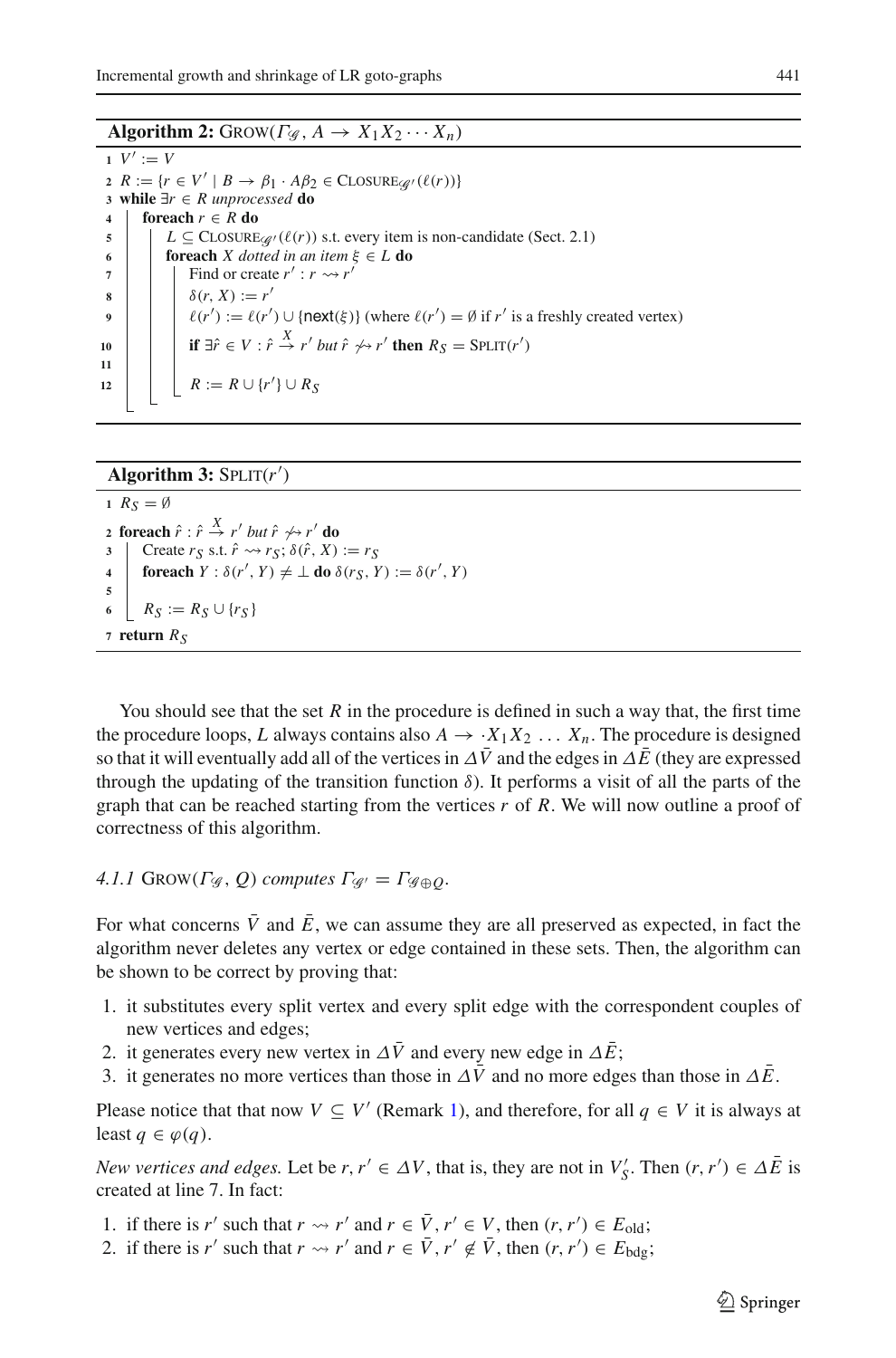3. if there is *r'* such that  $r \rightsquigarrow r'$  and  $r, \notin \overline{V}$ ,  $r' \notin \overline{V}$  then  $(r, r') \in E_{\text{new}}$ ; if no such  $r'$  exists, then one is created, and therefore it is still  $(r, r') \in E_{\text{new}}$  (see Theorem [4\)](#page-16-4)

These observations should apply to split vertices as well: in fact Theorem [4](#page-16-4) showed that  $E'_S \subseteq E_{\text{bdg}} \cup E_{\text{new}}.$ 

*Split vertices and edges.* The algorithm updates the label of a vertex r' at line 9, by adding an item next( $\xi$ ), with  $\xi \in L \subseteq \ell(r)$ . If item  $\xi$  was already in  $\ell(r')$ , then this label will not change. Otherwise, ξ is based on a grammar rule that was either unreachable or in the set *Q*. Now, if r' has more than one in-edge, then it might split.

In particular, the algorithm mandates the vertex  $r' \in V$  to be *split* when it is reachable from some other  $\hat{r} \in V$ , but it is  $\hat{r} \nleftrightarrow r'$ . Now, consider [\(11\)](#page-12-2), which defines  $\varphi$ , and remember that now  $V \subseteq V'$  (Remark [1\)](#page-17-2). If  $|\varphi(q)| > 1$  then there is certainly one vertex  $p \in \varphi(q)$  such that  $\ell_{\mathcal{G}}(p) \supset \ell_{\mathcal{G}}(q)$  (Remark [2\)](#page-18-0), which is therefore an alternate necessary condition for *q* to be a split vertex. A direct consequence is that, for some vertex  $\hat{q} \in V$  such that  $\hat{q} \stackrel{X}{\rightarrow} q$ , and for said  $p \in \varphi(q)$ , we have that  $\hat{q} \leadsto q$  but  $\hat{q} \not\leftrightarrow p$ . Being this a direct consequence of a necessary condition, it is itself a necessary condition for *q* to be split. In other words, when the latter holds,  $p \in \varphi(q)$ . Of course, then  $|\varphi(q)| > 1$ . In particular for each  $\hat{r}$  such that  $\hat{r} \nleftrightarrow r'$ , there must be a  $r_S \in \varphi(r')$  such that  $\hat{r} \rightsquigarrow r_S$ : in fact, the algorithm adds any such vertex to *V'*, and it adds any edge  $\hat{r} \stackrel{X}{\rightarrow} r_S$  to *E'*.

*The algorithm generates only vertices in*  $\Delta \bar{V}$  *and edges in*  $\Delta \bar{E}$ . The algorithm generates a new vertex when:

- 1. for some vertex *r* there is no vertex *r'* such that  $r \rightarrow r'$  (Algorithm [2,](#page-22-0) line 7)
- 2. there is an edge  $\hat{r} \stackrel{X}{\rightarrow} r'$  such that  $\hat{r} \nleftrightarrow r'$  (Algorithm [3,](#page-22-1) line 3)

In both cases, a new edge between the old vertex and the new vertex is added to the graph. Therefore, new vertices are only added when a new edge is added as well. It follows that we only need to prove that the algorithm generates only edges in  $\Delta \bar{E}$ . This is easily proven by contradiction. Suppose that the algorithm generates one edge  $(r, r') \notin \Delta \overline{E}$ ; therefore there would exist one edge  $r \stackrel{X}{\rightarrow} r'$  in the graph generated by the algorithm that *is not* in the graph  $\Gamma_{\mathscr{G}\oplus\mathcal{Q}}$ ; if  $r \not\stackrel{X}{\to} r'$  then, it follows that  $r \not\sim r'$ : but this is absurd, because it always holds by construction: in fact, when there is an edge  $\hat{r} \stackrel{X}{\to} r' \hat{r} \not\leftrightarrow r'$  this is removed from the graph (Algorithm [3\)](#page-22-1).

*Conclusion.* Since the algorithm GROW( $\Gamma$ <sup>*G*</sup>,  $Q$ ) adds to  $\Gamma$ <sub>*G*</sub> only edges in  $\overline{E}$  ∪  $\Delta$  $\overline{E}$ , we can conclude that it computes  $Γ_{\mathcal{G}}$ .

### 4.2 The Shrink procedure

The SHRINK procedure (Algorithm [4\)](#page-24-0) is defined so that it can ideally undo a previous application of GROW to the graph. If  $A \to X_1 X_2 ... X_n$  is the input rule, and

$$
\xi_0 = A \rightarrow \cdot X_1 X_2 \dots X_n, \quad \xi_1 = A \rightarrow X_1 \cdot X_2 \cdots X_n, \quad \dots, \quad \xi_n = A \rightarrow X_1 X_2 \dots X_n.
$$

then the algorithm visits each  $r \in V'$  such that  $\xi_i \in \ell(r)$ , for all  $\xi_i$ , and it disconnects any vertex that should not be reachable from the starting vertex  $r<sub>0</sub>$ . The last line removes any unreachable vertex from the result. Please notice that a real-world implementation might defer this step to an independent garbage collection procedure,<sup>3</sup> for obvious reasons: unreachable

<span id="page-23-0"></span><sup>&</sup>lt;sup>3</sup> In fact, this is what happens in our prototype DEXTER.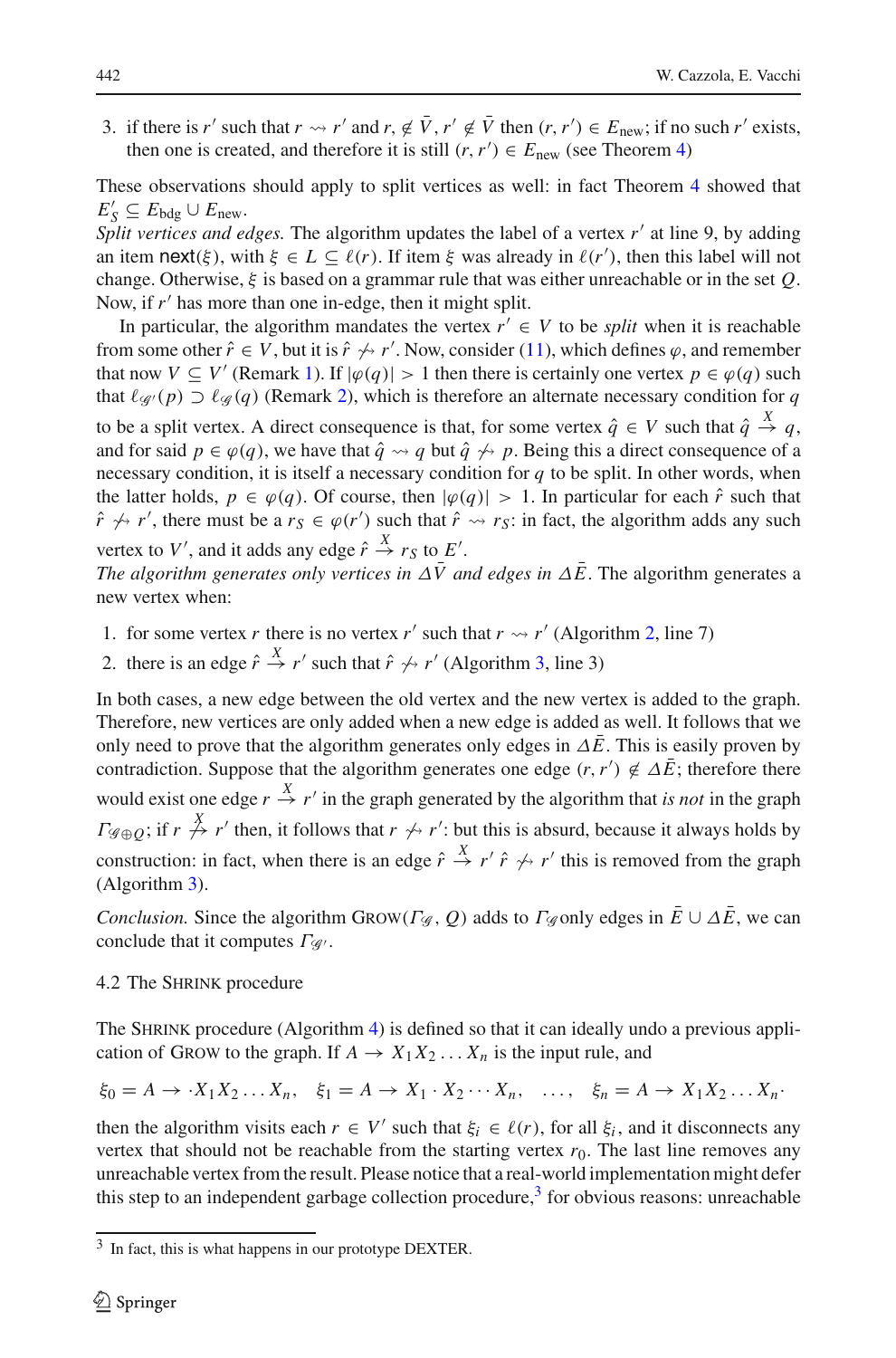### **Algorithm 4:** SHRINK( $\Gamma \circ g$ ,  $A \to X_1 X_2 \cdots X_n$ )

<span id="page-24-0"></span>**1**  $V' := V'$ 2 ξ :=  $A \rightarrow \cdot X_1 X_2 \cdots X_n$ **3**  $R = \{r \in V' \mid B \rightarrow \beta_1 \cdot A\beta_2 \in \text{CLOSURE}_{\mathscr{A}}(\ell(r))\}$ **<sup>4</sup> while** ∃*r* ∈ *R unprocessed* **do <sup>5</sup> foreach** *r* ∈ *R* **do 6**  $\ell(r) := \ell(r) \setminus \{\xi\}$ *7*  $\vert$  **if**  $\exists r' : \ell(r) = \ell(r')$  **then** MERGE(*r*, *r'*) **8 <sup>9</sup> else 10**  $L = \text{CLOSURE}_{\mathcal{G}}(\xi) \setminus \text{CLOSURE}_{\mathcal{G}}(\ell(r))$ <br>**11 forwards** *X* dotted in an item of *L*, **do**  $\delta(r)$ **foreach** *X* dotted in an item of **L do**  $\delta$ ( $r$ ,  $X$ ) :=  $\perp$ **12** 13  $\xi := \text{next}(\xi)$ **14**  $R := \{r \in V' \mid \xi \in \ell(r)\}\$ **15 foreach** *r* unreachable from  $r_0$  **do**  $V' := V' \setminus \{r\}$ **16**

# Algorithm 5:  $MERGE(r, r')$

<span id="page-24-1"></span>**1 foreach**  $\hat{r} \in V' : \hat{r} \stackrel{X}{\to} r$ , for some X **do**  $\delta(\hat{r}, X) := r'$ **2 foreach**  $\hat{r} \in V' : r \stackrel{X}{\to} \hat{r}$ , for some X **do**  $\delta(r', X) := \hat{r}$ 



<span id="page-24-2"></span>**Fig. 7** In this picture  $p'_4$ ,  $p''_4$  and  $p'_5$ ,  $p''_5$  have identical labels, and should be merged

vertices will never be visited by a parsing routine, thus they can be retained up until it is necessary to reclaim back some memory. For each node that is visited, the procedure also updates the labels of the remaining nodes.

The MERGE procedure (Algorithm [5\)](#page-24-1) undoes the splitting phenomenon, when it is necessary. For instance, Fig. [7](#page-24-2) shows the situation of Γ*<sup>G</sup>* when we apply Shrink *without* applying MERGE: in this case, we would have  $\ell(p'_4) \equiv \ell(p''_4)$  and  $\ell(p'_5) \equiv \ell(p''_5)$ . This is not acceptable in a goto-graph, because if two labels coincide, then also the vertices should coincide: this stems from the definition of the vertices of the graph as sets of items, and the vertex set as the collection of the  $LR(0)$  sets of items (Sect. [2.1\)](#page-5-1). It follows that, for each pair of vertices with the same labels, these vertices should be *merged*, that is, the pair should be substituted by one single vertex, such that:

- 1. its in-edges are all the in-edges of the vertices that are being merged
- 2. its out-edges are those of either *one* of the vertices that are being merged. In fact, choosing the out-edges of one vertex over the other is equivalent, because the labels of the subsequent vertices will still equal, pairwise.

Similarly to what we did for the Grow procedure, we will now outline a proof for Shrink.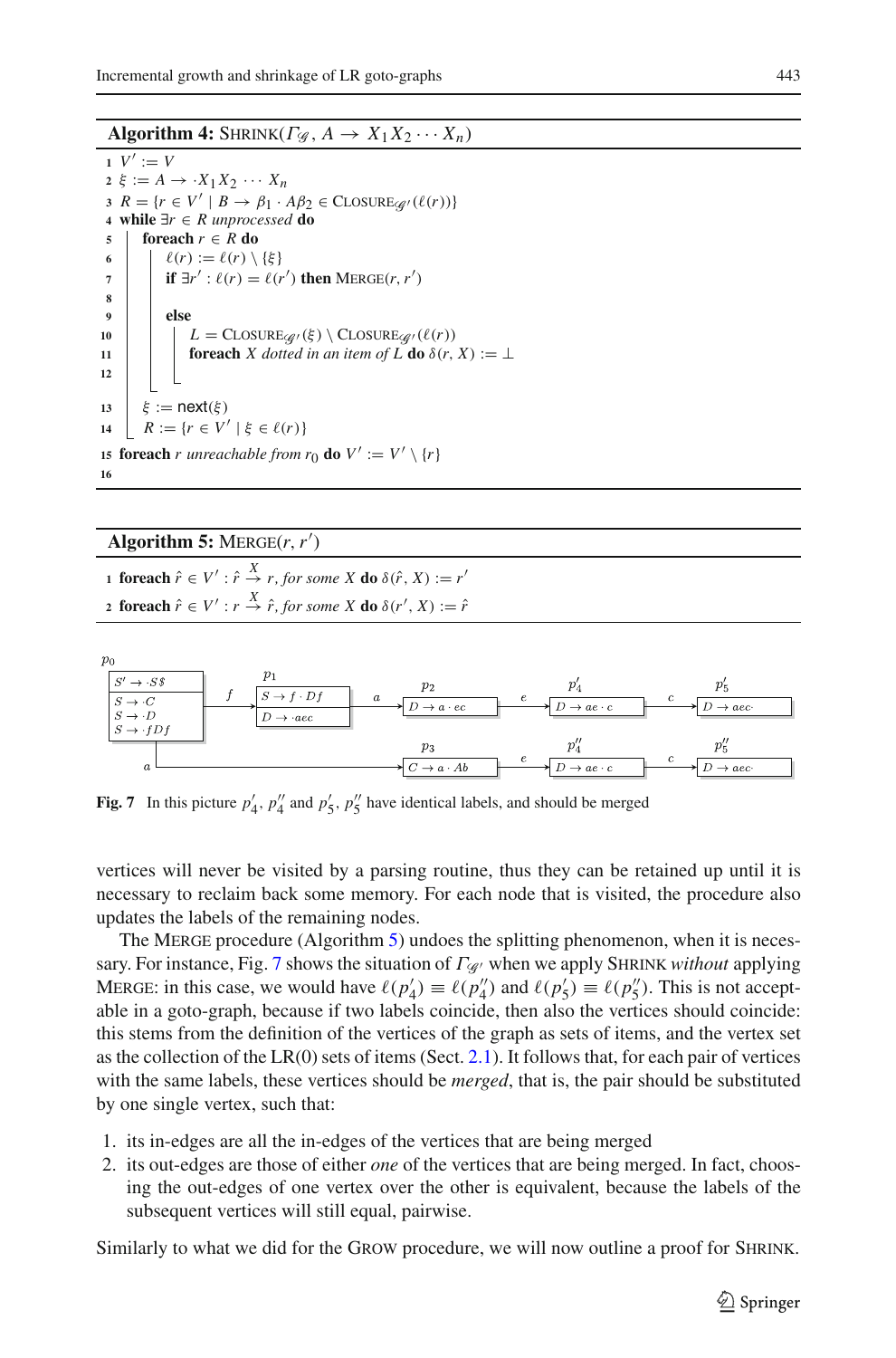# *4.2.1* SHRINK( $\Gamma$ *G*, *Q*) *computes*  $\Gamma$ <sub>*G*</sub> =  $\Gamma$ *G*<sub> $\oplus$ *O*</sub>

Theorem [7](#page-19-2) was proven as a consequence of Theorem [4;](#page-16-4) it follows that we can see  $\Gamma_{\mathscr{G}} =$  $\langle V', E' \rangle$  as  $\Gamma_{\mathscr{G}' \oplus \mathscr{Q}}$  (Theorem [7\)](#page-19-2), where  $\Gamma_{\mathscr{G}'} = \langle V, E \rangle$ . Therefore:

- 1. there is a set of edges  $\Delta \bar{E}$  (described in Theorem [4\)](#page-16-4) that shall be removed from  $\Gamma \mathcal{G}$ .
- 2. in particular, there is a subset of vertices of  $V'_S \subseteq \Delta \overline{V}$  that should be *merged* back.

*Removed vertices and edges.* For obvious reasons, the algorithm is expected to act symmetrically to the Grow procedure. At line 5 of the algorithm, the label of a vertex is updated by removing the item  $\xi$ , which is an dotted item derived from the input rule  $A \to X_1 X_2 ... X_n$ . The algorithm visits every  $r \in V'$  such that  $\xi \in \ell(r)$ , for all  $\xi$  (that is, for every possible dot position in the input rule), and it disconnects any vertex that shall not be reachable from the starting vertex  $r_0$ . In other words, let be  $r, r' \in \Delta V$  (let us not consider  $V'_S$  for now); then each pair  $r, r' \in (E_{old} \cup E_{bde})$  is removed at line 10. In fact, the set

 $L = \text{CLOSURE}_{\mathcal{A}}(\xi) \setminus \text{CLOSURE}_{\mathcal{A}}(\ell(r))$ 

contains every item that enables a transition that shall *not* be retained in  $\delta$ . Now let be  $r'$  the vertex such that  $\delta(r, X) = r'$  for all *X* dotted in *L*; then either:

1.  $(r, r') \in E_{\text{old}}$ , that is,  $r, r' \in V$ 2.  $(r, r') \in E_{\text{bdg}}$ , that is,  $r \in V, r \in V'$ 

The last line of the algorithm "garbage collects" every node unreachable from  $r_0$ , effectively removing every  $(r, r') \in E_{\text{new}}$ , that is, such that  $r, r' \in \Delta V$ .

*Split vertices and edges.* Obviously, if  $\Gamma_{\mathscr{G}} = \langle V', E' \rangle$  can be seen as  $\Gamma_{\mathscr{G}' \oplus Q}$ , where  $\Gamma_{\mathscr{G}'} =$  $\Gamma_{\mathscr{G}\ominus Q} = \langle V, E \rangle$ , then  $\mathscr{P}(V_S')$  is the collection of sets of vertices of *V'* that shall be mapped onto vertices of *V<sub>S</sub>*. In particular, we know that  $\varphi(r_S) = R_S$ , with  $R_S \in V'_S$ ,  $r_S \in V_S$ . Therefore, for all  $R<sub>S</sub>$  for which the relation holds, we expect the procedure to find every  $r \in R_S$  and substitute them all with one  $r_S$ . By definition of LR(0) goto-graph it is obvious that there cannot be *p*,  $p' \in \varphi(q)$  such that  $\ell(p) = \ell(p')$  otherwise  $p \equiv p'$ .

The removal of an item might occasionally result in two (or more) vertices of  $V'$  with the same label on two (or more) distinct paths. This means that their paths must all exist in  $\Gamma_{\mathcal{G}}$ , even though these vertices cannot coexist in an LR(0) goto-graph. Then, for all pairs  $r, r' \in V'$  such that  $\ell(r) \equiv \ell(r')$ , it must be  $r \equiv r'$ , that is, the path to *r'* and the path *r* shall lead to the same vertex  $r_S \equiv r' \equiv r$ , which is in fact an alternate definition of split vertex, when  $V \subseteq V'$ .

*Conclusion.* We showed that every edge in  $\Delta \bar{E}$  is removed from *E'* and that any vertex in  $V'_{S}$  is transformed to a corresponding vertex in  $V_S$ , therefore we can conclude that SHRINK( $\Gamma_{\mathscr{G}}$ ,  $Q$ ) computes  $\Gamma_{\mathscr{G}}$ .

It is interesting to notice the different approach taken by [\[21\]](#page-28-19), where the Shrink procedure is an exact inverse of Grow. The drawback is that, in this case, the procedure is likely to decimate non-ill states; in fact, as [\[21\]](#page-28-19) suggests, it is necessary to call the equivalent of our Grow procedure afterwards, in order to restore states that may have been erroneously deleted.

Our procedure takes instead a conservative approach, by keeping most states and only then merging duplicates. Given the low incidence (in our experience and in [\[21\]](#page-28-19)) of the splitting phenomenon, we are overall convinced that our approach is an improvement.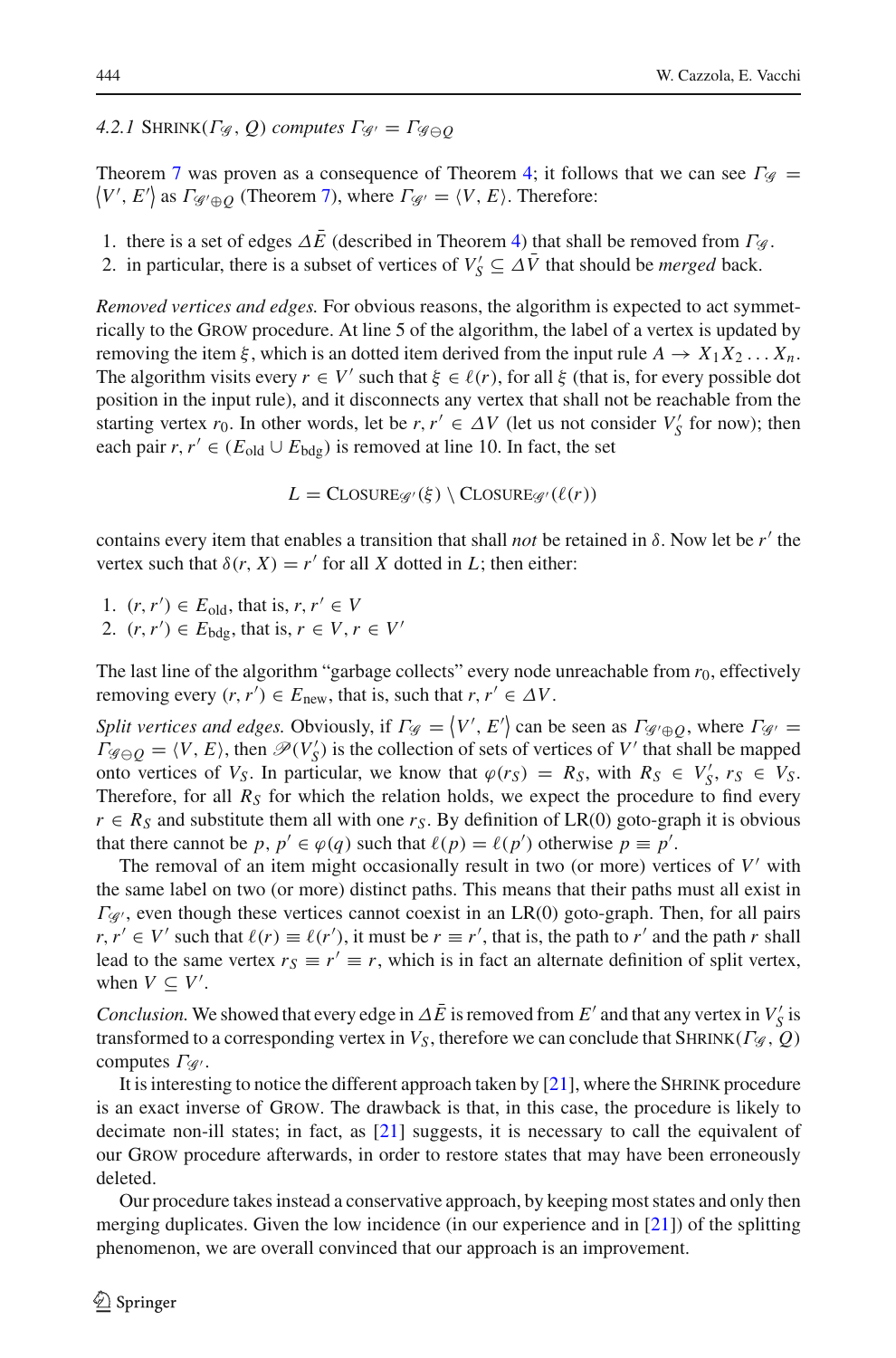#### 4.3 DEXTER and LALR lookahead sets

As we briefly mentioned in Sect. [1.1,](#page-0-0) DEXTER is a LALR(1) parser generator. The LALR technique extends the LR(0) sets of items with *lookahead* sets to solve reduce-reduce conflicts. The description of the parsing technique and the algorithms to compute these sets has been extensively discussed in several works, such as [\[1](#page-27-13)[,5](#page-27-14)[,14\]](#page-27-15).

We decided not to incrementally update LALR lookahead sets: as we deemed that the performing entire computation would become rather expensive. In our prototype, we defined an UpdateLookahead procedure that recomputes the lookahead sets on demand. The idea is that this procedure should be called every once in a while, after a batch of subsequent Grow or Shrink applications. We will omit any implementation detail, since we adopted the well-known algorithm reported in  $[1]$  $[1]$ . Moreover, when the grammar does not generate any reduce-reduce conflict, the system can operate using an alternate lightweight internal algorithm that avoids the lookahead computation. We omit here an extensive description of this algorithm, since it is only a slightly modified LR(0) parsing routine that imposes a default choice in case of a shift-reduce conflict.

The version of the algorithms that we implemented *does not* deal with conflict resolution. Therefore, in our prototype, ambiguous grammars still lead to a nondeterministic LALR(1) parser. In this case, our implementation raises an error to indicate the type of conflict, which is then to be resolved by the user (possibly, by refactoring the grammar). In our experience with implementing languages using the Neverlang framework, of which DEXTER is now a core part, we did not run into many issues involving grammar conflicts. This brought us to the conclusion that DEXTER is enough for our purposes, at least for the time being. However, it has been showed that pairing context-aware scanning [\[36\]](#page-28-16) with LALR(1) addresses many of the shortcomings of the LALR(1) family, with respect to composition issues. Since this would be a very simple extension to our prototype, we plan to look into this solution in future iterations. Moreover, because the GROW and SHRINK algorithms apply to the  $LR(0)$ goto-graph, it would be interesting to experiment with GLR parsers as well.

# <span id="page-26-0"></span>**5 Conclusions and future work**

Even though intuition suggests that there must be a particular relation between the  $LR(0)$ graph of a given grammar and the graph of a correspondent growing (or shrinking) grammar, we could not find in literature the proof that this relation must always exist. In this paper we presented these theoretical proofs (Sect. [3\)](#page-9-0), and we showed how it is possible to obtain the (equivalent of a) graph of a growing or shrinking grammar by applying an algorithm to the graph of the initial grammar. The Grow procedure and the Shrink procedure described in Sect. [4](#page-20-0) do not depend on anything but the graph structure and the rule that is being added or removed. These procedures have been successfully implemented in a prototype called DEXTER that is now integrated in the Neverlang framework for modular language development. Our framework stresses the compositional aspect of developing a domainspecific language by conceiving any language as the result of the composition of several *slices*, each of which groups together related syntactical and semantic features. The plan is turning Neverlang into a development system that exploits modularity to reduce the need for recompilations of a language toolset to a minimum, possibly enabling runtime extensibility with new syntactic and semantic features. The DEXTER library, the proofs and the algorithms that we presented here have been all developed with these requirements in mind.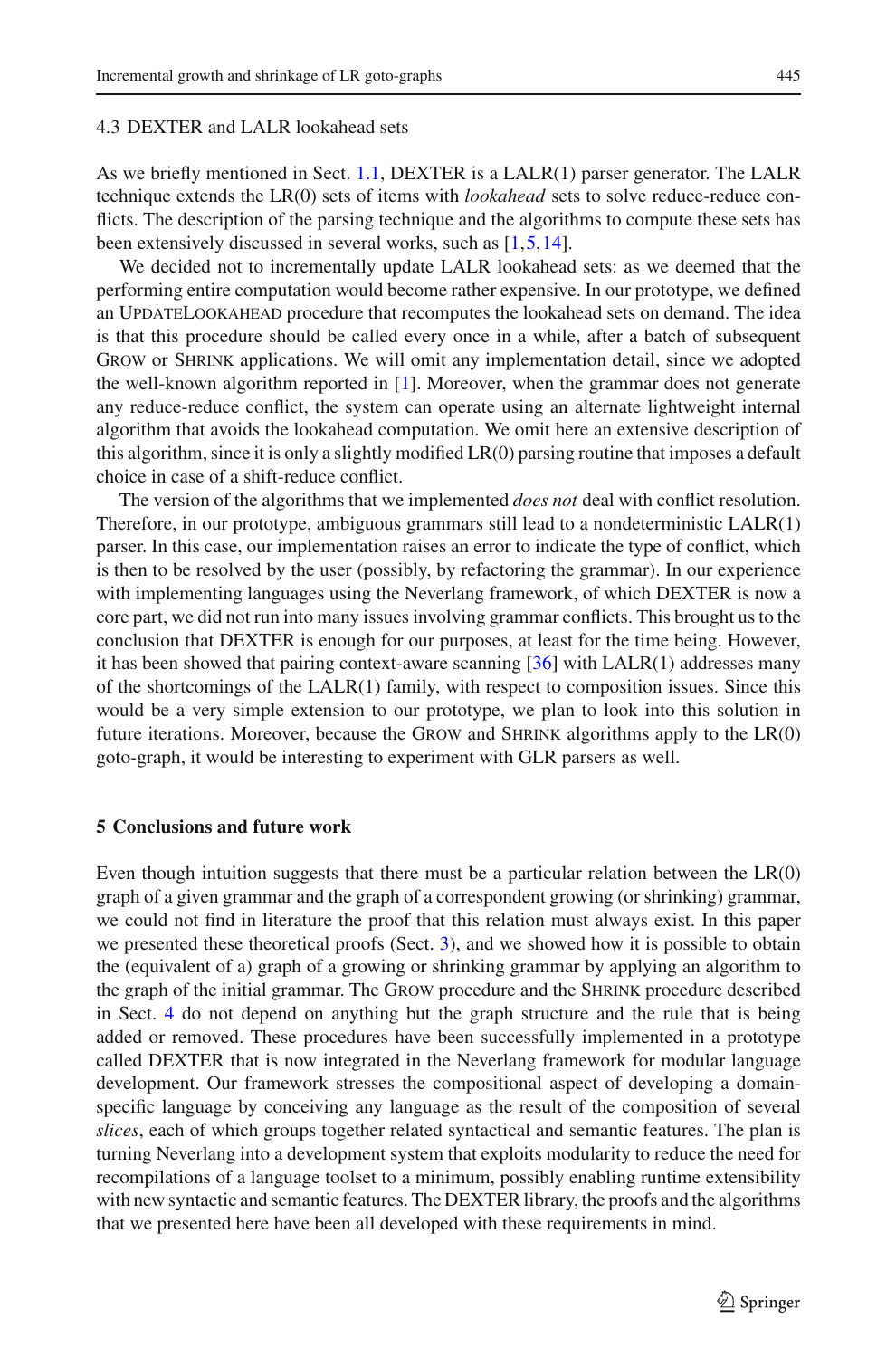Performance-wise, early testing of our Java prototype has shown promising results. On a test machine, a Windows  $7 \times 64$  PC with a Core 2 Duo P8400, 2.26 GHz per core, 4 GB RAM, and JDK 6, adding or removing one rule takes 1/100 s on average. Parse time varies in function of the grammar, but, for our intents, we found it quite reasonable: we implemented simple grammars such as LISP and JSON and stress-tested DEXTER with big inputs (around 130K characters). DEXTER outperformed Scala's parser combinators and PetitParser's grammars, resulting from two to about four times quicker. In general, we still expected a traditional parser generator to win over DEXTER, but we saw that the gap is not as big as one would expect. For instance, in the case of JSON, our prototype is only two times slower than ANTLR. We also implemented a fairly bigger parser, the C89 grammar (220 productions): the initialization phase took less than 2 s, 1.5 on average; 100 lines of C were parsed in 55ms on average. We plan to test DEXTER further and publish a complete summary of our results in a follow-up paper.

**Acknowledgments** This work has been partially supported by the MIUR project CINA: Compositionality, Interaction, Negotiation, Autonomicity for the future ICT society.

# <span id="page-27-13"></span>**References**

- 1. Aho, A.V., Sethi, R., Ullman, J.D.: Compilers: Principles, Techniques, and Tools. Addison Wesley, Reading, Massachusetts (1986)
- <span id="page-27-10"></span>2. Aycock, J.: The design and implementation of SPARK, a toolkit for implementing domain-specific languages. J. Comput. Inf. Technol. **10**(1), 55–66 (2004). special Issue on Domain Specific Languages
- <span id="page-27-11"></span>3. Aycock, J., Horspool, R.N.: Directly-executable Earley parsing. In: Wilhelm, R., (ed.) Proceedings of the 10th International Conference on Compiler Construction (CC'01), LNCS, vol. 2027, pp. 229–243. Springer, Genova, Italy (2001)
- <span id="page-27-0"></span>4. Bentley, J.: Programming pearls: little languages. Commun. ACM **29**(8), 711–721 (1986)
- <span id="page-27-14"></span>5. Bermudez, M.E., Logothetis, G.: Simple computation of LALR(1) lookahead sets. Inf. Process. Lett. **31**(5), 233–238 (1989)
- <span id="page-27-8"></span>6. Brabrand, C., Schwartzbach, M.I.: The metafront system: safe and extensible parsing and transformation. Sci. Comput. Program. **68**, 2–20 (2007)
- <span id="page-27-12"></span>7. Bravenboer, M., Visser, E.: Parse table composition: separate compilation and binary extensibility of grammars. In: Software Language Engineering, LNCS, vol. 5452, pp. 74–94. Springer (2009)
- <span id="page-27-7"></span>8. Cardelli, L., Matthes, F., Abadi, M.: Extensible Syntax with Lexical Scoping. Technical Report SRC-RR-121, DEC Systems Research Center, Palo Alto, CA, USA (1994)
- <span id="page-27-1"></span>9. Cazzola, W.: Domain-Specific Languages in Few Steps: The Neverlang Approach. In: Gschwind, T,, De Paoli, F., Gruhn, V., Book, M. (eds.) Proceedings of the 11th International Conference on Software Composition (SC'12), Lecture Notes in Computer Science, vol. 7306, pp. 162–177. Springer, Prague, Czech Republic (2012)
- <span id="page-27-2"></span>10. Cazzola, W., Speziale, I.: Sectional domain specific languages. In: Proceedings of the 4th Domain Specific Aspect-Oriented Languages (DSAL'09), pp. 11–14. ACM, Charlottesville, Virginia, USA (2009)
- <span id="page-27-3"></span>11. Cazzola, W., Vacchi, E.: DEXTER and Neverlang: a union towards dynamicity. In: Jul, E., Rogers, I., Zendra, O. (eds.) Proceedings of the 7th Workshop on the Implementation, Compilation, Optimization of Object-Oriented Languages, Programs and Systems (ICOOOLPS'12). ACM, Beijing, China (2012)
- <span id="page-27-4"></span>12. Cazzola, W., Vacchi, E.: Neverlang 2: componentised language development for the JVM. In: Binder, W., Bodden, E., Löwe, W. (eds.) Proceedings of the 12th International Conference on Software Composition (SC'13), Lecture Notes in Computer Science, vol. 8088, pp. 17–32. Springer, Budapest, Hungary (2013)
- <span id="page-27-5"></span>13. Cleenewerck, T.: Modularizing Language Constructs: A Reflective Approach. PhD thesis, Vrije Universiteit Brussel, Brussel, Belgium (2007)
- <span id="page-27-15"></span>14. DeRemer, F., Pennello, T.J.: Efficient computation of LALR(1) look-ahead sets. ACM Trans. Program. Lang. Syst. **4**(4), 615–649 (1982)
- <span id="page-27-9"></span>15. Earley, J.: An efficient context-free parsing algorithm. Commun. ACM **13**(2), 94–102 (1970)
- <span id="page-27-6"></span>16. Ford, B.: Parsing expression grammars: a recognition-based syntactic foundation. In: Jones, N.D., Leroy, X. (eds.) Proceedings of the 31st ACM SIGPLAN-SIGACT Symposium on Principles of Programming Languages (POPL'04), pp. 111–122. ACM, Venice, Italy (2004)